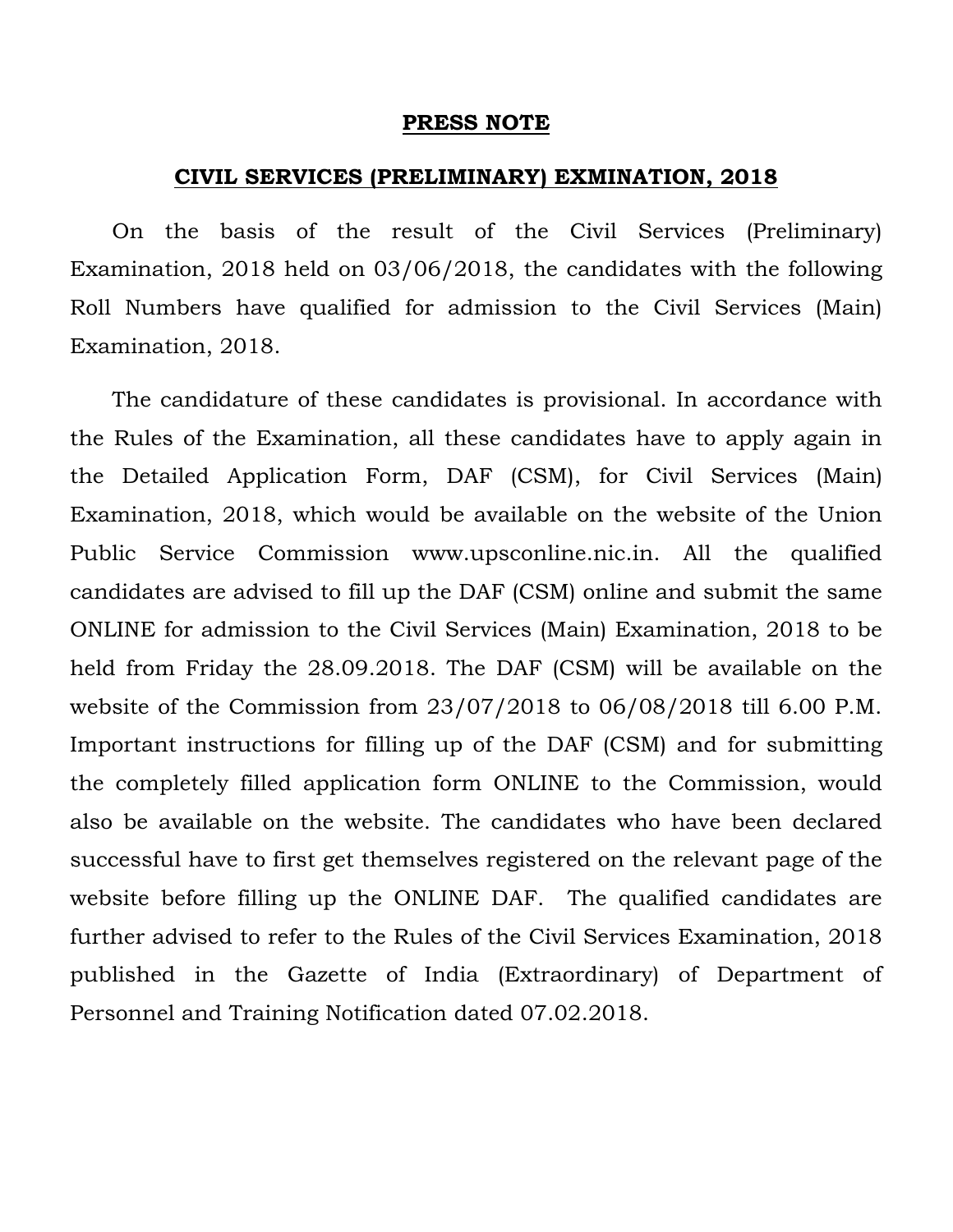It may be noted that mere submission of application form DAF(CSM), either online or the printed copy thereof, does not, ipso facto, confer upon the candidates any right for admission to the Main Examination. The e-Admit card along with the time table of the Main Examination will be uploaded on the Commission's Website to the eligible candidates around 3 weeks before the commencement of the examination. Changes, if any, in the postal address or email address or mobile number after submission of the DAF (CSM) may be communicated to the Commission at once.

 Candidates are also informed that marks, cut off marks and answer keys of screening test held through CS (P) Examination, 2018 will be uploaded on the Commission website i.e., www.upsconline.nic.in only after the entire process of CS(M) Examination, 2018 is over i.e. after the declaration of final result of Civil Services Examination, 2018.

 The Union Public Service Commission has a Facilitation Counter near the Examination Hall Building in its Campus at Dholpur House, Shahjahan Road, New Delhi. Candidates may obtain any information/clarification regarding their result of the above mentioned examination on all working days between 10.00 AM to 5.00 PM, in person or on Tel. No. 011-23385271, 011-23098543 or 011-23381125 from this Facilitation Counter. Candidates can also obtain information regarding their result by accessing Union Public Service Commission Website www.upsconline.nic.in

The result of Roll Numbers 0420287, 0633049, 0888064, 1048940, 5902495 and 6609761 have been withheld as the issue regarding their candidatures is subjudice.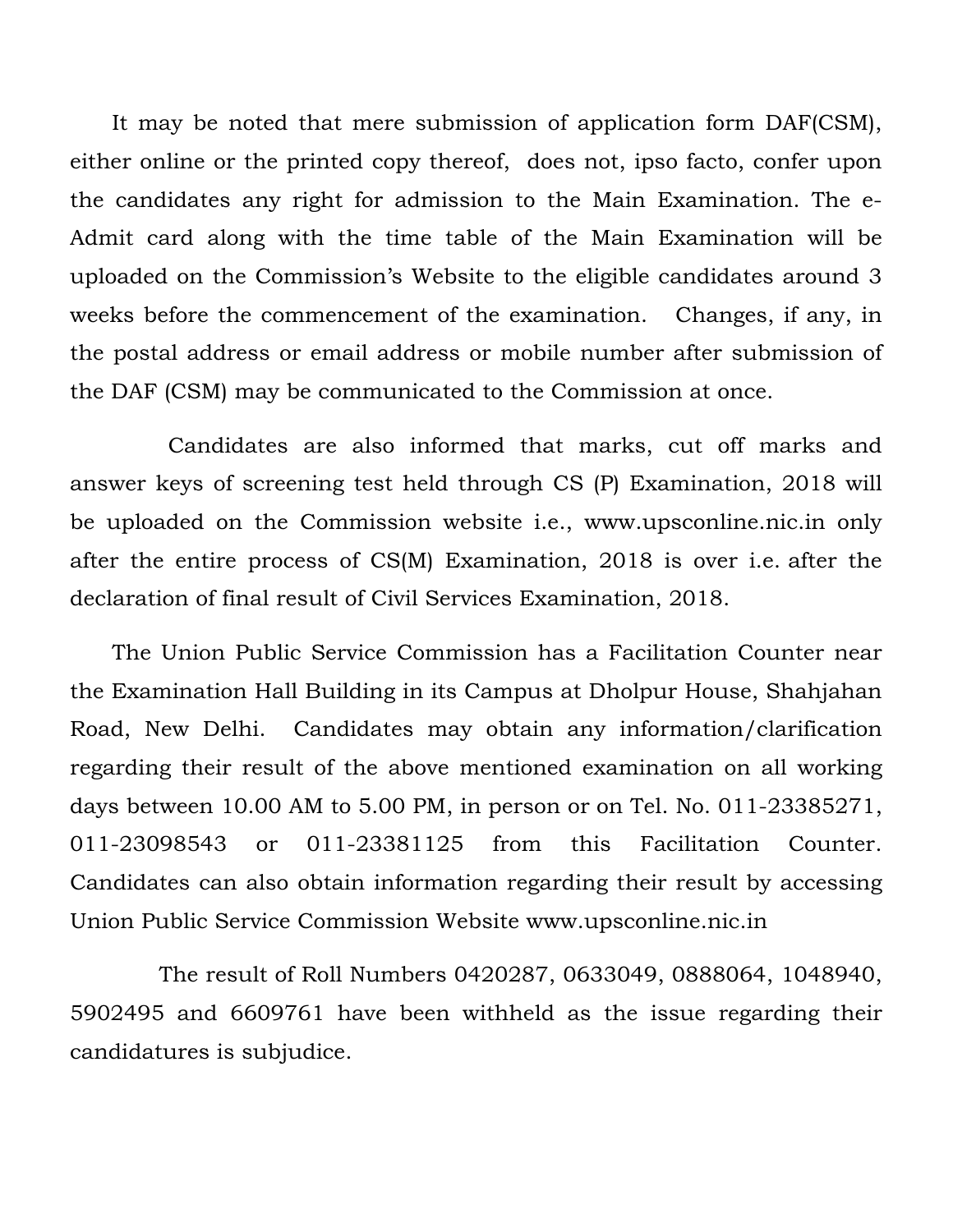| 0100230            | 0100362            | 0100372            | 0100398            | 0100432            | 0100455            | 0100493            | 0100525            | 0100547            |
|--------------------|--------------------|--------------------|--------------------|--------------------|--------------------|--------------------|--------------------|--------------------|
| 0100578            | 0100585            | 0100703            | 0100850            | 0101092            | 0101146            | 0101697            | 0101702            | 0101857            |
| 0101872            | 0101910            | 0102009            | 0102024            | 0102046            | 0102623            | 0102700            | 0102883            | 0103135            |
| 0103148            | 0103205            | 0103269            | 0103302            | 0103444            | 0103484            | 0103841            | 0103940            | 0104032            |
| 0104118            | 0104365            | 0104393            | 0104402            | 0104569            | 0104600            | 0104643            | 0104990            | 0105091            |
| 0105141            | 0105320            | 0105426            | 0105506            | 0105636            | 0105832            | 0105928            | 0105960            | 0105996            |
| 0106005            | 0106014            | 0106050            | 0106066            | 0106134            | 0106253            | 0106543            | 0106559            | 0106934            |
| 0107022            | 0107049            | 0107116            | 0107140            | 0107281            | 0107517            | 0107639            | 0107641            | 0107813            |
| 0108016            | 0108090            | 0108118            | 0108285            | 0108340            | 0108362            | 0108391            | 0108457            | 0108620            |
| 0108705            | 0108750            | 0108811            | 0108867            | 0108959            | 0108969            | 0109116            | 0109266            | 0109339            |
| 0109455            | 0109495            | 0110173            | 0110238            | 0110411            | 0110695            | 0110889            | 0111100            | 0111274            |
| 0111309            | 0111368            | 0111370            | 0111907            | 0111942            | 0112121            | 0112167            | 0112281            | 0112300            |
| 0112307            | 0112429            | 0112457            | 0112534            | 0112733            | 0112818            | 0112920            | 0113122            | 0113171            |
| 0113343            | 0113344            | 0113485            | 0113498            | 0113679            | 0113705            | 0113837            | 0113877            | 0114011            |
| 0114088            | 0114120            | 0114134            | 0114146            | 0114191            | 0114392            | 0114446            | 0114591            | 0114595            |
| 0114707            | 0114818            | 0114833            | 0114985            | 0115131            | 0115457            | 0115496            | 0115520            | 0115656            |
| 0115673            | 0115716            | 0115860            | 0115870            | 0115964            | 0116056            | 0116187            | 0116346            | 0116447            |
| 0116569            | 0116743            | 0116798            | 0117033            | 0117209            | 0117414            | 0117512            | 0117710            | 0117822            |
| 0117887            | 0117990            | 0118040            | 0118056            | 0118246            | 0118263            | 0118511            | 0118627            | 0118683            |
| 0118777            | 0118830            | 0118847            | 0118959            | 0119064            | 0119363            | 0119498            | 0119560            | 0119747            |
| 0119813            | 0120224            | 0120396            | 0120411            | 0120612            | 0120792            | 0121047            | 0121155            | 0121221            |
| 0121326            | 0121491            | 0121675            | 0121822            | 0121883            | 0121934            | 0121965            | 0121970            | 0122157            |
| 0122256            | 0122274            | 0122371            | 0122577            | 0122652            | 0122725            | 0122732            | 0122913            | 0123100            |
| 0123217            | 0123423            | 0123515            | 0124009            | 0124230            | 0124340            | 0124512            | 0124733            | 0124776            |
| 0124856            | 0125099            | 0125118            | 0125125            | 0125502            | 0125740            | 0125802            | 0125825            | 0125833            |
| 0125835            | 0125838            | 0200703            | 0200911            | 0200996            | 0201047            | 0201988            | 0202151            | 0202375            |
| 0203614            | 0203802            | 0204977            | 0205156            | 0206000            | 0206117            | 0206402            | 0206581            | 0206986            |
| 0207198            | 0207224            | 0207393            | 0207688            | 0207795            | 0207986            | 0208161            | 0208625            | 0209071            |
| 0209143            | 0209187            | 0209225            | 0209520            | 0209674            | 0209741            | 0209772            | 0209921            | 0210200            |
| 0210232            | 0210508            | 0210580            | 0210943            | 0210953            | 0211001            | 0211038            | 0211402            | 0211833            |
| 0211917            | 0212562            | 0212630            | 0213006            | 0213402            | 0214079            | 0214455            | 0214493            | 0214619            |
| 0216019            | 0216196            | 0216379            | 0216844            | 0217828            | 0217916            | 0217958            | 0218067            | 0218297            |
| 0219291            | 0219339            | 0219583            | 0219739            | 0220000            | 0220330            | 0220342            | 0220615            | 0220642            |
| 0220658            | 0220779            | 0221520            | 0222277            | 0222949            | 0223081            | 0223383            | 0223500            | 0223937            |
| 0224281            | 0224392            | 0224934            | 0224957            | 0225373            | 0225714            | 0226645            | 0226657            | 0226959            |
| 0227275            | 0227500            | 0227578            | 0227939            | 0228255            | 0228335            | 0228999            | 0229183            | 0229531            |
| 0230058            | 0230177            | 0230262            | 0231127            | 0231796            | 0232375            | 0232440            | 0232624            | 0233005            |
| 0233057            | 0233504            | 0233791            | 0234920            | 0235042            | 0235179            | 0235381            | 0235564            | 0235626            |
| 0236274            | 0236857            | 0237077            | 0237462            | 0237480            | 0237890            | 0238035            | 0238149            | 0238244            |
| 0238273            | 0238458            | 0238618            | 0238622            | 0238684            | 0239061            | 0239305            | 0240005            | 0240316            |
| 0240696            | 0240930            | 0241393            | 0241707            | 0241717            | 0242652            | 0242909            | 0243155            | 0243483            |
| 0243541            | 0243543            | 0243547            | 0243560            | 0243591            | 0243611            | 0300047            | 0300082            | 0300163            |
| 0300206            | 0300341            | 0300381            | 0300399            | 0300404            | 0300448            | 0300531            | 0300653            | 0300805            |
| 0300829            | 0300842            | 0300878            | 0300995            | 0301081            | 0301147            | 0301706            | 0301732            | 0301762            |
| 0301824            | 0301909            | 0301915            | 0302232            | 0302296            | 0302452            | 0302517            | 0302519            | 0302529            |
| 0302552            | 0302637            | 0302781            | 0302894            | 0302916            | 0302972            | 0303039            | 0303086            | 0303331            |
| 0303378            | 0303392            | 0303408            | 0303459            | 0303462            | 0303610            | 0303625            | 0303729            | 0303791            |
| 0303876            | 0304004            | 0304017            | 0304043            | 0304065            | 0304251            | 0304295            | 0304368            | 0304544            |
| 0304567            | 0304721            | 0304777            | 0304893            | 0305024            | 0305156            | 0305354            | 0305442            | 0305498            |
| 0305596            | 0305736            | 0305856            | 0305899            | 0305901            | 0306035            | 0306058            | 0306102            | 0306183            |
| 0306196<br>0306929 | 0306219<br>0307008 | 0306430<br>0307009 | 0306436<br>0307028 | 0306445<br>0307034 | 0306451<br>0307104 | 0306590<br>0307155 | 0306609<br>0307259 | 0306717<br>0307272 |
| 0307529            | 0307655            | 0307717            | 0307769            | 0307836            | 0307850            | 0307933            | 0308014            | 0308229            |
|                    |                    |                    |                    |                    |                    |                    |                    |                    |
| 0308235            | 0308310            | 0308367            | 0308383            | 0308519            | 0308561            | 0308586            | 0308644            | 0308828            |

- 3 -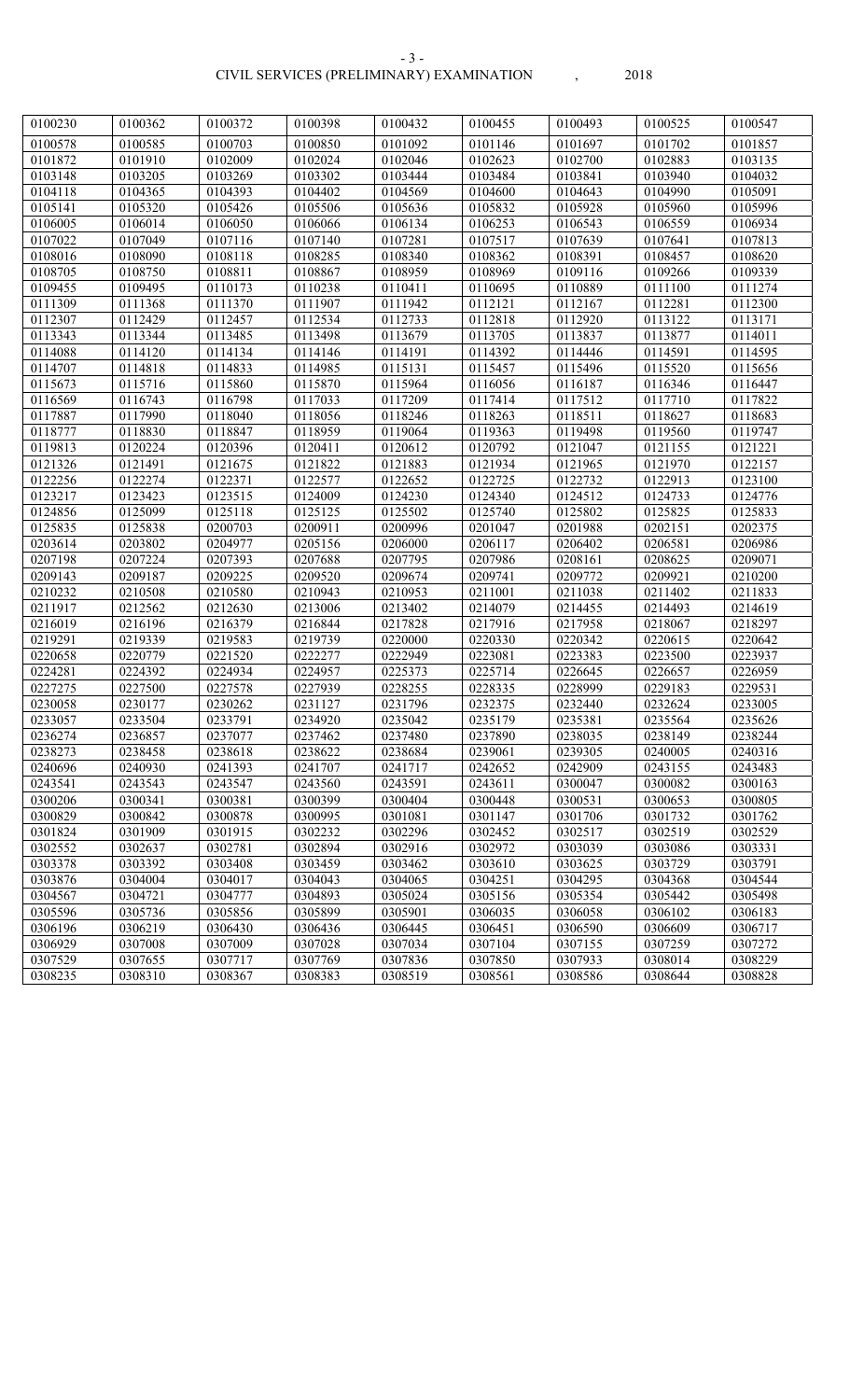#### CIVIL SERVICES (PRELIMINARY) EXAMINATION , 2018 - 4 -

| 0308905 | 0308937 | 0308966 | 0309012 | 0309051 | 0309093 | 0309136 | 0309168 | 0309272 |
|---------|---------|---------|---------|---------|---------|---------|---------|---------|
| 0309432 | 0309497 | 0309515 | 0309702 | 0309755 | 0309781 | 0310175 | 0310193 | 0310202 |
| 0310254 | 0310283 | 0310317 | 0310543 | 0310561 | 0310697 | 0310782 | 0310800 | 0310803 |
| 0310879 | 0310960 | 0310998 | 0311338 | 0311348 | 0311376 | 0311383 | 0311472 | 0311474 |
| 0311566 | 0311750 | 0312028 | 0312036 | 0312095 | 0312113 | 0312144 | 0312209 | 0312675 |
| 0312714 | 0312735 | 0312849 | 0312949 | 0312963 | 0313017 | 0313046 | 0313073 | 0313271 |
| 0313466 | 0313597 | 0313668 | 0313698 | 0313759 | 0313872 | 0313900 | 0314005 | 0314086 |
| 0314171 | 0314456 | 0314521 | 0314664 | 0314685 | 0314779 | 0314835 | 0314860 | 0314925 |
| 0315029 | 0315051 | 0315064 | 0315157 | 0315211 | 0315376 | 0315397 | 0315426 | 0315561 |
| 0315608 | 0315659 | 0315887 | 0315959 | 0316015 | 0316226 | 0316387 | 0316842 | 0317311 |
| 0317333 | 0317446 | 0317455 | 0317540 | 0317846 | 0317975 | 0317993 | 0318013 | 0318061 |
| 0318124 | 0318153 | 0318164 | 0318337 | 0318422 | 0318524 | 0318788 | 0318810 | 0319033 |
| 0319175 | 0319372 | 0319441 | 0319522 | 0319541 | 0319657 | 0319663 | 0319753 | 0319971 |
| 0320013 | 0320036 | 0320050 | 0320181 | 0320407 | 0320515 | 0320605 | 0320660 | 0321048 |
| 0321122 | 0321253 | 0321506 | 0321542 | 0321600 | 0321662 | 0321880 | 0322013 | 0322041 |
| 0322151 | 0322204 | 0322281 | 0322310 | 0322335 | 0322387 | 0322487 | 0322702 | 0322859 |
| 0322941 | 0323183 | 0323203 | 0323352 | 0323358 | 0323407 | 0323464 | 0323466 | 0323557 |
| 0323776 | 0323784 | 0323908 | 0323916 | 0324056 | 0324070 | 0324136 | 0324197 | 0324249 |
| 0324341 | 0324618 | 0324718 | 0324732 | 0324966 | 0325079 | 0325147 | 0325157 | 0325204 |
| 0325231 | 0325243 | 0325366 | 0325367 | 0325480 | 0325660 | 0325777 | 0325802 | 0325827 |
| 0325895 | 0325950 | 0326323 | 0326546 | 0326559 | 0326656 | 0326979 | 0326997 | 0327183 |
| 0327196 | 0327264 | 0327349 | 0327370 | 0327536 | 0327606 | 0327639 | 0327820 | 0327903 |
| 0328111 | 0328142 | 0328224 | 0328309 | 0328313 | 0328431 | 0328468 | 0328529 | 0328547 |
| 0328705 | 0328718 | 0328780 | 0329118 | 0329162 | 0329326 | 0329468 | 0329519 | 0329706 |
| 0329834 | 0330034 | 0330135 | 0330194 | 0330342 | 0330381 | 0330427 | 0330436 | 0330523 |
| 0330601 | 0330692 | 0330698 | 0330741 | 0330745 | 0330870 | 0330911 | 0331043 | 0331097 |
| 0331240 | 0331368 | 0331484 | 0331510 | 0331516 | 0331665 | 0331764 | 0331779 | 0331977 |
| 0332008 | 0332056 | 0332098 | 0332105 | 0332446 | 0332525 | 0332582 | 0332588 | 0332683 |
| 0332722 | 0332765 | 0332775 | 0332782 | 0332788 | 0333089 | 0333168 | 0333385 | 0333451 |
| 0333511 | 0333526 | 0333562 | 0333601 | 0333607 | 0333640 | 0333907 | 0333984 | 0333988 |
| 0334289 | 0334416 | 0334442 | 0334501 | 0334674 | 0334935 | 0335020 | 0335227 | 0335325 |
| 0335487 | 0335500 | 0335503 | 0335595 | 0335614 | 0335642 | 0335668 | 0335678 | 0335694 |
| 0335779 | 0335784 | 0335935 | 0335992 | 0336129 | 0336165 | 0336183 | 0336345 | 0336757 |
| 0336796 | 0336814 | 0336837 | 0336936 | 0336980 | 0337140 | 0337201 | 0337224 | 0337525 |
| 0337624 | 0337850 | 0337860 | 0338086 | 0338091 | 0338113 | 0338336 | 0338409 | 0338935 |
| 0338966 | 0338968 | 0338983 | 0339002 | 0339009 | 0339017 | 0400199 | 0400212 | 0400340 |
| 0400375 | 0400420 | 0400587 | 0400663 | 0400823 | 0400861 | 0400945 | 0401230 | 0401267 |
| 0401543 | 0401799 | 0401816 | 0402205 | 0402710 | 0402776 | 0403274 | 0403323 | 0403731 |
| 0403744 | 0403819 | 0403828 | 0403869 | 0404032 | 0404330 | 0404382 | 0404555 | 0404866 |
| 0405040 | 0405678 | 0405824 | 0406097 | 0406218 | 0406329 | 0406593 | 0406986 | 0407139 |
| 0407239 | 0407405 | 0407428 | 0407943 | 0407960 | 0407990 | 0407992 | 0408125 | 0408269 |
| 0408318 | 0409311 | 0409518 | 0409540 | 0409738 | 0409932 | 0410067 | 0410556 | 0410559 |
| 0410899 | 0411034 | 0411299 | 0411475 | 0411782 | 0412068 | 0412136 | 0412189 | 0412509 |
| 0412592 | 0412634 | 0412796 | 0412825 | 0412894 | 0412935 | 0413658 | 0413862 | 0413865 |
| 0413971 | 0414055 | 0414075 | 0414380 | 0414391 | 0414508 | 0414878 | 0414979 | 0415160 |
| 0415734 | 0415974 | 0416185 | 0416261 | 0416538 | 0416635 | 0416710 | 0416712 | 0416805 |
| 0416814 | 0416851 | 0417147 | 0417214 | 0417242 | 0417275 | 0417467 | 0417852 | 0418341 |
| 0418433 | 0418560 | 0418838 | 0418854 | 0418935 | 0418952 | 0419306 | 0419415 | 0419610 |
| 0419627 | 0419666 | 0419710 | 0419789 | 0420171 | 0420228 | 0420235 | 0420253 | 0420256 |
| 0420286 | 0500137 | 0500164 | 0500306 | 0500918 | 0500925 | 0501124 | 0501198 | 0501313 |
| 0501526 | 0501589 | 0501593 | 0501681 | 0501709 | 0501715 | 0501802 | 0502107 | 0502130 |
| 0502227 | 0502324 | 0502350 | 0502397 | 0502431 | 0502731 | 0502762 | 0502824 | 0503237 |
| 0503350 | 0503360 | 0503405 | 0503411 | 0503497 | 0503568 | 0503692 | 0503855 | 0503912 |
| 0504039 | 0504127 | 0504201 | 0504349 | 0504392 | 0504546 | 0504575 | 0504931 | 0505087 |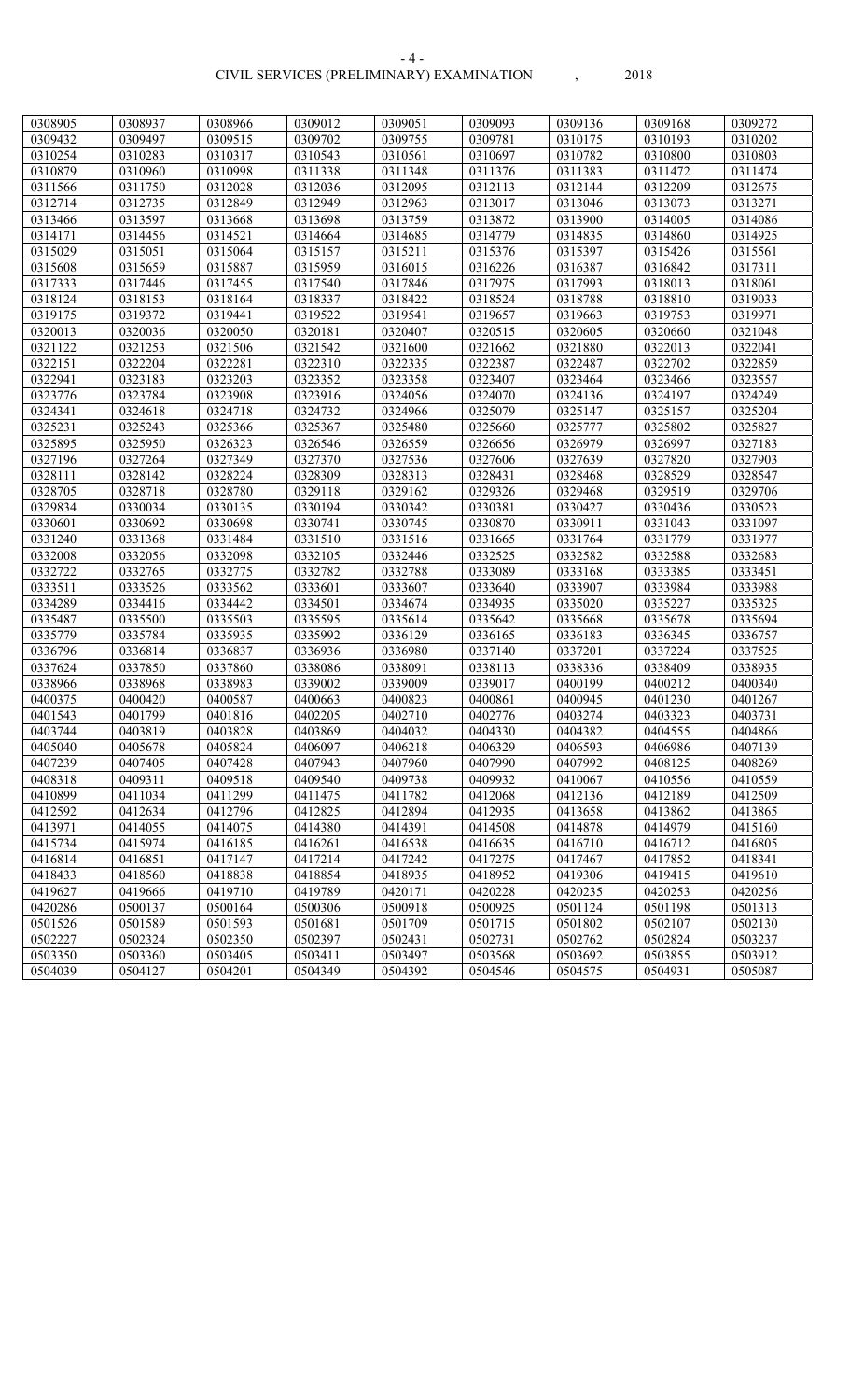#### CIVIL SERVICES (PRELIMINARY) EXAMINATION , 2018 - 5 -

| 0505116 | 0505163 | 0505211 | 0505343 | 0505566 | 0505776 | 0505851 | 0505953 | 0506061 |
|---------|---------|---------|---------|---------|---------|---------|---------|---------|
| 0506079 | 0506113 | 0506167 | 0506526 | 0506757 | 0506761 | 0506854 | 0507325 | 0507343 |
| 0507360 | 0507381 | 0507791 | 0507896 | 0508111 | 0508228 | 0508353 | 0508407 | 0508445 |
| 0508565 | 0508582 | 0508864 | 0508933 | 0509005 | 0509035 | 0509120 | 0509438 | 0509677 |
| 0509845 | 0509847 | 0510002 | 0510073 | 0510080 | 0510083 | 0510102 | 0510103 | 0510145 |
| 0510388 | 0510574 | 0510710 | 0510718 | 0510886 | 0511060 | 0511062 | 0511305 | 0511372 |
| 0511421 | 0511423 | 0511432 | 0511664 | 0512082 | 0512169 | 0512205 | 0512916 | 0512947 |
| 0512998 | 0513102 | 0513790 | 0513791 | 0513830 | 0513988 | 0514044 | 0514057 | 0514218 |
| 0514619 | 0514653 | 0514804 | 0515040 | 0515423 | 0515457 | 0515554 | 0515561 | 0515697 |
| 0516000 | 0516142 | 0516243 | 0516244 | 0516494 | 0516569 | 0516684 | 0516691 | 0516723 |
| 0516899 | 0517067 | 0517091 | 0517279 | 0517781 | 0517862 | 0518178 | 0518400 | 0518716 |
| 0518773 | 0518795 | 0518849 | 0518960 | 0519087 | 0519116 | 0519300 | 0519342 | 0519378 |
| 0519419 | 0519495 | 0519663 | 0519687 | 0519806 | 0520040 | 0520081 | 0520170 | 0520214 |
| 0520471 | 0520505 | 0520654 | 0520701 | 0520723 | 0520724 | 0520747 | 0520790 | 0520812 |
| 0520965 | 0521040 | 0521096 | 0521130 | 0521238 | 0521291 | 0521314 | 0521354 | 0521726 |
| 0521826 | 0521965 | 0522210 | 0522355 | 0522374 | 0522871 | 0522905 | 0523018 | 0523095 |
| 0523235 | 0523258 | 0523265 | 0523294 | 0523423 | 0523535 | 0523606 | 0523619 | 0523820 |
| 0523855 | 0523856 | 0523898 | 0523906 | 0523916 | 0523948 | 0600658 | 0601412 | 0602353 |
| 0603072 | 0603815 | 0604296 | 0604537 | 0604810 | 0604864 | 0605003 | 0605213 | 0605903 |
| 0605961 | 0605997 | 0606159 | 0606433 | 0606455 | 0606463 | 0606690 | 0607264 | 0607597 |
| 0607633 | 0608105 | 0608380 | 0608538 | 0608612 | 0608653 | 0608957 | 0609661 | 0609940 |
| 0610271 | 0610621 | 0610732 | 0610801 | 0611592 | 0612030 | 0612174 | 0612377 | 0612916 |
| 0613406 | 0613803 | 0614517 | 0614671 | 0614752 | 0615337 | 0615400 | 0615666 | 0615715 |
| 0616070 | 0616114 | 0616796 | 0617723 | 0618179 | 0618711 | 0619027 | 0619571 | 0620484 |
| 0620495 | 0620653 | 0621054 | 0621529 | 0622619 | 0622922 | 0623277 | 0623517 | 0624853 |
| 0625393 | 0625792 | 0626209 | 0626382 | 0626575 | 0626652 | 0626804 | 0627932 | 0628219 |
| 0628650 | 0628818 | 0629053 | 0629292 | 0629304 | 0629363 | 0629592 | 0630015 | 0630040 |
| 0630233 | 0630409 | 0630625 | 0630657 | 0630684 | 0631147 | 0631476 | 0631487 | 0631585 |
| 0631719 | 0632043 | 0632459 | 0632601 | 0632757 | 0633018 | 0633027 | 0700251 | 0700520 |
| 0700732 | 0701153 | 0701210 | 0701559 | 0701671 | 0701787 | 0702387 | 0702557 | 0702824 |
| 0703075 | 0703100 | 0703641 | 0703858 | 0703939 | 0704078 | 0704272 | 0704847 | 0706251 |
| 0706451 | 0706459 | 0706958 | 0707049 | 0707228 | 0707230 | 0707945 | 0707987 | 0708038 |
| 0708159 | 0708515 | 0708648 | 0709034 | 0709046 | 0709094 | 0709136 | 0709602 | 0709863 |
| 0710641 | 0710679 | 0710748 | 0711016 | 0711034 | 0711231 | 0711397 | 0711469 | 0711644 |
| 0711655 | 0711660 | 0711986 | 0712130 | 0712169 | 0712387 | 0712483 | 0712955 | 0713066 |
| 0713143 | 0713215 | 0713745 | 0713798 | 0714043 | 0714150 | 0714261 | 0714500 | 0714933 |
| 0714935 | 0714946 | 0715135 | 0715468 | 0715613 | 0715794 | 0715894 | 0716244 | 0716262 |
| 0716295 | 0716360 | 0716616 | 0716638 | 0800005 | 0800017 | 0800031 | 0800068 | 0800088 |
| 0800091 | 0800122 | 0800126 | 0800134 | 0800135 | 0800142 | 0800195 | 0800200 | 0800208 |
| 0800256 | 0800263 | 0800267 | 0800281 | 0800295 | 0800362 | 0800401 | 0800462 | 0800482 |
| 0800526 | 0800550 | 0800566 | 0800575 | 0800578 | 0800590 | 0800604 | 0800635 | 0800641 |
| 0800655 | 0800714 | 0800753 | 0800755 | 0800761 | 0800762 | 0800766 | 0800789 | 0800807 |
| 0800854 | 0800886 | 0800939 | 0801022 | 0801114 | 0801118 | 0801120 | 0801166 | 0801209 |
| 0801250 | 0801276 | 0801308 | 0801314 | 0801316 | 0801356 | 0801365 | 0801371 | 0801384 |
| 0801399 | 0801402 | 0801442 | 0801447 | 0801461 | 0801494 | 0801577 | 0801604 | 0801679 |
| 0801704 | 0801755 | 0801769 | 0801790 | 0801849 | 0801853 | 0801874 | 0801967 | 0802044 |
| 0802085 | 0802097 | 0802121 | 0802143 | 0802158 | 0802184 | 0802187 | 0802196 | 0802210 |
| 0802283 | 0802302 | 0802341 | 0802344 | 0802482 | 0802484 | 0802502 | 0802513 | 0802567 |
| 0802576 | 0802634 | 0802792 | 0802795 | 0802800 | 0802863 | 0802898 | 0802913 | 0802938 |
| 0802963 | 0802970 | 0802983 | 0802985 | 0802995 | 0803062 | 0803070 | 0803092 | 0803095 |
| 0803098 | 0803099 | 0803178 | 0803186 | 0803198 | 0803282 | 0803295 | 0803385 | 0803397 |
| 0803441 | 0803461 | 0803490 | 0803502 | 0803526 | 0803551 | 0803579 | 0803607 | 0803629 |
| 0803730 | 0803753 | 0803767 | 0803786 | 0803860 | 0803882 | 0803890 | 0803921 | 0803959 |
| 0803991 | 0804005 | 0804011 | 0804012 | 0804021 | 0804024 | 0804072 | 0804108 | 0804118 |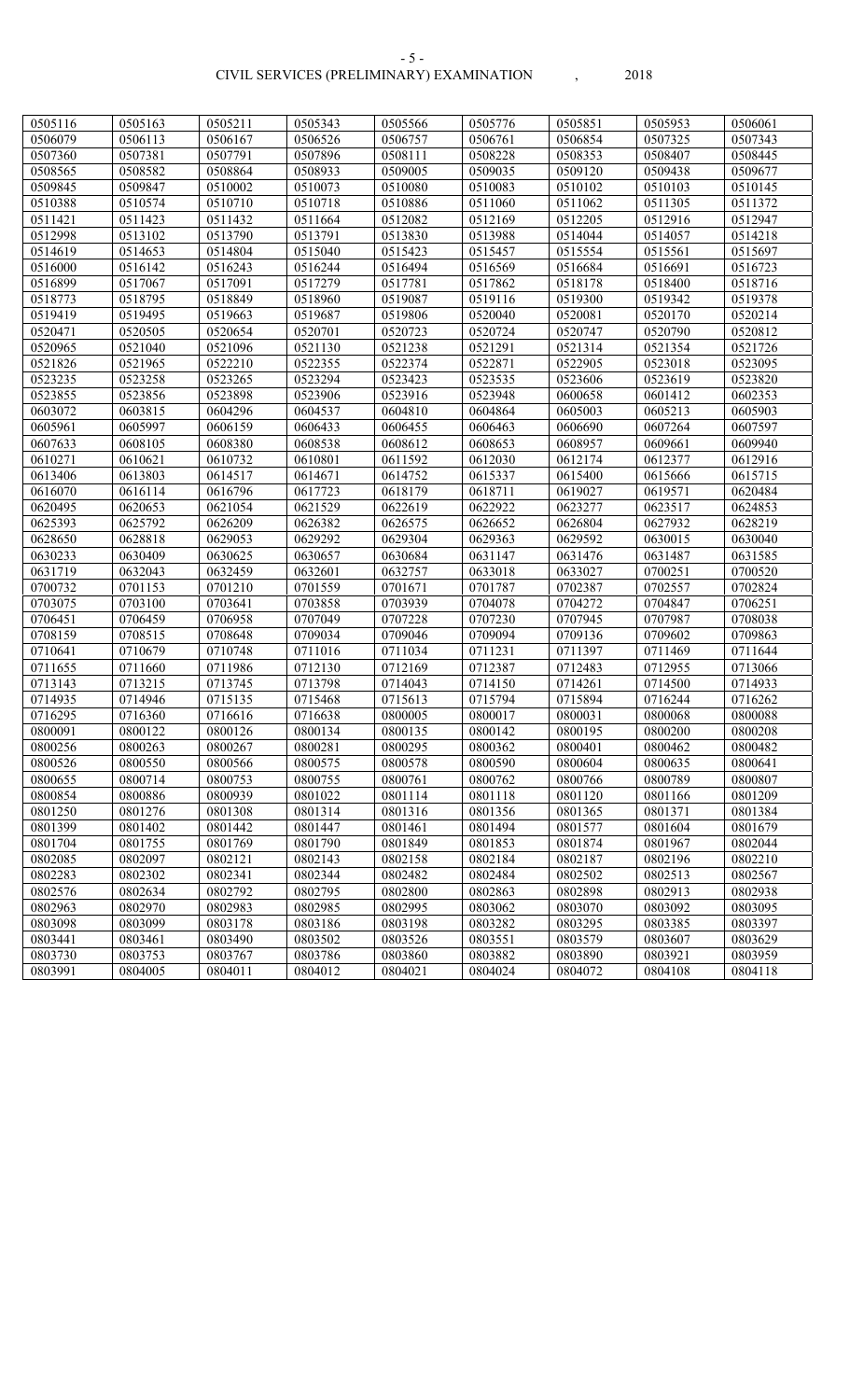#### CIVIL SERVICES (PRELIMINARY) EXAMINATION , 2018 - 6 -

| 0804146 | 0804187 | 0804227 | 0804249 | 0804285 | 0804314 | 0804315 | 0804348 | 0804350 |
|---------|---------|---------|---------|---------|---------|---------|---------|---------|
| 0804378 | 0804380 | 0804384 | 0804422 | 0804437 | 0804442 | 0804450 | 0804492 | 0804517 |
| 0804532 | 0804541 | 0804586 | 0804599 | 0804606 | 0804727 | 0804750 | 0804756 | 0804837 |
| 0804838 | 0804962 | 0804971 | 0804983 | 0805030 | 0805075 | 0805122 | 0805168 | 0805183 |
| 0805200 | 0805223 | 0805226 | 0805235 | 0805252 | 0805269 | 0805311 | 0805326 | 0805379 |
| 0805390 | 0805412 | 0805453 | 0805458 | 0805474 | 0805517 | 0805600 | 0805617 | 0805637 |
| 0805653 | 0805671 | 0805691 | 0805693 | 0805741 | 0805772 | 0805775 | 0805983 | 0806021 |
| 0806033 | 0806076 | 0806120 | 0806184 | 0806258 | 0806274 | 0806327 | 0806332 | 0806343 |
| 0806357 | 0806359 | 0806399 | 0806404 | 0806434 | 0806484 | 0806522 | 0806529 | 0806541 |
| 0806545 | 0806612 | 0806645 | 0806673 | 0806750 | 0806752 | 0806765 | 0806780 | 0806786 |
| 0806843 | 0806853 | 0806897 | 0806900 | 0806901 | 0806919 | 0806946 | 0806975 | 0806986 |
| 0806998 | 0807009 | 0807019 | 0807023 | 0807045 | 0807049 | 0807053 | 0807093 | 0807101 |
| 0807236 | 0807242 | 0807248 | 0807250 | 0807270 | 0807279 | 0807315 | 0807362 | 0807371 |
| 0807405 | 0807450 | 0807499 | 0807513 | 0807536 | 0807539 | 0807605 | 0807623 | 0807645 |
| 0807647 | 0807651 | 0807656 | 0807663 | 0807675 | 0807680 | 0807714 | 0807733 | 0807841 |
| 0807992 | 0808001 | 0808016 | 0808038 | 0808091 | 0808123 | 0808234 | 0808293 | 0808312 |
| 0808327 | 0808335 | 0808395 | 0808403 | 0808409 | 0808475 | 0808490 | 0808503 | 0808515 |
| 0808518 |         | 0808620 |         |         |         | 0808720 |         | 0808748 |
|         | 0808561 |         | 0808626 | 0808681 | 0808706 |         | 0808746 |         |
| 0808774 | 0808809 | 0808813 | 0808821 | 0808829 | 0808909 | 0808919 | 0808942 | 0808955 |
| 0808970 | 0809024 | 0809031 | 0809038 | 0809039 | 0809066 | 0809136 | 0809169 | 0809209 |
| 0809237 | 0809246 | 0809260 | 0809267 | 0809288 | 0809304 | 0809307 | 0809317 | 0809334 |
| 0809344 | 0809436 | 0809486 | 0809506 | 0809583 | 0809691 | 0809706 | 0809723 | 0809736 |
| 0809740 | 0809744 | 0809794 | 0809803 | 0809821 | 0809906 | 0809914 | 0809922 | 0809935 |
| 0809969 | 0809972 | 0809981 | 0810003 | 0810101 | 0810102 | 0810141 | 0810173 | 0810205 |
| 0810207 | 0810244 | 0810322 | 0810377 | 0810403 | 0810410 | 0810428 | 0810473 | 0810498 |
| 0810507 | 0810513 | 0810623 | 0810638 | 0810652 | 0810654 | 0810672 | 0810712 | 0810812 |
| 0810821 | 0810894 | 0810939 | 0810955 | 0811070 | 0811083 | 0811096 | 0811108 | 0811117 |
| 0811128 | 0811147 | 0811160 | 0811217 | 0811250 | 0811259 | 0811304 | 0811305 | 0811370 |
| 0811560 | 0811587 | 0811605 | 0811607 | 0811695 | 0811706 | 0811754 | 0811800 | 0811804 |
| 0811812 | 0811817 | 0811844 | 0811855 | 0811890 | 0811911 | 0811927 | 0811969 | 0812012 |
| 0812027 | 0812046 | 0812080 | 0812081 | 0812111 | 0812114 | 0812119 | 0812146 | 0812193 |
| 0812313 | 0812331 | 0812370 | 0812421 | 0812432 | 0812436 | 0812446 | 0812456 | 0812511 |
| 0812516 | 0812518 | 0812528 | 0812536 | 0812539 | 0812573 | 0812605 | 0812621 | 0812638 |
| 0812688 | 0812702 | 0812753 | 0812761 | 0812779 | 0812810 | 0812922 | 0812952 | 0812959 |
| 0813010 | 0813042 | 0813071 | 0813072 | 0813078 | 0813088 | 0813111 | 0813140 | 0813147 |
| 0813204 | 0813205 | 0813211 | 0813252 | 0813285 | 0813313 | 0813378 | 0813380 | 0813398 |
| 0813399 | 0813411 | 0813446 | 0813472 | 0813481 | 0813483 | 0813515 | 0813518 | 0813538 |
| 0813541 | 0813557 | 0813561 | 0813586 | 0813590 | 0813599 | 0813606 | 0813612 | 0813626 |
| 0813635 | 0813657 | 0813678 | 0813696 | 0813746 | 0813788 | 0813866 | 0813871 | 0813872 |
| 0813894 | 0813939 | 0813948 | 0813995 | 0813996 | 0814032 | 0814036 | 0814051 | 0814053 |
| 0814097 | 0814170 | 0814244 | 0814299 | 0814315 | 0814334 | 0814336 | 0814342 | 0814348 |
| 0814379 | 0814414 | 0814435 | 0814446 | 0814465 | 0814524 | 0814543 | 0814565 | 0814589 |
| 0814609 | 0814654 | 0814685 | 0814720 | 0814769 | 0814775 | 0814780 | 0814859 | 0814875 |
| 0814890 | 0814904 | 0814916 | 0815091 | 0815093 | 0815094 | 0815221 | 0815304 | 0815362 |
| 0815438 | 0815446 | 0815465 | 0815482 | 0815484 | 0815503 | 0815509 | 0815521 | 0815537 |
| 0815584 | 0815605 | 0815607 | 0815631 | 0815654 | 0815701 | 0815706 | 0815754 | 0815766 |
| 0815793 | 0815798 | 0815811 | 0815869 | 0815884 | 0815931 | 0815948 | 0815960 | 0815978 |
| 0816013 | 0816015 | 0816092 | 0816126 | 0816141 | 0816156 | 0816212 | 0816256 | 0816263 |
| 0816291 | 0816387 | 0816391 | 0816416 | 0816428 | 0816433 | 0816512 | 0816536 | 0816543 |
| 0816547 | 0816552 | 0816578 | 0816583 | 0816642 | 0816647 | 0816667 | 0816682 | 0816683 |
| 0816713 | 0816798 | 0816825 | 0816842 | 0816908 | 0816922 | 0816936 | 0816968 | 0816986 |
| 0817048 | 0817066 | 0817086 | 0817096 | 0817120 | 0817121 | 0817146 | 0817196 | 0817202 |
| 0817215 | 0817260 | 0817264 | 0817302 | 0817305 | 0817394 | 0817441 | 0817442 | 0817448 |
| 0817459 | 0817462 | 0817489 | 0817502 | 0817510 | 0817567 | 0817632 | 0817657 | 0817725 |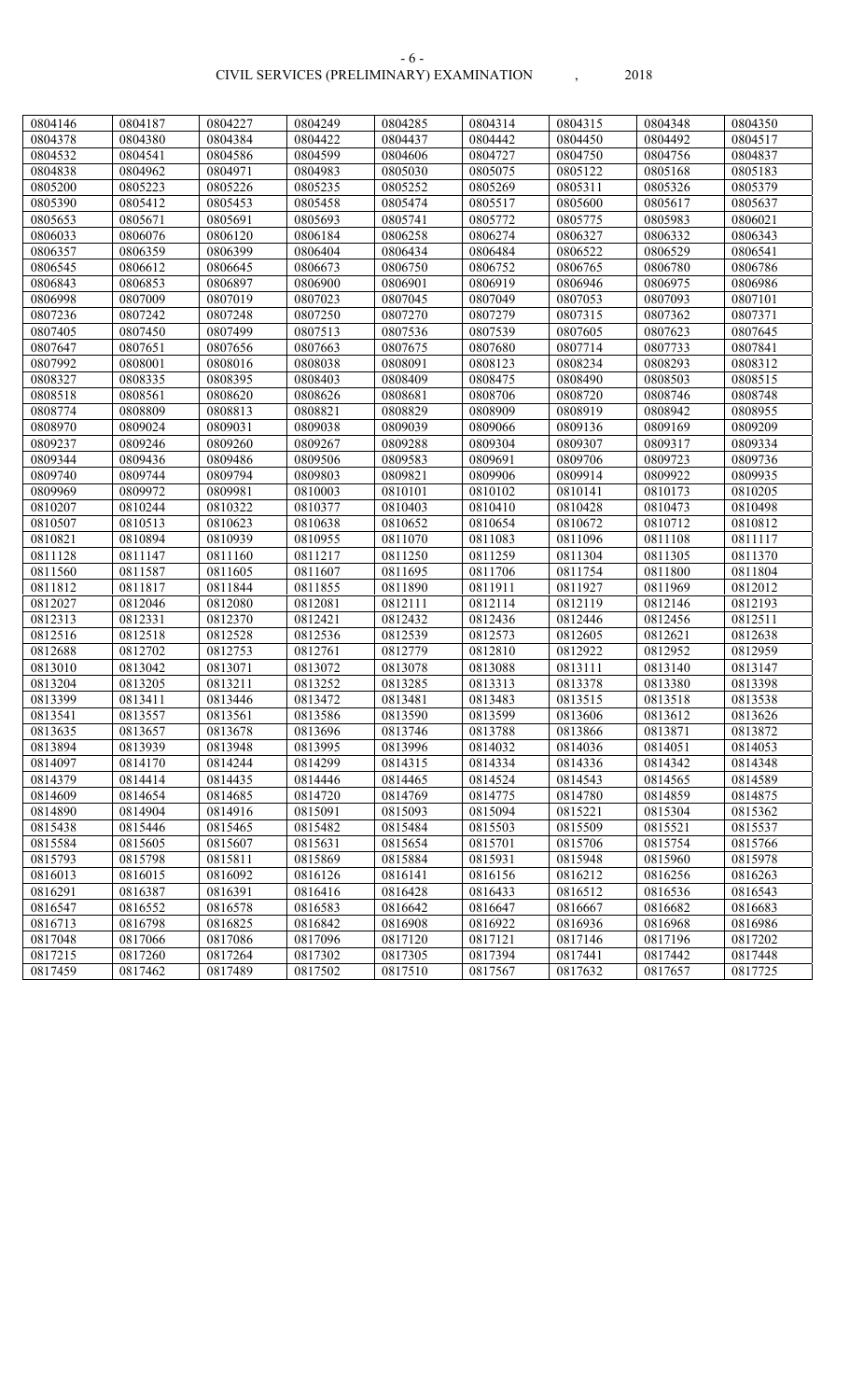#### CIVIL SERVICES (PRELIMINARY) EXAMINATION , 2018 - 7 -

| 0817759            | 0817790 | 0817853 | 0817878 | 0817937 | 0817985 | 0817994            | 0817995 | 0818006 |
|--------------------|---------|---------|---------|---------|---------|--------------------|---------|---------|
| 0818010            | 0818075 | 0818090 | 0818129 | 0818143 | 0818171 | 0818193            | 0818196 | 0818198 |
| 0818231            | 0818237 | 0818263 | 0818272 | 0818289 | 0818412 | 0818524            | 0818673 | 0818691 |
| 0818769            | 0818780 | 0818788 | 0818809 | 0818811 | 0818835 | 0818841            | 0818860 | 0818894 |
| 0818905            | 0818931 | 0818932 | 0818943 | 0818946 | 0818948 | 0819006            | 0819051 | 0819086 |
| 0819087            | 0819124 | 0819134 | 0819190 | 0819197 | 0819237 | 0819268            | 0819371 | 0819413 |
| 0819422            | 0819534 | 0819557 | 0819622 | 0819644 | 0819672 | 0819686            | 0819779 | 0819786 |
| 0819811            | 0819817 | 0819838 | 0819841 | 0819891 | 0819904 | 0819911            | 0819917 | 0819926 |
| 0819983            | 0819987 | 0819997 | 0820009 | 0820012 | 0820115 | 0820124            | 0820146 | 0820179 |
| 0820295            | 0820308 | 0820336 | 0820347 | 0820387 | 0820477 | 0820505            | 0820563 | 0820637 |
| 0820650            | 0820723 | 0820759 | 0820788 | 0820798 | 0820866 | 0820870            | 0820887 | 0820920 |
|                    |         |         |         |         |         |                    |         |         |
| 0820928            | 0820934 | 0821039 | 0821057 | 0821066 | 0821073 | 0821127<br>0821449 | 0821134 | 0821164 |
| 0821186<br>0821628 | 0821214 | 0821227 | 0821239 | 0821359 | 0821372 |                    | 0821450 | 0821509 |
|                    | 0821647 | 0821653 | 0821700 | 0821708 | 0821828 | 0821863            | 0821883 | 0821918 |
| 0821936            | 0821944 | 0821978 | 0821989 | 0822051 | 0822053 | 0822056            | 0822066 | 0822071 |
| 0822159            | 0822160 | 0822169 | 0822178 | 0822244 | 0822264 | 0822269            | 0822271 | 0822276 |
| 0822302            | 0822307 | 0822314 | 0822319 | 0822324 | 0822440 | 0822446            | 0822467 | 0822533 |
| 0822536            | 0822545 | 0822546 | 0822579 | 0822591 | 0822602 | 0822605            | 0822642 | 0822646 |
| 0822678            | 0822679 | 0822699 | 0822745 | 0822755 | 0822844 | 0822857            | 0822874 | 0822886 |
| 0822892            | 0822960 | 0822997 | 0823013 | 0823025 | 0823064 | 0823107            | 0823139 | 0823199 |
| 0823217            | 0823269 | 0823275 | 0823432 | 0823445 | 0823467 | 0823493            | 0823505 | 0823526 |
| 0823531            | 0823533 | 0823535 | 0823538 | 0823596 | 0823627 | 0823679            | 0823688 | 0823710 |
| 0823753            | 0823783 | 0823787 | 0823792 | 0823803 | 0823804 | 0823828            | 0823842 | 0823874 |
| 0823880            | 0823882 | 0823907 | 0823984 | 0824006 | 0824051 | 0824096            | 0824135 | 0824181 |
| 0824234            | 0824253 | 0824359 | 0824404 | 0824447 | 0824486 | 0824535            | 0824551 | 0824594 |
| 0824601            | 0824629 | 0824642 | 0824647 | 0824671 | 0824770 | 0824791            | 0824803 | 0824876 |
| 0824877            | 0824897 | 0824898 | 0824909 | 0824916 | 0824917 | 0824923            | 0824946 | 0825019 |
| 0825022            | 0825029 | 0825038 | 0825043 | 0825052 | 0825083 | 0825096            | 0825108 | 0825157 |
| 0825173            | 0825175 | 0825317 | 0825332 | 0825340 | 0825345 | 0825366            | 0825425 | 0825432 |
| 0825443            | 0825446 | 0825458 | 0825494 | 0825529 | 0825532 | 0825537            | 0825538 | 0825540 |
| 0825545            | 0825556 | 0825621 | 0825649 | 0825650 | 0825671 | 0825690            | 0825743 | 0825765 |
| 0825774            | 0825789 | 0825881 | 0825887 | 0825891 | 0825894 | 0825909            | 0825918 | 0825940 |
| 0825966            | 0825978 | 0825980 | 0825996 | 0826040 | 0826061 | 0826081            | 0826156 | 0826162 |
| 0826273            | 0826310 | 0826322 | 0826359 | 0826399 | 0826413 | 0826416            | 0826477 | 0826546 |
| 0826570            | 0826591 | 0826645 | 0826664 | 0826675 | 0826731 | 0826738            | 0826785 | 0826905 |
| 0826922            | 0826925 | 0826970 | 0826977 | 0827077 | 0827230 | 0827247            | 0827293 | 0827344 |
| 0827347            | 0827437 | 0827468 | 0827472 | 0827483 | 0827548 | 0827555            | 0827586 | 0827594 |
| 0827604            | 0827702 | 0827760 | 0827827 | 0827837 | 0827873 | 0827902            | 0827929 | 0827930 |
| 0827967            | 0827992 | 0827995 | 0828001 | 0828053 | 0828075 | 0828077            | 0828110 | 0828113 |
| 0828119            | 0828166 | 0828221 | 0828320 | 0828366 | 0828376 | 0828409            | 0828440 | 0828462 |
| 0828518            | 0828523 | 0828542 | 0828592 | 0828681 | 0828682 | 0828706            | 0828707 | 0828731 |
| 0828795            | 0828808 | 0828815 | 0828883 | 0828892 | 0828901 | 0828906            | 0828923 | 0828961 |
| 0828966            | 0828969 | 0829011 | 0829044 | 0829075 | 0829136 | 0829170            | 0829247 | 0829254 |
| 0829257            | 0829261 | 0829289 | 0829298 | 0829307 | 0829336 | 0829352            | 0829446 | 0829458 |
| 0829484            | 0829489 | 0829536 | 0829556 | 0829592 | 0829624 | 0829664            | 0829758 | 0829794 |
| 0829811            | 0829842 | 0829858 | 0829887 | 0829890 | 0829892 | 0829954            | 0829968 | 0830040 |
| 0830046            | 0830056 | 0830058 | 0830108 | 0830115 | 0830124 | 0830188            | 0830206 | 0830228 |
| 0830272            | 0830308 | 0830338 | 0830361 | 0830384 | 0830423 | 0830428            | 0830473 | 0830476 |
| 0830488            | 0830509 | 0830536 | 0830559 | 0830582 | 0830603 | 0830639            | 0830667 | 0830675 |
| 0830695            | 0830699 | 0830725 | 0830753 | 0830762 | 0830766 | 0830797            | 0830815 | 0830824 |
| 0830864            | 0830867 | 0830907 | 0830921 | 0830964 | 0831018 | 0831037            | 0831086 | 0831124 |
| 0831133            | 0831306 | 0831354 | 0831446 | 0831453 | 0831477 | 0831478            | 0831520 | 0831537 |
| 0831555            | 0831630 | 0831735 | 0831743 | 0831833 | 0831860 | 0831887            | 0831895 | 0831940 |
| 0831947            | 0831994 | 0832057 | 0832081 | 0832121 | 0832169 | 0832210            | 0832223 | 0832226 |
|                    |         |         |         |         |         |                    |         |         |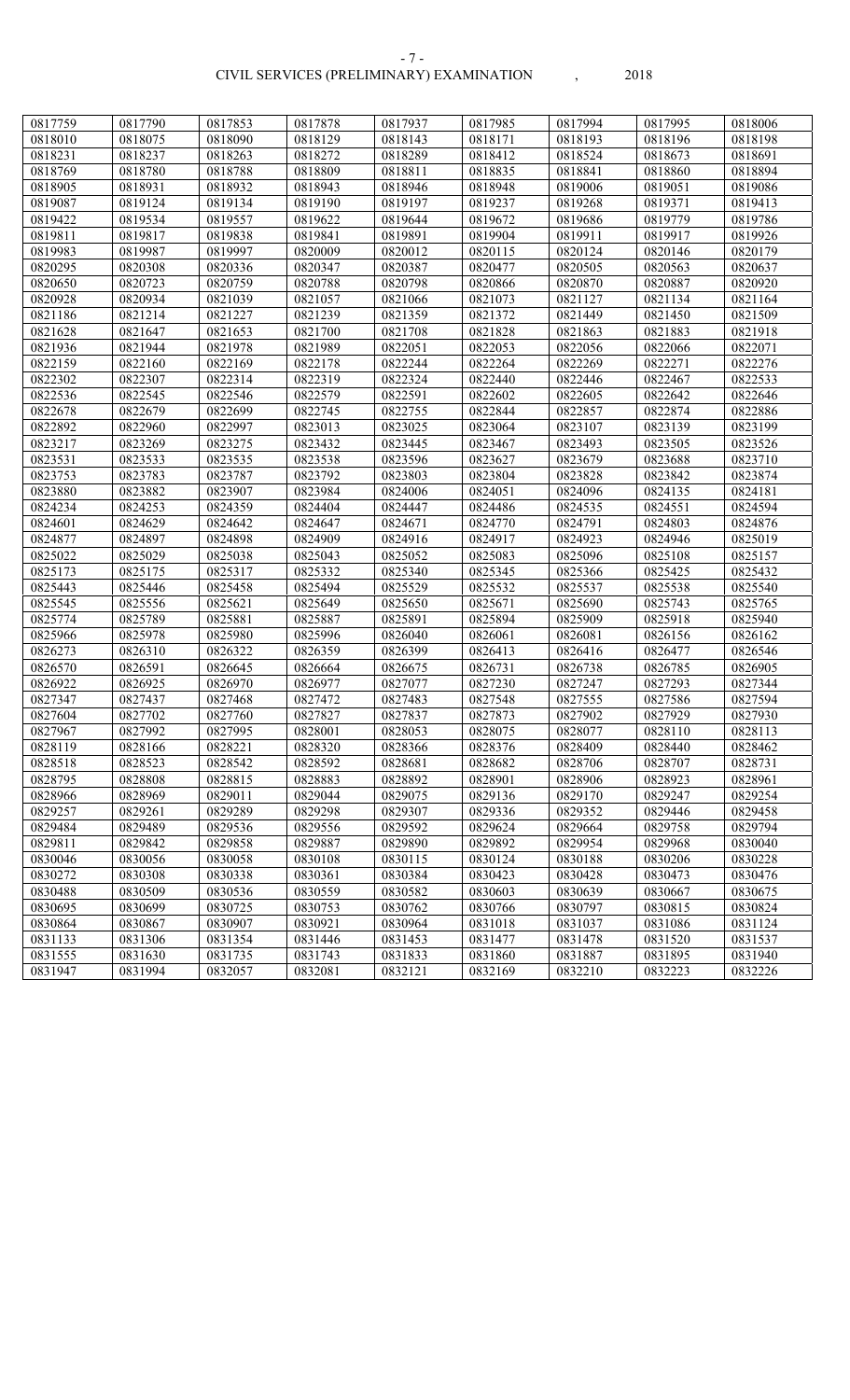#### CIVIL SERVICES (PRELIMINARY) EXAMINATION , 2018 - 8 -

| 0832253 | 0832331 | 0832371 | 0832376 | 0832386 | 0832439 | 0832442 | 0832448 | 0832463 |
|---------|---------|---------|---------|---------|---------|---------|---------|---------|
| 0832480 | 0832494 | 0832511 | 0832526 | 0832558 | 0832614 | 0832642 | 0832657 | 0832718 |
| 0832750 | 0832762 | 0832763 | 0832833 | 0832874 | 0832901 | 0832922 | 0832929 | 0833038 |
| 0833102 | 0833107 | 0833147 | 0833182 | 0833198 | 0833201 | 0833202 | 0833269 | 0833278 |
| 0833280 | 0833300 | 0833331 | 0833344 | 0833421 | 0833459 | 0833500 | 0833506 | 0833512 |
| 0833542 | 0833545 | 0833592 | 0833622 | 0833628 | 0833632 | 0833744 | 0833822 | 0833843 |
| 0833845 | 0833900 | 0833950 | 0833984 | 0834012 | 0834020 | 0834035 | 0834053 | 0834079 |
| 0834098 | 0834101 | 0834148 | 0834156 | 0834179 | 0834225 | 0834347 | 0834436 | 0834469 |
| 0834478 | 0834494 | 0834511 | 0834539 | 0834584 | 0834594 | 0834609 | 0834655 | 0834723 |
| 0834815 | 0834848 | 0834870 | 0834881 | 0834883 | 0834912 | 0834916 | 0834946 | 0834974 |
| 0835016 | 0835037 | 0835045 | 0835047 | 0835059 | 0835063 | 0835079 | 0835081 | 0835087 |
| 0835135 | 0835158 | 0835194 | 0835273 | 0835282 | 0835304 | 0835325 | 0835331 | 0835334 |
| 0835361 | 0835380 | 0835382 | 0835407 | 0835427 | 0835445 | 0835472 | 0835574 | 0835625 |
| 0835629 | 0835647 | 0835752 | 0835774 | 0835868 | 0835911 | 0835923 | 0835978 | 0835983 |
| 0836011 | 0836017 | 0836059 | 0836067 | 0836087 | 0836098 | 0836153 | 0836183 | 0836192 |
| 0836338 | 0836341 | 0836344 | 0836383 | 0836409 | 0836439 | 0836465 | 0836468 | 0836491 |
| 0836508 | 0836556 | 0836572 | 0836633 | 0836661 | 0836830 | 0836843 | 0836849 | 0836876 |
| 0836902 | 0836916 | 0836931 | 0836990 | 0836992 | 0837079 | 0837087 | 0837139 | 0837388 |
| 0837390 | 0837412 | 0837428 | 0837468 | 0837473 | 0837481 | 0837484 | 0837554 | 0837615 |
| 0837620 | 0837673 | 0837677 | 0837739 | 0837749 | 0837774 | 0837809 | 0837814 | 0837861 |
| 0837877 | 0837908 | 0837947 | 0837952 | 0837953 | 0837962 | 0837992 | 0838051 | 0838065 |
| 0838073 | 0838080 | 0838093 | 0838105 | 0838118 | 0838176 | 0838187 | 0838206 | 0838207 |
| 0838222 | 0838279 | 0838327 | 0838404 | 0838460 | 0838559 | 0838569 | 0838668 | 0838740 |
| 0838744 | 0838759 | 0838763 | 0838772 | 0838775 | 0838815 | 0838834 | 0838837 | 0838846 |
| 0838879 | 0838918 | 0838931 | 0838961 | 0838998 | 0839004 | 0839100 | 0839102 | 0839112 |
| 0839150 | 0839175 | 0839218 | 0839225 | 0839274 | 0839324 | 0839331 | 0839376 | 0839435 |
| 0839443 | 0839521 | 0839565 | 0839692 | 0839782 | 0839832 | 0839852 | 0839917 | 0839957 |
| 0839984 | 0839996 | 0840012 | 0840044 | 0840048 | 0840050 | 0840052 | 0840076 | 0840087 |
| 0840137 | 0840181 | 0840215 | 0840265 | 0840280 | 0840295 | 0840299 | 0840304 | 0840332 |
| 0840394 | 0840405 | 0840445 | 0840460 | 0840465 | 0840480 | 0840507 | 0840550 | 0840574 |
| 0840585 | 0840606 | 0840644 | 0840656 | 0840672 | 0840714 | 0840730 | 0840790 | 0840923 |
| 0840931 | 0840973 | 0841012 | 0841022 | 0841023 | 0841034 | 0841081 | 0841096 | 0841190 |
| 0841216 | 0841219 | 0841240 | 0841253 | 0841269 | 0841325 | 0841338 | 0841382 | 0841409 |
| 0841424 | 0841431 | 0841460 | 0841471 | 0841496 | 0841530 | 0841540 | 0841545 | 0841704 |
| 0841731 | 0841820 | 0841829 | 0841926 | 0841978 | 0842024 | 0842080 | 0842242 | 0842253 |
| 0842271 | 0842278 | 0842359 | 0842369 | 0842384 | 0842433 | 0842449 | 0842453 | 0842462 |
| 0842463 | 0842494 | 0842607 | 0842612 | 0842664 | 0842687 | 0842719 | 0842812 | 0842927 |
| 0843008 | 0843052 | 0843074 | 0843088 | 0843193 | 0843216 | 0843222 | 0843257 | 0843289 |
| 0843292 | 0843311 | 0843318 | 0843340 | 0843346 | 0843371 | 0843374 | 0843384 | 0843393 |
| 0843423 | 0843432 | 0843448 | 0843478 | 0843545 | 0843644 | 0843662 | 0843729 | 0843763 |
| 0843787 | 0843802 | 0843813 | 0843832 | 0843839 | 0843953 | 0843996 | 0843997 | 0844003 |
| 0844004 | 0844009 | 0844075 | 0844086 | 0844089 | 0844102 | 0844110 | 0844129 | 0844167 |
| 0844171 | 0844224 | 0844263 | 0844306 | 0844324 | 0844398 | 0844427 | 0844460 | 0844472 |
| 0844520 | 0844532 | 0844549 | 0844574 | 0844609 | 0844654 | 0844690 | 0844697 | 0844700 |
| 0844709 | 0844721 | 0844729 | 0844730 | 0844736 | 0844760 | 0844787 | 0844891 | 0844921 |
| 0844960 | 0845031 | 0845064 | 0845140 | 0845169 | 0845180 | 0845193 | 0845241 | 0845277 |
| 0845312 | 0845332 | 0845340 | 0845365 | 0845391 | 0845396 | 0845402 | 0845414 | 0845464 |
| 0845486 | 0845500 | 0845509 | 0845563 | 0845597 | 0845607 | 0845644 | 0845666 | 0845678 |
| 0845688 | 0845710 | 0845725 | 0845772 | 0845856 | 0845891 | 0845895 | 0845899 | 0845946 |
| 0845990 | 0845991 | 0846022 | 0846031 | 0846044 | 0846061 | 0846093 | 0846147 | 0846160 |
| 0846168 | 0846192 | 0846224 | 0846253 | 0846274 | 0846315 | 0846330 | 0846348 | 0846361 |
| 0846365 | 0846371 | 0846383 | 0846403 | 0846461 | 0846495 | 0846510 | 0846541 | 0846544 |
| 0846591 | 0846665 | 0846695 | 0846725 | 0846758 | 0846778 | 0846795 | 0846838 | 0846842 |
|         |         |         |         |         |         |         |         |         |
| 0846907 | 0846934 | 0846938 | 0846940 | 0846980 | 0847010 | 0847019 | 0847030 | 0847056 |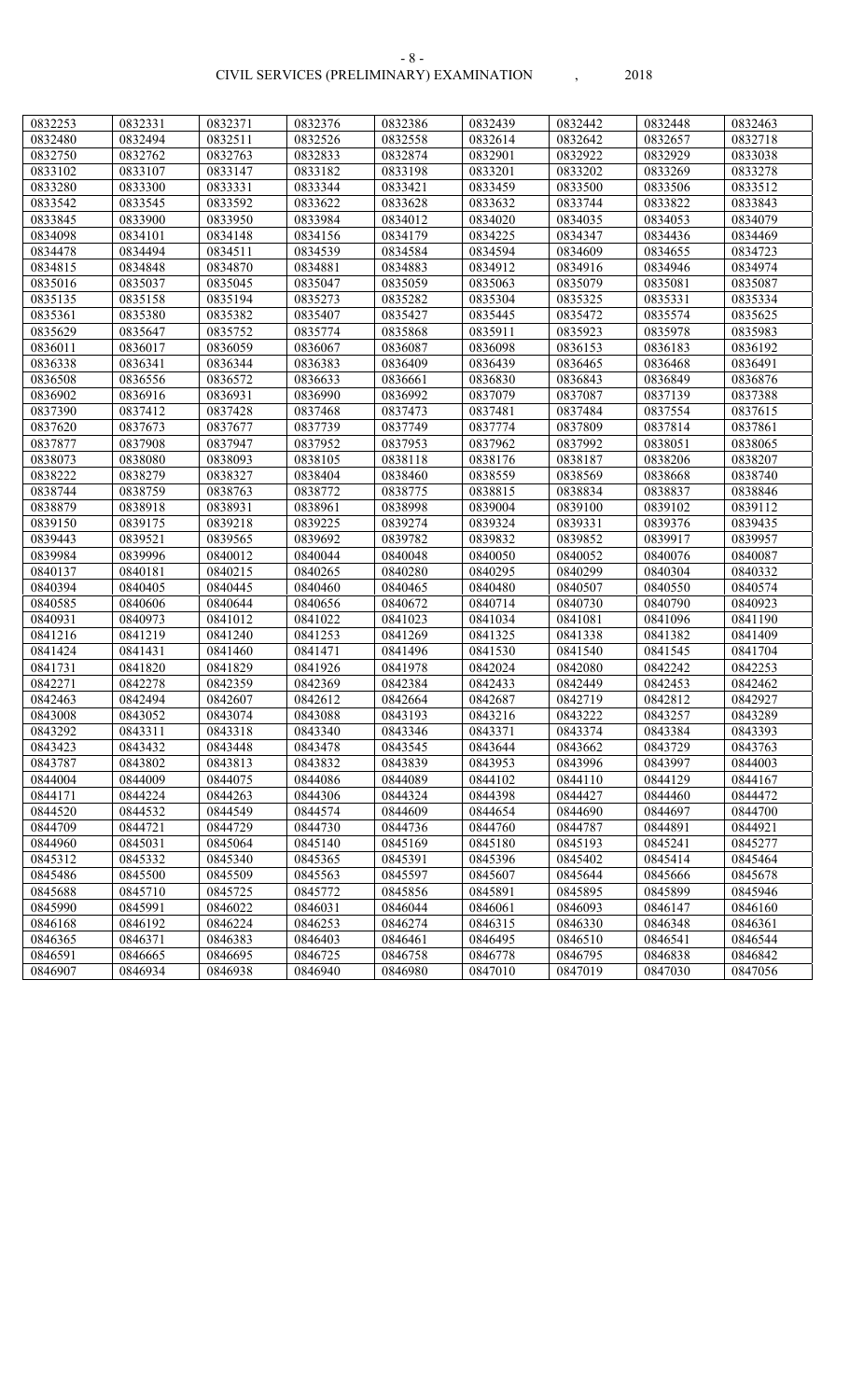#### CIVIL SERVICES (PRELIMINARY) EXAMINATION , 2018 - 9 -

| 0847092 | 0847111 | 0847152 | 0847160 | 0847179 | 0847191 | 0847211 | 0847227 | 0847233 |
|---------|---------|---------|---------|---------|---------|---------|---------|---------|
| 0847271 | 0847311 | 0847313 | 0847316 | 0847347 | 0847431 | 0847494 | 0847496 | 0847520 |
| 0847601 | 0847690 | 0847745 | 0847769 | 0847832 | 0847842 | 0847845 | 0847847 | 0847877 |
| 0847885 | 0847888 | 0847902 | 0847904 | 0847941 | 0847955 | 0848020 | 0848064 | 0848071 |
| 0848095 | 0848130 | 0848135 | 0848252 | 0848281 | 0848331 | 0848378 | 0848383 | 0848426 |
| 0848429 | 0848449 | 0848522 | 0848600 | 0848664 | 0848739 | 0848754 | 0848832 | 0848877 |
| 0848884 | 0848930 | 0848963 | 0849065 | 0849101 | 0849135 | 0849186 | 0849187 | 0849353 |
| 0849354 | 0849370 | 0849392 | 0849448 | 0849466 | 0849542 | 0849544 | 0849599 | 0849612 |
| 0849620 | 0849676 | 0849718 | 0849766 | 0849786 | 0849805 | 0849823 | 0849824 | 0849852 |
| 0849875 | 0849914 | 0849915 | 0849950 | 0849952 | 0849967 | 0849988 | 0850004 | 0850148 |
| 0850192 | 0850196 | 0850202 | 0850255 | 0850316 | 0850335 | 0850444 | 0850454 | 0850513 |
| 0850519 | 0850543 | 0850566 | 0850587 | 0850600 | 0850612 | 0850622 | 0850716 | 0850722 |
| 0850782 | 0850844 | 0850852 | 0850868 | 0850883 | 0850944 | 0850969 | 0850975 | 0850976 |
| 0851041 | 0851051 | 0851060 | 0851194 | 0851213 | 0851227 | 0851251 | 0851291 | 0851302 |
| 0851342 | 0851354 | 0851367 | 0851411 | 0851438 | 0851459 | 0851460 | 0851461 | 0851471 |
| 0851474 | 0851491 | 0851496 | 0851514 | 0851590 | 0851696 | 0851730 | 0851737 | 0851748 |
| 0851753 | 0851796 | 0851806 | 0851812 | 0851816 | 0851824 | 0851826 | 0851854 | 0851873 |
| 0851899 | 0851926 | 0851979 | 0852097 | 0852107 | 0852113 | 0852213 | 0852235 | 0852245 |
| 0852252 | 0852273 | 0852302 | 0852367 | 0852375 | 0852443 | 0852445 | 0852464 | 0852483 |
| 0852514 | 0852561 | 0852572 | 0852586 | 0852659 | 0852692 | 0852712 | 0852731 | 0852760 |
| 0852762 | 0852807 | 0852815 | 0852846 | 0852922 | 0852970 | 0852981 | 0853014 | 0853070 |
| 0853076 | 0853096 | 0853133 | 0853152 | 0853171 | 0853190 | 0853231 | 0853252 | 0853262 |
| 0853302 | 0853315 | 0853383 | 0853462 | 0853475 | 0853493 | 0853510 | 0853523 | 0853575 |
| 0853652 | 0853692 | 0853707 | 0853734 | 0853757 | 0853762 | 0853781 | 0853873 | 0853892 |
| 0853895 | 0853915 | 0853936 | 0853967 | 0853986 | 0854021 | 0854029 | 0854052 | 0854060 |
| 0854090 | 0854136 | 0854144 | 0854159 | 0854196 | 0854203 | 0854340 | 0854346 | 0854371 |
| 0854379 | 0854380 | 0854387 | 0854421 | 0854501 | 0854538 | 0854564 | 0854577 | 0854722 |
| 0854758 | 0854785 | 0854794 | 0854911 | 0854953 | 0854955 | 0854972 | 0854995 | 0855083 |
| 0855114 | 0855211 | 0855234 | 0855237 | 0855251 | 0855350 | 0855360 | 0855361 | 0855367 |
| 0855391 | 0855392 | 0855401 | 0855410 | 0855426 | 0855490 | 0855629 | 0855640 | 0855649 |
| 0855660 | 0855673 | 0855793 | 0855895 | 0855899 | 0855904 | 0855944 | 0855988 | 0856029 |
| 0856080 | 0856086 | 0856094 | 0856162 | 0856191 | 0856215 | 0856221 | 0856224 | 0856265 |
| 0856333 | 0856348 | 0856375 | 0856384 | 0856434 | 0856475 | 0856481 | 0856571 | 0856586 |
| 0856734 | 0856757 | 0856831 | 0856837 | 0856873 | 0856881 | 0856903 | 0856910 | 0856959 |
| 0856976 | 0856998 | 0857037 | 0857081 | 0857093 | 0857095 | 0857097 | 0857100 | 0857156 |
| 0857190 | 0857204 | 0857241 | 0857251 | 0857275 | 0857289 | 0857302 | 0857332 | 0857369 |
| 0857388 | 0857396 | 0857426 | 0857510 | 0857512 | 0857540 | 0857559 | 0857597 | 0857611 |
| 0857635 | 0857651 | 0857658 | 0857669 | 0857686 | 0857693 | 0857800 | 0857829 | 0857840 |
| 0857851 | 0857859 | 0857889 | 0857924 | 0857954 | 0857955 | 0858033 | 0858042 | 0858119 |
| 0858122 | 0858147 | 0858189 | 0858205 | 0858206 | 0858220 | 0858235 | 0858244 | 0858270 |
| 0858277 | 0858286 | 0858322 | 0858362 | 0858370 | 0858410 | 0858438 | 0858466 | 0858486 |
| 0858519 | 0858521 | 0858525 | 0858542 | 0858555 | 0858558 | 0858593 | 0858594 | 0858619 |
| 0858661 | 0858669 | 0858694 | 0858698 | 0858716 | 0858745 | 0858756 | 0858805 | 0858827 |
| 0858830 | 0858884 | 0858932 | 0858933 | 0858976 | 0858984 | 0859023 | 0859029 | 0859032 |
| 0859050 | 0859094 | 0859122 | 0859139 | 0859163 | 0859209 | 0859215 | 0859233 | 0859260 |
| 0859338 | 0859385 | 0859418 | 0859431 | 0859452 | 0859468 | 0859484 | 0859504 | 0859509 |
| 0859520 | 0859538 | 0859554 | 0859614 | 0859719 | 0859736 | 0859827 | 0859854 | 0859863 |
| 0859886 | 0859916 | 0859961 | 0859996 | 0860040 | 0860063 | 0860065 | 0860066 | 0860099 |
| 0860116 | 0860135 | 0860159 | 0860279 | 0860286 | 0860299 | 0860303 | 0860305 | 0860320 |
| 0860387 | 0860397 | 0860425 | 0860474 | 0860478 | 0860481 | 0860497 | 0860515 | 0860519 |
| 0860520 | 0860607 | 0860631 | 0860706 | 0860712 | 0860744 | 0860749 | 0860754 | 0860789 |
| 0860790 | 0860843 | 0860904 | 0860961 | 0860998 | 0861003 | 0861074 | 0861096 | 0861140 |
| 0861188 | 0861285 | 0861320 | 0861367 | 0861370 | 0861373 | 0861399 | 0861448 | 0861453 |
| 0861459 | 0861461 | 0861494 | 0861529 | 0861552 | 0861559 | 0861619 | 0861644 | 0861690 |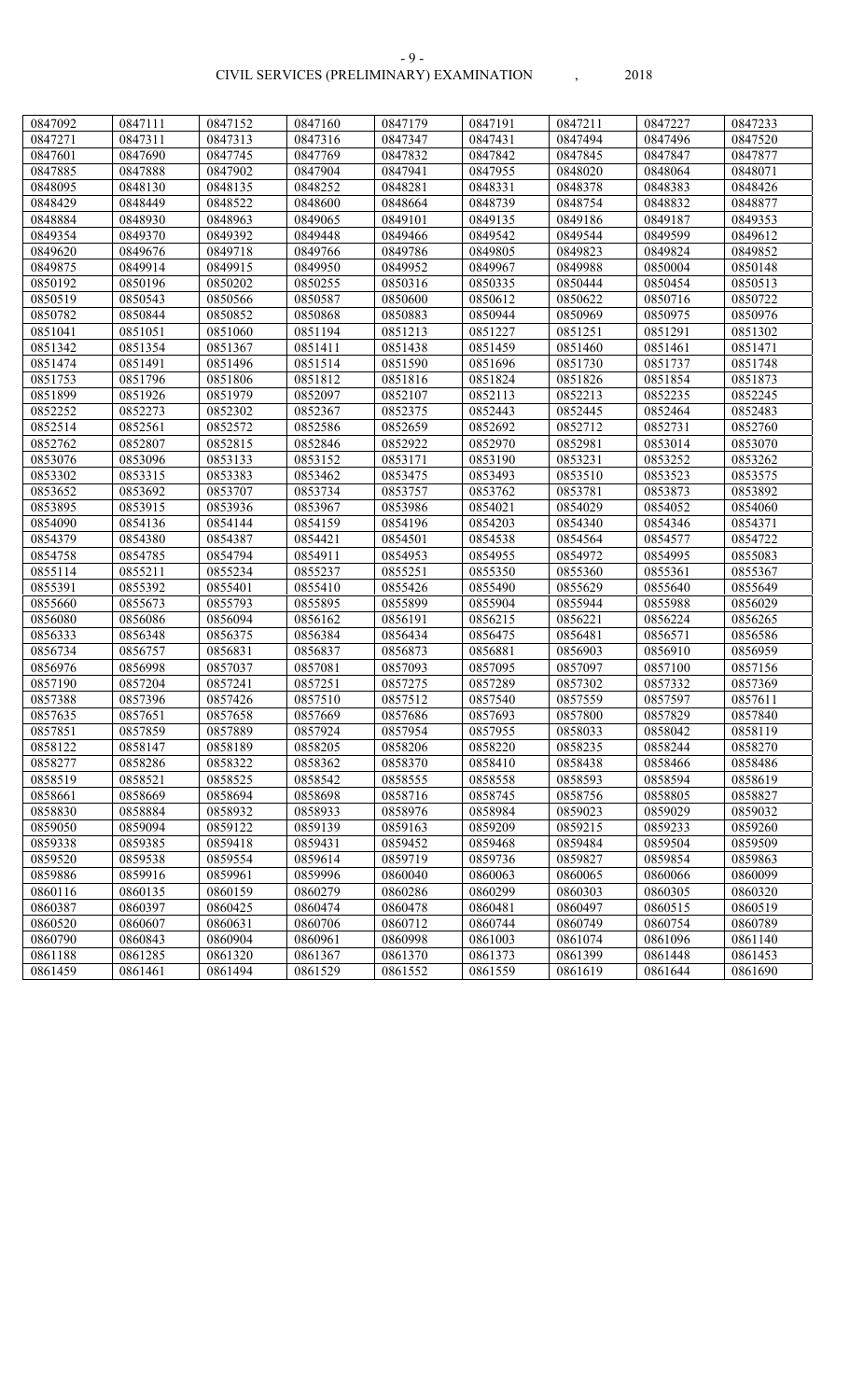CIVIL SERVICES (PRELIMINARY) EXAMINATION , 2018 - 10 -

| , |  |
|---|--|
| ) |  |

| 0861724 | 0861768 | 0861786 | 0861856 | 0861931 | 0861940 | 0861964 | 0861977 | 0861989 |
|---------|---------|---------|---------|---------|---------|---------|---------|---------|
| 0861995 | 0862053 | 0862055 | 0862064 | 0862068 | 0862073 | 0862083 | 0862126 | 0862302 |
| 0862335 | 0862355 | 0862497 | 0862526 | 0862592 | 0862605 | 0862678 | 0862686 | 0862721 |
| 0862738 | 0862744 | 0862779 | 0862786 | 0862788 | 0862841 | 0862867 | 0862884 | 0862978 |
| 0863010 | 0863020 | 0863093 | 0863119 | 0863120 | 0863162 | 0863170 | 0863197 | 0863201 |
| 0863229 | 0863241 | 0863274 | 0863289 | 0863409 | 0863432 | 0863435 | 0863476 | 0863540 |
| 0863555 | 0863563 | 0863569 | 0863574 | 0863597 | 0863605 | 0863637 | 0863642 | 0863704 |
| 0863728 | 0863750 | 0863803 | 0863838 | 0863905 | 0863963 | 0863991 | 0864032 | 0864062 |
| 0864065 | 0864132 | 0864177 | 0864184 | 0864209 | 0864237 | 0864280 | 0864369 | 0864370 |
| 0864371 | 0864416 | 0864431 | 0864453 | 0864532 | 0864534 | 0864559 | 0864598 | 0864629 |
| 0864638 | 0864696 | 0864697 | 0864737 | 0864739 | 0864794 | 0864813 | 0864858 | 0864982 |
| 0865008 | 0865019 | 0865067 | 0865075 | 0865110 | 0865155 | 0865175 | 0865230 | 0865233 |
| 0865285 | 0865321 | 0865337 | 0865362 | 0865379 | 0865415 | 0865449 | 0865471 | 0865486 |
| 0865502 | 0865544 | 0865595 | 0865646 | 0865650 | 0865651 | 0865675 | 0865693 | 0865736 |
| 0865745 | 0865760 | 0865812 | 0865853 | 0865873 | 0865896 | 0865927 | 0865954 | 0866042 |
| 0866045 | 0866092 | 0866136 | 0866147 | 0866171 | 0866188 | 0866192 | 0866235 | 0866258 |
| 0866307 | 0866317 | 0866319 | 0866326 | 0866347 | 0866441 | 0866457 | 0866498 | 0866529 |
| 0866546 | 0866569 | 0866582 | 0866646 | 0866687 | 0866692 | 0866694 | 0866760 | 0866834 |
| 0866907 | 0866916 | 0866917 | 0866923 | 0866933 | 0866956 | 0866969 | 0866990 | 0867035 |
| 0867077 | 0867095 | 0867107 | 0867129 | 0867147 | 0867186 | 0867218 | 0867227 | 0867233 |
| 0867252 | 0867260 | 0867291 | 0867348 | 0867384 | 0867385 | 0867391 | 0867396 | 0867397 |
| 0867446 | 0867468 | 0867472 | 0867517 | 0867543 | 0867544 | 0867567 | 0867622 | 0867631 |
| 0867633 | 0867641 | 0867688 | 0867696 | 0867734 | 0867747 | 0867772 | 0867804 | 0867819 |
| 0867867 | 0867922 | 0867950 | 0867988 | 0868029 | 0868106 | 0868140 | 0868141 | 0868143 |
| 0868147 | 0868153 | 0868159 | 0868238 | 0868249 | 0868330 | 0868332 | 0868342 | 0868349 |
| 0868367 | 0868372 | 0868387 | 0868443 | 0868471 | 0868493 | 0868592 | 0868631 | 0868638 |
| 0868670 | 0868671 | 0868673 | 0868700 | 0868720 | 0868731 | 0868767 | 0868801 | 0868815 |
| 0868827 | 0868850 | 0868860 | 0868884 | 0868889 | 0868932 | 0868940 | 0868944 | 0868956 |
| 0869003 | 0869010 | 0869071 | 0869135 | 0869161 | 0869164 | 0869195 | 0869211 | 0869224 |
| 0869299 | 0869315 | 0869339 | 0869371 | 0869377 | 0869385 | 0869394 | 0869406 | 0869434 |
| 0869435 | 0869460 | 0869463 | 0869510 | 0869539 | 0869575 | 0869697 | 0869744 | 0869756 |
| 0869768 | 0869822 | 0869968 | 0869976 | 0869996 | 0870017 | 0870030 | 0870138 | 0870148 |
| 0870161 | 0870243 | 0870349 | 0870355 | 0870386 | 0870388 | 0870395 | 0870432 | 0870458 |
| 0870485 | 0870541 | 0870546 | 0870549 | 0870579 | 0870587 | 0870607 | 0870624 | 0870671 |
| 0870672 | 0870689 | 0870841 | 0870856 | 0870908 | 0870913 | 0870926 | 0871017 | 0871027 |
| 0871046 | 0871053 | 0871066 | 0871128 | 0871206 | 0871223 | 0871350 | 0871368 | 0871398 |
| 0871432 | 0871454 | 0871556 | 0871558 | 0871563 | 0871587 | 0871628 | 0871724 | 0871764 |
| 0871772 | 0871867 | 0871878 | 0871891 | 0871931 | 0871964 | 0871987 | 0871996 | 0872012 |
| 0872048 | 0872092 | 0872170 | 0872251 | 0872252 | 0872288 | 0872306 | 0872319 | 0872373 |
| 0872385 | 0872414 | 0872468 | 0872483 | 0872491 | 0872515 | 0872521 | 0872549 | 0872570 |
| 0872594 | 0872630 | 0872643 | 0872655 | 0872691 | 0872717 | 0872937 | 0872958 | 0872969 |
| 0872974 | 0873036 | 0873073 | 0873108 | 0873201 | 0873217 | 0873241 | 0873299 | 0873314 |
| 0873418 | 0873435 | 0873436 | 0873449 | 0873450 | 0873463 | 0873472 | 0873503 | 0873596 |
| 0873657 | 0873659 | 0873664 | 0873666 | 0873684 | 0873688 | 0873690 | 0873706 | 0873750 |
| 0873758 | 0873780 | 0873815 | 0873821 | 0873852 | 0873858 | 0873920 | 0873937 | 0873954 |
| 0873992 | 0873994 | 0874025 | 0874071 | 0874092 | 0874095 | 0874106 | 0874125 | 0874135 |
| 0874138 | 0874168 | 0874177 | 0874187 | 0874192 | 0874202 | 0874203 | 0874232 | 0874315 |
| 0874323 | 0874374 | 0874386 | 0874414 | 0874441 | 0874449 | 0874481 | 0874497 | 0874528 |
| 0874529 | 0874535 | 0874541 | 0874545 | 0874560 | 0874566 | 0874600 | 0874632 | 0874657 |
| 0874664 | 0874669 | 0874674 | 0874691 | 0874739 | 0874770 | 0874772 | 0874774 | 0874776 |
| 0874844 | 0874872 | 0874900 | 0874959 | 0875057 | 0875070 | 0875099 | 0875124 | 0875125 |
| 0875133 | 0875167 | 0875237 | 0875253 | 0875256 | 0875339 | 0875368 | 0875377 | 0875380 |
| 0875381 | 0875407 | 0875457 | 0875640 | 0875641 | 0875703 | 0875720 | 0875750 | 0875754 |
| 0875755 | 0875822 | 0875826 | 0875852 | 0875854 | 0875869 | 0875924 | 0875947 | 0875960 |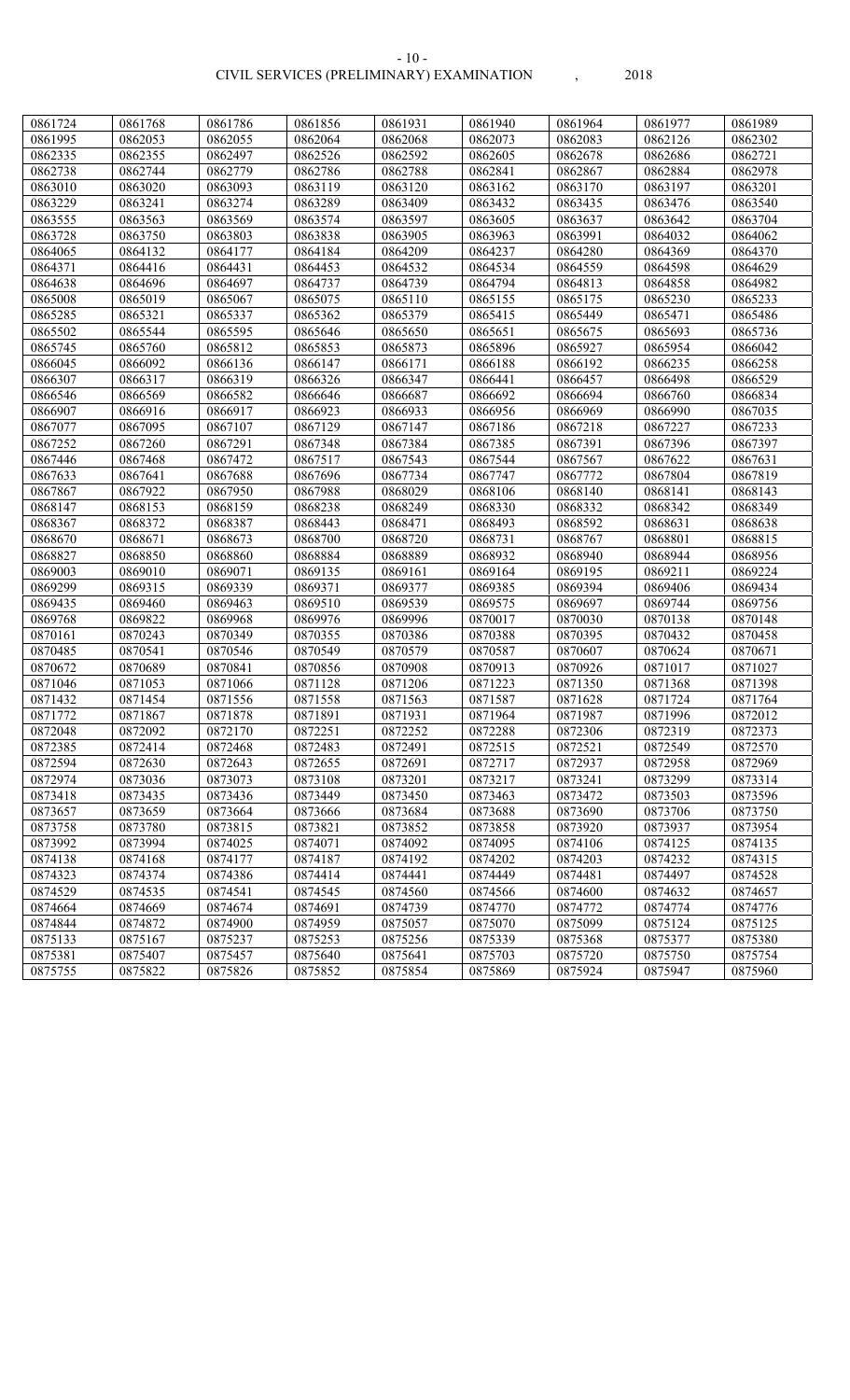|                    |                    |                    |                    | 0876093 |                    |                    |                    |                    |
|--------------------|--------------------|--------------------|--------------------|---------|--------------------|--------------------|--------------------|--------------------|
| 0875972<br>0876246 | 0876013<br>0876262 | 0876065<br>0876268 | 0876072<br>0876293 | 0876329 | 0876111<br>0876341 | 0876209<br>0876356 | 0876218<br>0876383 | 0876230<br>0876417 |
| 0876475            | 0876479            | 0876491            | 0876492            | 0876675 | 0876710            | 0876761            | 0876794            | 0876856            |
|                    |                    |                    |                    |         |                    |                    |                    |                    |
| 0876870            | 0876902            | 0876906            | 0876907            | 0876952 | 0876958            | 0876968            | 0877007            | 0877077            |
| 0877129            | 0877152            | 0877155            | 0877182            | 0877186 | 0877200            | 0877208            | 0877215            | 0877237            |
| 0877249            | 0877273            | 0877298            | 0877318            | 0877319 | 0877331            | 0877379            | 0877395            | 0877434            |
| 0877436            | 0877441            | 0877449            | 0877455            | 0877489 | 0877558            | 0877562            | 0877611            | 0877615            |
| 0877616            | 0877633            | 0877667            | 0877781            | 0877793 | 0877799            | 0877820            | 0877848            | 0877912            |
| 0877934            | 0877959            | 0878065            | 0878097            | 0878098 | 0878148            | 0878296            | 0878329            | 0878518            |
| 0878520            | 0878545            | 0878555            | 0878605            | 0878618 | 0878653            | 0878696            | 0878702            | 0878708            |
| 0878776            | 0878833            | 0878875            | 0878886            | 0878974 | 0879047            | 0879055            | 0879057            | 0879083            |
| 0879097            | 0879139            | 0879187            | 0879200            | 0879260 | 0879271            | 0879290            | 0879302            | 0879314            |
| 0879332            | 0879378            | 0879402            | 0879430            | 0879438 | 0879444            | 0879462            | 0879567            | 0879580            |
| 0879610            | 0879615            | 0879665            | 0879667            | 0879678 | 0879764            | 0879769            | 0879779            | 0879784            |
| 0879789            | 0879807            | 0879830            | 0879869            | 0879888 | 0879894            | 0879921            | 0879925            | 0879945            |
| 0879962            | 0880039            | 0880062            | 0880079            | 0880093 | 0880112            | 0880150            | 0880161            | 0880168            |
| 0880170            | 0880211            | 0880226            | 0880241            | 0880314 | 0880344            | 0880345            | 0880393            | 0880460            |
| 0880505            | 0880546            | 0880548            | 0880556            | 0880563 | 0880568            | 0880573            | 0880617            | 0880620            |
| 0880677            | 0880825            | 0880855            | 0880881            | 0881035 | 0881063            | 0881075            | 0881119            | 0881127            |
| 0881146            | 0881217            | 0881243            | 0881246            | 0881253 | 0881256            | 0881286            | 0881328            | 0881366            |
| 0881432            | 0881463            | 0881469            | 0881505            | 0881563 | 0881595            | 0881599            | 0881608            | 0881615            |
| 0881616            | 0881617            | 0881723            | 0881793            | 0881808 | 0881809            | 0881821            | 0881853            | 0881873            |
| 0881884            | 0881926            | 0881928            | 0881980            | 0882064 | 0882099            | 0882123            | 0882151            | 0882171            |
| 0882204            | 0882223            | 0882261            | 0882303            | 0882304 | 0882373            | 0882388            | 0882399            | 0882400            |
| 0882438            | 0882439            | 0882463            | 0882474            | 0882485 | 0882498            | 0882536            | 0882543            | 0882566            |
| 0882574            | 0882589            | 0882618            | 0882627            | 0882709 | 0882740            | 0882805            | 0882826            | 0882840            |
| 0882845            | 0882869            | 0882880            | 0882887            | 0882897 | 0882910            | 0882941            | 0882944            | 0882989            |
| 0883021            | 0883046            | 0883076            | 0883116            | 0883139 | 0883155            | 0883186            | 0883199            | 0883205            |
| 0883213            | 0883256            | 0883280            | 0883303            | 0883314 | 0883315            | 0883326            | 0883329            | 0883428            |
| 0883466            | 0883473            | 0883515            | 0883517            | 0883524 | 0883551            | 0883564            | 0883665            | 0883692            |
| 0883742            | 0883749            | 0883766            | 0883802            | 0883808 | 0883820            | 0883860            | 0883957            | 0883970            |
| 0883982            | 0884026            | 0884032            | 0884042            | 0884081 | 0884092            | 0884103            | 0884130            | 0884147            |
| 0884194            | 0884211            | 0884238            | 0884249            | 0884263 | 0884275            | 0884374            | 0884381            | 0884384            |
| 0884471            | 0884557            | 0884579            | 0884586            | 0884609 | 0884628            | 0884636            | 0884645            | 0884694            |
| 0884703            | 0884782            | 0884851            | 0884880            | 0884959 | 0885000            | 0885036            | 0885047            | 0885059            |
| 0885078            | 0885082            | 0885086            | 0885095            | 0885252 | 0885264            | 0885275            | 0885317            | 0885347            |
| 0885362            | 0885434            | 0885436            | 0885441            | 0885444 | 0885543            | 0885556            | 0885607            | 0885657            |
| 0885671            | 0885681            | 0885683            | 0885697            | 0885700 | 0885751            | 0885760            | 0885782            | 0885797            |
| 0885802            | 0885811            | 0885833            | 0885835            | 0885844 | 0885851            | 0885898            | 0885965            | 0885975            |
| 0885992            | 0886053            | 0886139            | 0886171            | 0886183 | 0886198            | 0886212            | 0886216            | 0886232            |
| 0886273            | 0886308            | 0886348            | 0886400            | 0886434 | 0886485            | 0886498            | 0886563            | 0886633            |
| 0886654            | 0886703            | 0886732            | 0886764            | 0886777 | 0886789            | 0886800            | 0886863            | 0886881            |
| 0886886            | 0886889            | 0886905            | 0886924            | 0887008 | 0887024            | 0887037            | 0887041            | 0887064            |
| 0887070            | 0887106            | 0887126            | 0887141            | 0887175 | 0887181            | 0887195            | 0887202            | 0887224            |
| 0887226            | 0887288            | 0887364            | 0887397            | 0887517 | 0887555            | 0887556            | 0887557            | 0887574            |
| 0887589            | 0887611            | 0887635            | 0887645            | 0887665 | 0887720            | 0887731            | 0887741            | 0887772            |
| 0887791            | 0887796            | 0887824            | 0887894            | 0887898 | 0887906            | 0887924            | 0887935            | 0887939            |
| 0887942            | 0887948            | 0887950            | 0887963            | 0887965 | 0887972            | 0887973            | 0887975            | 0887985            |
| 0888002            | 0888003            | 0888004            | 0888010            | 0888013 | 0888020            | 0888021            | 0888022            | 0888024            |
| 0888025            | 0888032            | 0888043            | 0888047            | 0888050 | 0888052            | 0888057            | 0888061            | 0888062            |
| 0900067            | 0900233            | 0900513            | 0900567            | 0901532 | 0901984            | 0902014            | 0902341            | 0902427            |
| 0902721            | 0902892            | 0902971            | 0903033            | 0903040 | 0904199            | 0904205            | 0904273            | 0904586            |
| 0904592            | 0904613            | 0905073            | 0906054            | 0906309 | 0906989            | 0907184            | 0907354            | 0907594            |
| 0907804            | 0908005            | 0908114            | 0908148            | 0908769 | 0908838            | 0909097            | 1000078            | 1000409            |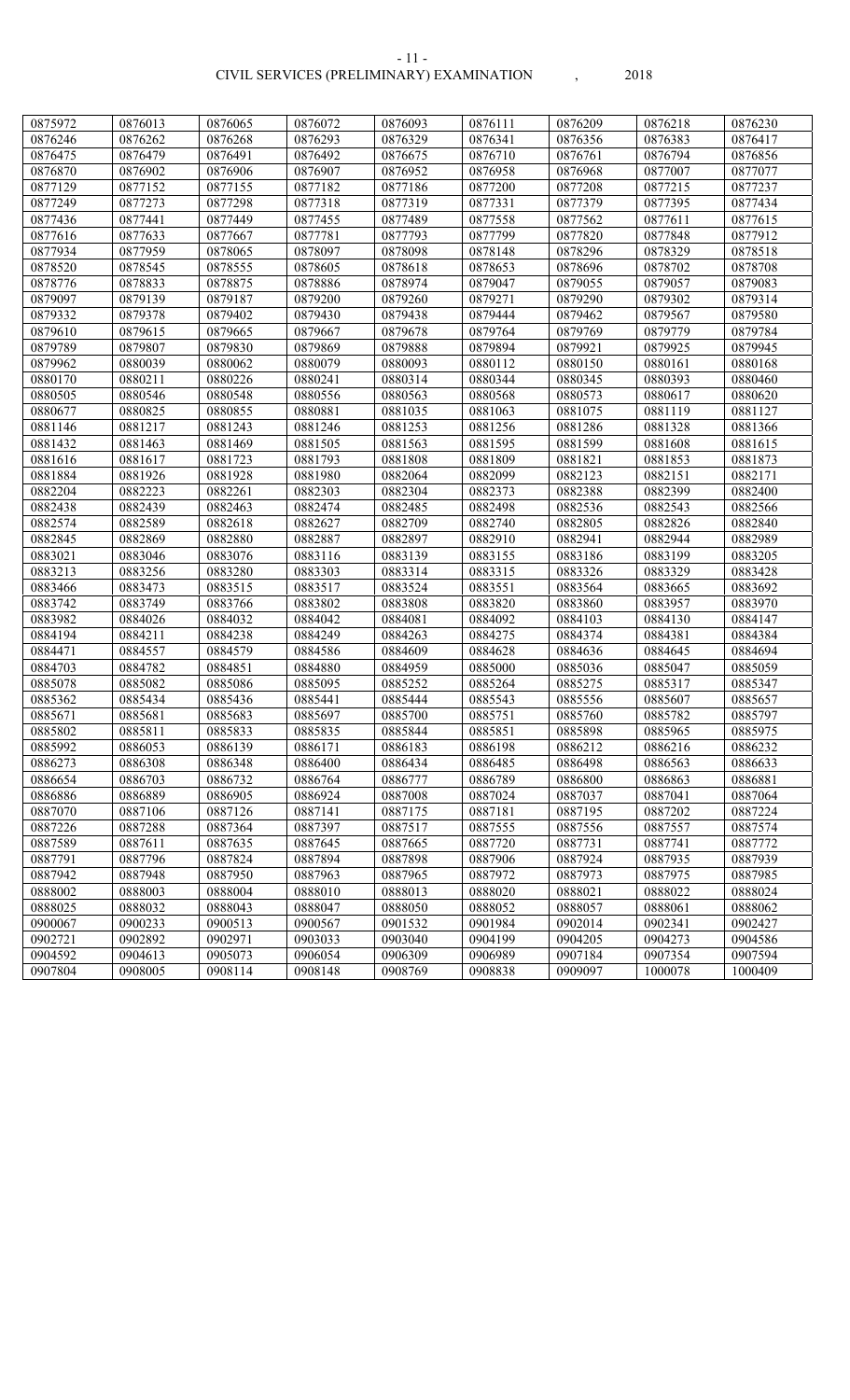#### CIVIL SERVICES (PRELIMINARY) EXAMINATION , 2018 - 12 -

| 1000449 | 1000491 | 1000646 | 1000672 | 1000730 | 1000793 | 1000927 | 1000973 | 1001105 |
|---------|---------|---------|---------|---------|---------|---------|---------|---------|
| 1001150 | 1001165 | 1001192 | 1001247 | 1001293 | 1001504 | 1001578 | 1001717 | 1001747 |
| 1001783 | 1001910 | 1001971 | 1002302 | 1002362 | 1002431 | 1002446 | 1002684 | 1002794 |
| 1002798 | 1002866 | 1002904 | 1003092 | 1003119 | 1003377 | 1003453 | 1003458 | 1003492 |
| 1003577 | 1003587 | 1003592 | 1003738 | 1003773 | 1003921 | 1004010 | 1004071 | 1004088 |
| 1004243 | 1004303 | 1004357 | 1004363 | 1004379 | 1004397 | 1004521 | 1004542 | 1004550 |
| 1004598 | 1004927 | 1004963 | 1005107 | 1005163 | 1005228 | 1005332 | 1005397 | 1005463 |
| 1005519 | 1005629 | 1005640 | 1005720 | 1005884 | 1006001 | 1006048 | 1006059 | 1006091 |
| 1006327 | 1006530 | 1006540 | 1006609 | 1006725 | 1006798 | 1006832 | 1006849 | 1006887 |
| 1006942 | 1007276 | 1007494 | 1007631 | 1007724 | 1007737 | 1007768 | 1007871 | 1007922 |
| 1007933 | 1008256 | 1008268 | 1008277 | 1008355 | 1008626 | 1008642 | 1009098 | 1009100 |
| 1009219 | 1009337 | 1009342 | 1009387 | 1009530 | 1009680 | 1009940 | 1009945 | 1009969 |
| 1010099 | 1010201 | 1010298 | 1010317 | 1010319 | 1010427 | 1010457 | 1010622 | 1010667 |
| 1010701 | 1010738 | 1011125 | 1011158 | 1011270 | 1011352 | 1011379 | 1011437 | 1011455 |
| 1011563 | 1011666 | 1011741 | 1011765 | 1011875 | 1011967 | 1011981 | 1011994 | 1012156 |
| 1012262 | 1012290 | 1012295 | 1012525 | 1012598 | 1012861 | 1012950 | 1012987 | 1013047 |
| 1013227 | 1013330 | 1013348 | 1013398 | 1013428 | 1013533 | 1013542 | 1013548 | 1013625 |
| 1013804 | 1013826 | 1013869 | 1013887 | 1014222 | 1014350 | 1014412 | 1014679 | 1015034 |
| 1015171 | 1015571 | 1015573 | 1015655 | 1015739 | 1015793 | 1015794 | 1015800 | 1015809 |
| 1015889 | 1016174 | 1016427 | 1016472 | 1016488 | 1016530 | 1016688 | 1016822 | 1016865 |
| 1016993 | 1017009 | 1017023 | 1017080 | 1017252 | 1017328 | 1017506 | 1017563 | 1017577 |
| 1017698 | 1017815 | 1017855 | 1017872 | 1017879 | 1017880 | 1017999 | 1018071 | 1018211 |
| 1018276 | 1018333 | 1018350 | 1018355 | 1018786 | 1018920 | 1019054 | 1019067 | 1019098 |
| 1019409 | 1019452 | 1019478 | 1019800 | 1019816 | 1020080 | 1020212 | 1020217 | 1020438 |
| 1020677 | 1020782 | 1020880 | 1020910 | 1020970 | 1021035 | 1021042 | 1021095 | 1021128 |
| 1021153 | 1021236 | 1021251 | 1021350 | 1021353 | 1021436 | 1021468 | 1021607 | 1021739 |
| 1021768 | 1021849 | 1021976 | 1022031 | 1022166 | 1022190 | 1022249 | 1022604 | 1022687 |
| 1022838 | 1022847 | 1022868 | 1023201 | 1023331 | 1023632 | 1023813 | 1023912 | 1024089 |
| 1024292 | 1024306 | 1024333 | 1024485 | 1024610 | 1024693 | 1024735 | 1024767 | 1024919 |
| 1025017 | 1025066 | 1025130 | 1025315 | 1025379 | 1025450 | 1025583 | 1025687 | 1025794 |
| 1025907 | 1025969 | 1026044 | 1026343 | 1026356 | 1026435 | 1026511 | 1026847 | 1027053 |
| 1027089 | 1027163 | 1027169 | 1027176 | 1027268 | 1027296 | 1027370 | 1027529 | 1027614 |
| 1027796 | 1028006 | 1028037 | 1028065 | 1028385 | 1028589 | 1028590 | 1028758 | 1028978 |
| 1029096 | 1029209 | 1029214 | 1029286 | 1029297 | 1029337 | 1029351 | 1029460 | 1029612 |
| 1029747 | 1029762 | 1029805 | 1029829 | 1029861 | 1030001 | 1030027 | 1030033 | 1030130 |
| 1030145 | 1030166 | 1030219 | 1030309 | 1030345 | 1030674 | 1030741 | 1030769 | 1030893 |
| 1030919 | 1030971 | 1031020 | 1031074 | 1031116 | 1031118 | 1031149 | 1031155 | 1031241 |
| 1031243 | 1031341 | 1031458 | 1031478 | 1031844 | 1031869 | 1031882 | 1032020 | 1032180 |
| 1032263 | 1032298 | 1032469 | 1032533 | 1032604 | 1032801 | 1032855 | 1033008 | 1033073 |
| 1033140 | 1033160 | 1033298 | 1033417 | 1033437 | 1033464 | 1033508 | 1033535 | 1033827 |
| 1033842 | 1034449 | 1034479 | 1034490 | 1034616 | 1034784 | 1034957 | 1035046 | 1035097 |
| 1035347 | 1035389 | 1035475 | 1035624 | 1035637 | 1035810 | 1035820 | 1035841 | 1035884 |
| 1035964 | 1036228 | 1036328 | 1036459 | 1036474 | 1036518 | 1036573 | 1036575 | 1036577 |
| 1036613 | 1036673 | 1036868 | 1036951 | 1037071 | 1037098 | 1037186 | 1037200 | 1037201 |
| 1037209 | 1037438 | 1037534 | 1037572 | 1037754 | 1037912 | 1038186 | 1038215 | 1038276 |
| 1038558 | 1038588 | 1038676 | 1038768 | 1039134 | 1039284 | 1039343 | 1039469 | 1039490 |
| 1039535 | 1039614 | 1039836 | 1039855 | 1039876 | 1040015 | 1040059 | 1040143 | 1040446 |
| 1040560 | 1040585 | 1040674 | 1040681 | 1041014 | 1041018 | 1041037 | 1041081 | 1041129 |
| 1041199 | 1041293 | 1041494 | 1041697 | 1041703 | 1041888 | 1041927 | 1041933 | 1041964 |
| 1042015 | 1042079 | 1042157 | 1042180 | 1042234 | 1042318 | 1042571 | 1042706 | 1042735 |
| 1042938 | 1042974 | 1043225 | 1043239 | 1043278 | 1043419 | 1043587 | 1043697 | 1043766 |
| 1043996 | 1044048 | 1044094 | 1044212 | 1044456 | 1044584 | 1044634 | 1044668 | 1044741 |
| 1045190 | 1045222 | 1045318 | 1045351 | 1045408 | 1045782 | 1045828 | 1045948 | 1046112 |
| 1046118 | 1046266 | 1046285 | 1046346 | 1046409 | 1046439 | 1046968 | 1047013 | 1047164 |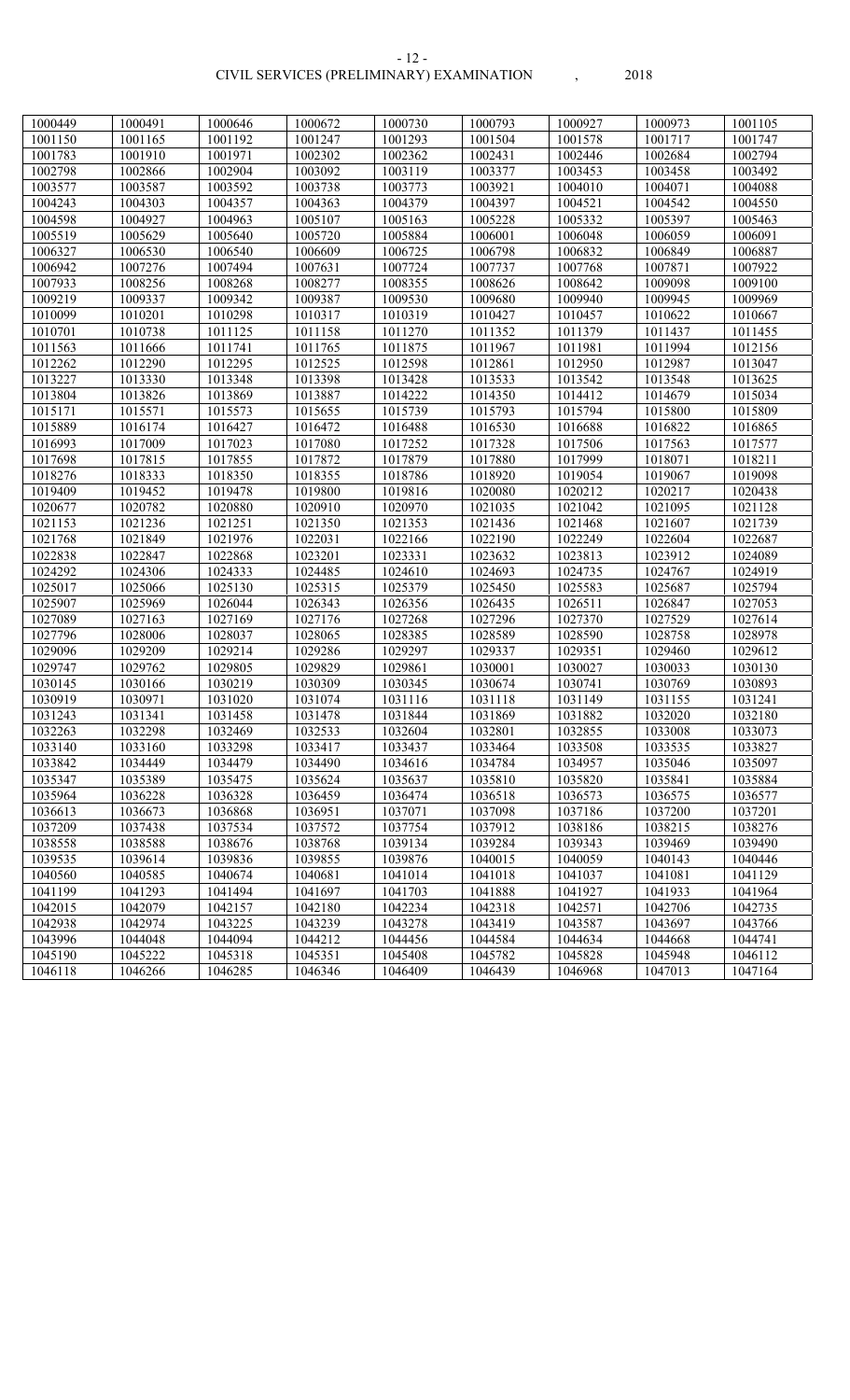| 1047236            | 1047245            | 1047290            | 1047314            | 1047382            | 1047448            | 1047449            | 1047485            | 1047545            |
|--------------------|--------------------|--------------------|--------------------|--------------------|--------------------|--------------------|--------------------|--------------------|
| 1047580            | 1047679            | 1047731            | 1047747            | 1047758            | 1047834            | 1047978            | 1048055            | 1048089            |
| 1048458            | 1048726            | 1048750            | 1048862            | 1048872            | 1048880            | 1048913            | 1048927            | 1100333            |
| 1100399            | 1100626            | 1100698            | 1100741            | 1100843            | 1100996            | 1101036            | 1101082            | 1101264            |
| 1101274            | 1101304            | 1101325            | 1101375            | 1101436            | 1101611            | 1101667            | 1102247            | 1102262            |
| 1102273            | 1102299            | 1102347            | 1102447            | 1102448            | 1102706            | 1102800            | 1102934            | 1103010            |
| 1103108            | 1103144            | 1103197            | 1103208            | 1103280            | 1103355            | 1103402            | 1103465            | 1103543            |
| 1103612            | 1103665            | 1103676            | 1103756            | 1103776            | 1103810            | 1103854            | 1103884            | 1104015            |
| 1104063            | 1104407            | 1104482            | 1104528            | 1104529            | 1104549            | 1104819            | 1105015            | 1105131            |
| 1105332            | 1105356            | 1105453            | 1105620            | 1105830            | 1105908            | 1105916            | 1105929            | 1106029            |
| 1106060            | 1106359            | 1106401            | 1106479            | 1106621            | 1106668            | 1106851            | 1106911            | 1106972            |
| 1107086            | 1107253            | 1107273            | 1107310            | 1107321            | 1107364            | 1107432            | 1107475            | 1107529            |
| 1107577            | 1107596            | 1107694            | 1107696            | 1107832            | 1107860            | 1107900            | 1108108            | 1108129            |
| 1108201            | 1108211            | 1108431            | 1108440            | 1108642            | 1108679            | 1108824            | 1108999            | 1109229            |
| 1109253            | 1109284            | 1109287            | 1109321            | 1109325            | 1109342            | 1109359            | 1109392            | 1109488            |
| 1109496            | 1109502            | 1109515            | 1109528            | 1109547            | 1109558            | 1109571            | 1109636            | 1109664            |
| 1109684            | 1109878            | 1109887            | 1109994            | 1110104            | 1110120            | 1110273            | 1110342            | 1110393            |
| 1110402            | 1110429            | 1110443            | 1110448            | 1110595            | 1110671            | 1110697            | 1110754            | 1110813            |
| 1110877            | 1110889            | 1110893            | 1111019            | 1111119            | 1111173            | 1111263            | 1111336            | 1111572            |
| 1111670            | 1111712            | 1111722            | 1111787            | 1111903            | 1111930            | 1111941            | 1111942            | 1112072            |
| 1112102            | 1112127            | 1112165            | 1112267            | 1112307            | 1112348            | 1112435            | 1112509            | 1112586            |
| 1112930            | 1112979            | 1113036            | 1113166            | 1113209            | 1113299            | 1113303            | 1113334            | 1113342            |
| 1113448            | 1113517            | 1113550            | 1113583            | 1113673            | 1113690            | 1114058            | 1114123            | 1114193            |
| 1114217            | 1114274            | 1114373            | 1114432            | 1114569            | 1114571            | 1114575            | 1114665            | 1114696            |
| 1114776            | 1114843            | 1114956            | 1115154            | 1115166            | 1115197            | 1115329            | 1115402            | 1115419            |
| 1115484            | 1115541            | 1115576            | 1115621            | 1116139            | 1116162            | 1116343            | 1116405            | 1116649            |
| 1116683            | 1116695            | 1116713            | 1116775            | 1116866            | 1116949            | 1116996            | 1117019            | 1117120            |
| 1117140            | 1117294            | 1117380            | 1117393            | 1117409            | 1117562            | 1117567            | 1117584            | 1117590            |
| 1117630            | 1117674            | 1117685            | 1117753            | 1117788            | 1117808            | 1117819            | 1117884            | 1117908            |
| 1118010            | 1118161            | 1118236            | 1118263            | 1118271            | 1118294            | 1118426            | 1118463            | 1118517            |
| 1118571            | 1118605            | 1118621            | 1118647            | 1118675            | 1118707            | 1118812            | 1118832            | 1118874            |
| 1119033            | 1119102            | 1119143            | 1119297            | 1119321            | 1119396            | 1119485            | 1119572            | 1119613            |
| 1119835            | 1119840            | 1119894            | 1120056            | 1120183            | 1120232            | 1120371            | 1120399            | 1120404            |
| 1120407            | 1120420            | 1120543            | 1120725            | 1120757            | 1120768            | 1120966            | 1121018            | 1121046            |
| 1121051            | 1121120            | 1121136            | 1121140            | 1121152            | 1121154            | 1121157            | 1121594            | 1121728            |
| 1121739            | 1121764            | 1121918            | 1121988            | 1122030            | 1122132            | 1122390            | 1122425            | 1122471            |
| 1122616            | 1122622            | 1122660            | 1122665            | 1122673            | 1122901            | 1122959            | 1122974            | 1123213            |
| 1123243            | 1123261            | 1123324            | 1123492            | 1123501            | 1123761            | 1123833            | 1123861            | 1123880            |
| 1123916            | 1124101            | 1124126            | 1124170            | 1124198            | 1124219            | 1124259            | 1124383            | 1124465            |
| 1124643            | 1124722            | 1124899            | 1124942            | 1125042            | 1125127            | 1125267            | 1125294            | 1125518            |
| 1125584            | 1125603            | 1125896            | 1126072            | 1126144            | 1126183            | 1126198            | 1126343            | 1126414            |
| 1126503            | 1126561            | 1126636            | 1126718            | 1126910            | 1126932            | 1126945            | 1127049            | 1127209            |
| 1127328            | 1127343            | 1127410            | 1127524            | 1127611            | 1127655            | 1127772            | 1128004            | 1128045            |
| 1128230            | 1128356            | 1128565            | 1128566            | 1128672            | 1128755            | 1128756            | 1128829            | 1128882            |
| 1129058            | 1129099            | 1129205            | 1129227            | 1129253            | 1129335            | 1129366            | 1129496            | 1129537            |
| 1129688            | 1129691            | 1129717            | 1129866            | 1129935            | 1129990            | 1130001            | 1130026            | 1130046            |
| 1130093            | 1130117            | 1130370            | 1130379            | 1130634            | 1130837            | 1130920            | 1131043            | 1131047            |
| 1131135<br>1131553 | 1131164<br>1131688 | 1131319<br>1131693 | 1131366<br>1131732 | 1131381<br>1131747 | 1131453<br>1131905 | 1131479<br>1132005 | 1131488<br>1132278 | 1131493<br>1132513 |
| 1132535            | 1132721            | 1132742            | 1132838            | 1133015            | 1133082            | 1133144            | 1133149            | 1133196            |
| 1133204            | 1133290            | 1133403            | 1133566            | 1133578            | 1133664            | 1133714            | 1133726            | 1133785            |
| 1134120            | 1134132            | 1134201            | 1134225            | 1134247            | 1134518            | 1134562            | 1134573            | 1134651            |
| 1134934            | 1134949            | 1134951            | 1134957            | 1135127            | 1135136            | 1135221            | 1135265            | 1135303            |
| 1135344            | 1135347            | 1135486            | 1135635            | 1135636            | 1135812            | 1135889            | 1136101            | 1136144            |
|                    |                    |                    |                    |                    |                    |                    |                    |                    |

- 13 -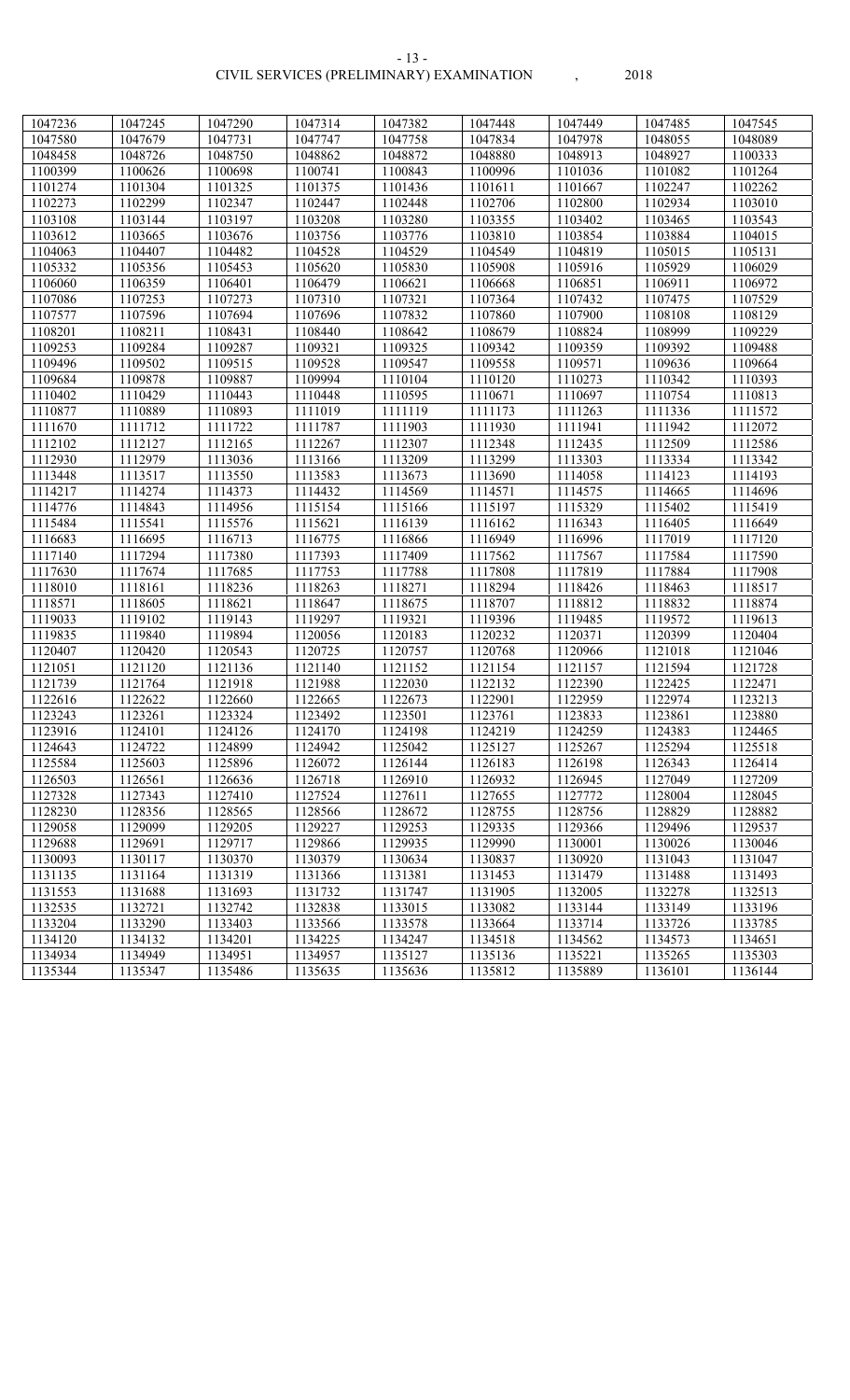#### CIVIL SERVICES (PRELIMINARY) EXAMINATION , 2018 - 14 -

| 1136162 | 1136203 | 1136248 | 1136259 | 1136299 | 1136309 | 1136454 | 1136689 | 1136694 |
|---------|---------|---------|---------|---------|---------|---------|---------|---------|
| 1136800 | 1136904 | 1137453 | 1137491 | 1137544 | 1137590 | 1137595 | 1137638 | 1137756 |
| 1138033 | 1138080 | 1138354 | 1138505 | 1138539 | 1138683 | 1138753 | 1138795 | 1138922 |
| 1138941 | 1139089 | 1139101 | 1139154 | 1139170 | 1139270 | 1139291 | 1139383 | 1139387 |
| 1139419 | 1139457 | 1139472 | 1139475 | 1139479 | 1139486 | 1139521 | 1139574 | 1139587 |
| 1139632 | 1139707 | 1139745 | 1139747 | 1139843 | 1139864 | 1139922 | 1140052 | 1140087 |
| 1140231 | 1140270 | 1140287 | 1140557 | 1140809 | 1140830 | 1140833 | 1141011 | 1141037 |
| 1141340 | 1141396 | 1141457 | 1141653 | 1141732 | 1142063 | 1142069 | 1142177 | 1142229 |
| 1142258 | 1142275 | 1142449 | 1142635 | 1142747 | 1142868 | 1142900 | 1142953 | 1142959 |
| 1143035 | 1143113 | 1143127 | 1143207 | 1143692 | 1143883 | 1143927 | 1143953 | 1144124 |
| 1144265 | 1144273 | 1144352 | 1144466 | 1144481 | 1144514 | 1144839 | 1144892 | 1144981 |
| 1145162 | 1145181 | 1145211 | 1145227 | 1145236 | 1145240 | 1145246 | 1145256 | 1145260 |
| 1145272 | 1145284 | 1200172 | 1200208 | 1200242 | 1200282 | 1200436 | 1200557 | 1200575 |
| 1200622 | 1200718 | 1200735 | 1200759 | 1200787 | 1200857 | 1200863 | 1201019 | 1201051 |
| 1201240 | 1201482 | 1201533 | 1201594 | 1201676 | 1201852 | 1201887 | 1202089 | 1202113 |
| 1202120 | 1202153 | 1202186 | 1202411 | 1202428 | 1202778 | 1202898 | 1203090 | 1203111 |
| 1203186 | 1203227 | 1203282 | 1203517 | 1203625 | 1203696 | 1203710 | 1203725 | 1203735 |
| 1203893 | 1204152 | 1204167 | 1204329 | 1204359 | 1204368 | 1204505 | 1204517 | 1204592 |
| 1204751 | 1204759 | 1204775 | 1204847 | 1204865 | 1204922 | 1204984 | 1205000 | 1205081 |
| 1205098 | 1205277 | 1205327 | 1205431 | 1205510 | 1205661 | 1205775 | 1205797 | 1205823 |
| 1205922 | 1205936 | 1206003 | 1206013 | 1206023 | 1206044 | 1206108 | 1206183 | 1206357 |
| 1206466 | 1206538 | 1206755 | 1206868 | 1206924 | 1206980 | 1207002 | 1207038 | 1207046 |
| 1207081 | 1207085 | 1207127 | 1207165 | 1207178 | 1207184 | 1207203 | 1207254 | 1207270 |
| 1207400 | 1207406 | 1207504 | 1207521 | 1207819 | 1207843 | 1207863 | 1207868 | 1207934 |
| 1208113 | 1208130 | 1208255 | 1208494 | 1208585 | 1208663 | 1208807 | 1208834 | 1208845 |
| 1208910 | 1208971 | 1209099 | 1209129 | 1209132 | 1209160 | 1209270 | 1209335 | 1209446 |
| 1209461 | 1209565 | 1209605 | 1209647 | 1209769 | 1209865 | 1209924 | 1209977 | 1210072 |
| 1210208 | 1210279 | 1210684 | 1210714 | 1210861 | 1210923 | 1210965 | 1211056 | 1211174 |
| 1211245 | 1211408 | 1211418 | 1211447 | 1211462 | 1211470 | 1211680 | 1211704 | 1211748 |
| 1211791 | 1211848 | 1211852 | 1211865 | 1211908 | 1212025 | 1212115 | 1212127 | 1212137 |
| 1212279 | 1212429 | 1212430 | 1212465 | 1212496 | 1212620 | 1212658 | 1212723 | 1212913 |
| 1213020 | 1213125 | 1213290 | 1213310 | 1213471 | 1213472 | 1213566 | 1213571 | 1213589 |
| 1213728 | 1213805 | 1213904 | 1213975 | 1214008 | 1214040 | 1214100 | 1214179 | 1214276 |
| 1214435 | 1214593 | 1214706 | 1214922 | 1215123 | 1215157 | 1215211 | 1215348 | 1215556 |
| 1215634 | 1215762 | 1215778 | 1215822 | 1215842 | 1215921 | 1215986 | 1216084 | 1216149 |
| 1216162 | 1216187 | 1216188 | 1216210 | 1216307 | 1216672 | 1216813 | 1216968 | 1217310 |
| 1217359 | 1217425 | 1217579 | 1217653 | 1217686 | 1217827 | 1217962 | 1218032 | 1218089 |
| 1218099 | 1218150 | 1218307 | 1218375 | 1218438 | 1218539 | 1218550 | 1218560 | 1218705 |
| 1218710 | 1218735 | 1218808 | 1218930 | 1218939 | 1218942 | 1218948 | 1218955 | 1218966 |
| 1218970 | 1218989 | 1219046 | 1219064 | 1219122 | 1219323 | 1219555 | 1219559 | 1219570 |
| 1219635 | 1220177 | 1220300 | 1220409 | 1220525 | 1220558 | 1220565 | 1220596 | 1220632 |
| 1220828 | 1221180 | 1221219 | 1221244 | 1221275 | 1221353 | 1221511 | 1221546 | 1221704 |
| 1221744 | 1221812 | 1221830 | 1221876 | 1221877 | 1221895 | 1221911 | 1221913 | 1221992 |
| 1222030 | 1222076 | 1222140 | 1222298 | 1222311 | 1222487 | 1222724 | 1222762 | 1222935 |
| 1223238 | 1223427 | 1223430 | 1223500 | 1223534 | 1223561 | 1223590 | 1223629 | 1223635 |
| 1223654 | 1223985 | 1224050 | 1224133 | 1224219 | 1224236 | 1224317 | 1224334 | 1224344 |
| 1224346 | 1224382 | 1224410 | 1224429 | 1224471 | 1224499 | 1224507 | 1224551 | 1224552 |
| 1224559 | 1224618 | 1224998 | 1225007 | 1225009 | 1225103 | 1225128 | 1225234 | 1225249 |
| 1225265 | 1225295 | 1225330 | 1225384 | 1225444 | 1225504 | 1225578 | 1226026 | 1226080 |
| 1226100 | 1226370 | 1226464 | 1226543 | 1226558 | 1226562 | 1226587 | 1226591 | 1226628 |
| 1226661 | 1226768 | 1227105 | 1227163 | 1227164 | 1227217 | 1227351 | 1227390 | 1227597 |
| 1227695 | 1228042 | 1228108 | 1228178 | 1228375 | 1228423 | 1228428 | 1228532 | 1228663 |
| 1228694 | 1228802 | 1228885 | 1228929 | 1229048 | 1229087 | 1229438 | 1229524 | 1229598 |
| 1229731 | 1229767 | 1229885 | 1229896 | 1229922 | 1229946 | 1230027 | 1230078 | 1230120 |

|<br>|-<br>|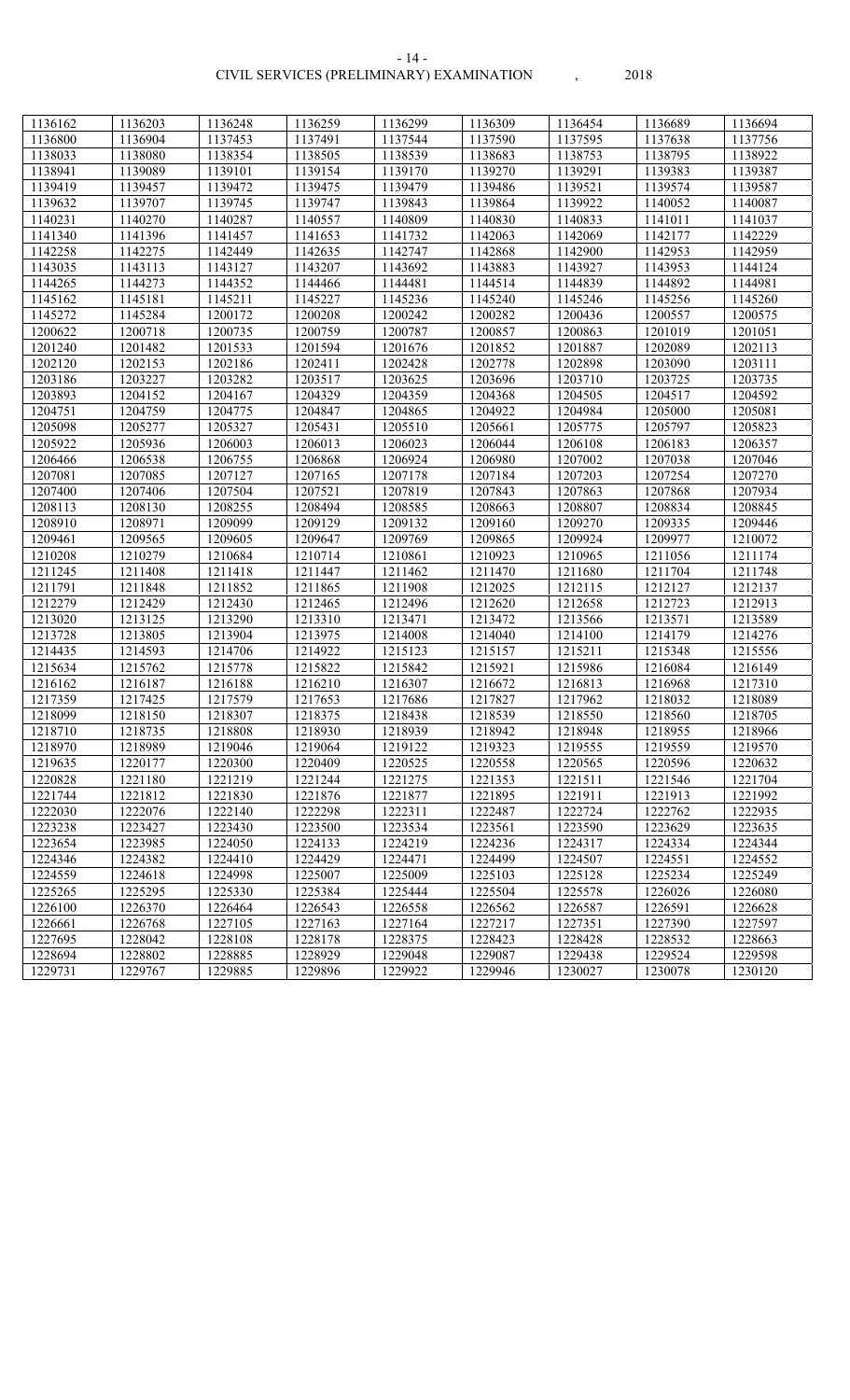| 1230176 | 1230195 | 1230252 | 1230277 | 1230361 | 1230455 | 1230538 | 1230542 | 1230560 |
|---------|---------|---------|---------|---------|---------|---------|---------|---------|
| 1230712 | 1230794 | 1230862 | 1230870 | 1230883 | 1230888 | 1230922 | 1230948 | 1230980 |
| 1230993 | 1231026 | 1231051 | 1231377 | 1231531 | 1231660 | 1231683 | 1231688 | 1232098 |
| 1232168 | 1232204 | 1232231 | 1232243 | 1232253 | 1232281 | 1232363 | 1232428 | 1232554 |
| 1232644 | 1232976 | 1233032 | 1233092 | 1233312 | 1233415 | 1233430 | 1233550 | 1233790 |
| 1233797 | 1233826 | 1233852 | 1233856 | 1233866 | 1233867 | 1233894 | 1233916 | 1233922 |
| 1300312 | 1300361 | 1300413 | 1300415 | 1300747 | 1300831 | 1300881 | 1300998 | 1301402 |
| 1301404 | 1301594 | 1301708 | 1302204 | 1302224 | 1302341 | 1302400 | 1302546 | 1302624 |
| 1302750 | 1302812 | 1303082 | 1303272 | 1303371 | 1303716 | 1304045 | 1304073 | 1304161 |
| 1304227 | 1304318 | 1304321 | 1304548 | 1304924 | 1304931 | 1304966 | 1305331 | 1305535 |
| 1305833 | 1306250 | 1306271 | 1306517 | 1306726 | 1306765 | 1307170 | 1307210 | 1307258 |
| 1307277 | 1308067 | 1308174 | 1308299 | 1308354 | 1308517 | 1308655 | 1308690 | 1308733 |
| 1308825 | 1309227 | 1309387 | 1309424 | 1309612 | 1309720 | 1309749 | 1310000 | 1310268 |
| 1310502 | 1310794 | 1310870 | 1311082 | 1311121 | 1311377 | 1311381 | 1311460 | 1311532 |
| 1311768 | 1311793 | 1311807 | 1311843 | 1311877 | 1312056 | 1312168 | 1312327 | 1312494 |
| 1312577 | 1312679 | 1313330 | 1313460 | 1313519 | 1313693 | 1314289 | 1314303 | 1314465 |
| 1314795 | 1314820 | 1315023 | 1315221 | 1315338 | 1315606 | 1315612 | 1315881 | 1315892 |
| 1316136 | 1316308 | 1316358 | 1316407 | 1316525 | 1316554 | 1316673 | 1316809 | 1316828 |
| 1316853 | 1400013 | 1400126 | 1400201 | 1400208 | 1400292 | 1400293 | 1400736 | 1401247 |
| 1401346 | 1401669 | 1403160 | 1403190 | 1403500 | 1403517 | 1404053 | 1404390 | 1404417 |
| 1404586 | 1404836 | 1405031 | 1405581 | 1406054 | 1406694 | 1406975 | 1407020 | 1407097 |
| 1407226 | 1407238 | 1407353 | 1408239 | 1408793 | 1408852 | 1409206 | 1409209 | 1409345 |
| 1409356 | 1409380 | 1409686 | 1409728 | 1410026 | 1410366 | 1410732 | 1411103 | 1411440 |
| 1412332 | 1412455 | 1412816 | 1412941 | 1413206 | 1413501 | 1413672 | 1413837 | 1414166 |
| 1414270 | 1414324 | 1414346 | 1414440 | 1414702 | 1414727 | 1414863 | 1415459 | 1415466 |
| 1415494 | 1415739 | 1415789 | 1415855 | 1416628 | 1416825 | 1416848 | 1416933 | 1417546 |
| 1417738 | 1417868 | 1418368 | 1418377 | 1419379 | 1419564 | 1419887 | 1419917 | 1419954 |
| 1420535 | 1420953 | 1421163 | 1421423 | 1421926 | 1422080 | 1422446 | 1500212 | 1500557 |
| 1500999 | 1501504 | 1503059 | 1503359 | 1503822 | 1503842 | 1503965 | 1504065 | 1504797 |
| 1504846 | 1505278 | 1505392 | 1505399 | 1505827 | 1505840 | 1505979 | 1506230 | 1506234 |
| 1506320 | 1506515 | 1507448 | 1507749 | 1508244 | 1508352 | 1508376 | 1508439 | 1508826 |
| 1509272 | 1509292 | 1509468 | 1509562 | 1509767 | 1509920 | 1509966 | 1510286 | 1511214 |
| 1511823 | 1512058 | 1512140 | 1512145 | 1512205 | 1512550 | 1512710 | 1512904 | 1513343 |
| 1513384 | 1513649 | 1513850 | 1513906 | 1514097 | 1514500 | 1515191 | 1515703 | 1516179 |
| 1516407 | 1516509 | 1516975 | 1517443 | 1518014 | 1518029 | 1518265 | 1518594 | 1518744 |
| 1519068 | 1519120 | 1519167 | 1519202 | 1519467 | 1519984 | 1520481 | 1520560 | 1520616 |
| 1521008 | 1521630 | 1521667 | 1522229 | 1522382 | 1522532 | 1522681 | 1522799 | 1522980 |
| 1523100 | 1523225 | 1523306 | 1524168 | 1524561 | 1524975 | 1525408 | 1526105 | 1526635 |
| 1526848 | 1527510 | 1528106 | 1528130 | 1528249 | 1528269 | 1528838 | 1528898 | 1529464 |
| 1529579 | 1529625 | 1530040 | 1530535 | 1530744 | 1532096 | 1532308 | 1532415 | 1532490 |
| 1533531 | 1533564 | 1533593 | 1534254 | 1534287 | 1534326 | 1534792 | 1535478 | 1535508 |
| 1536003 | 1536012 | 1536141 | 1536173 | 1536224 | 1600344 | 1600602 | 1600917 | 1600974 |
| 1601124 | 1601268 | 1601501 | 1601862 | 1601932 | 1601992 | 1602008 | 1700114 | 1700198 |
| 1700221 | 1700238 | 1700359 | 1700415 | 1700416 | 1700475 | 1700495 | 1700662 | 1700673 |
| 1700716 | 1700825 | 1700962 | 1700963 | 1701127 | 1701302 | 1701329 | 1701392 | 1701499 |
| 1701615 | 1701630 | 1701671 | 1701719 | 1702047 | 1702323 | 1702454 | 1702638 | 1702662 |
| 1702671 | 1702737 | 1702850 | 1703065 | 1703214 | 1703472 | 1703481 | 1703553 | 1703686 |
| 1704085 | 1704152 | 1704269 | 1704361 | 1704428 | 1704566 | 1704660 | 1704674 | 1704733 |
| 1704840 | 1704902 | 1705188 | 1705270 | 1705316 | 1705594 | 1800274 | 1800619 | 1800732 |
| 1800868 | 1801984 | 1802056 | 1803329 | 1803975 | 1804064 | 1804382 | 1900007 | 1900167 |
| 1900227 | 1900283 | 1900299 | 1900333 | 1900372 | 1900376 | 1900439 | 1900466 | 1900513 |
| 1900538 | 1900605 | 1900655 | 1900908 | 1900936 | 1901084 | 1901141 | 1901193 | 1901211 |
| 1901264 | 1901278 | 1901290 | 1901329 | 1901376 | 1901561 | 1901625 | 1901714 | 1901729 |
| 1901740 | 1901844 | 1901875 | 1901899 | 1902053 | 1902068 | 1902103 | 1902141 | 1902251 |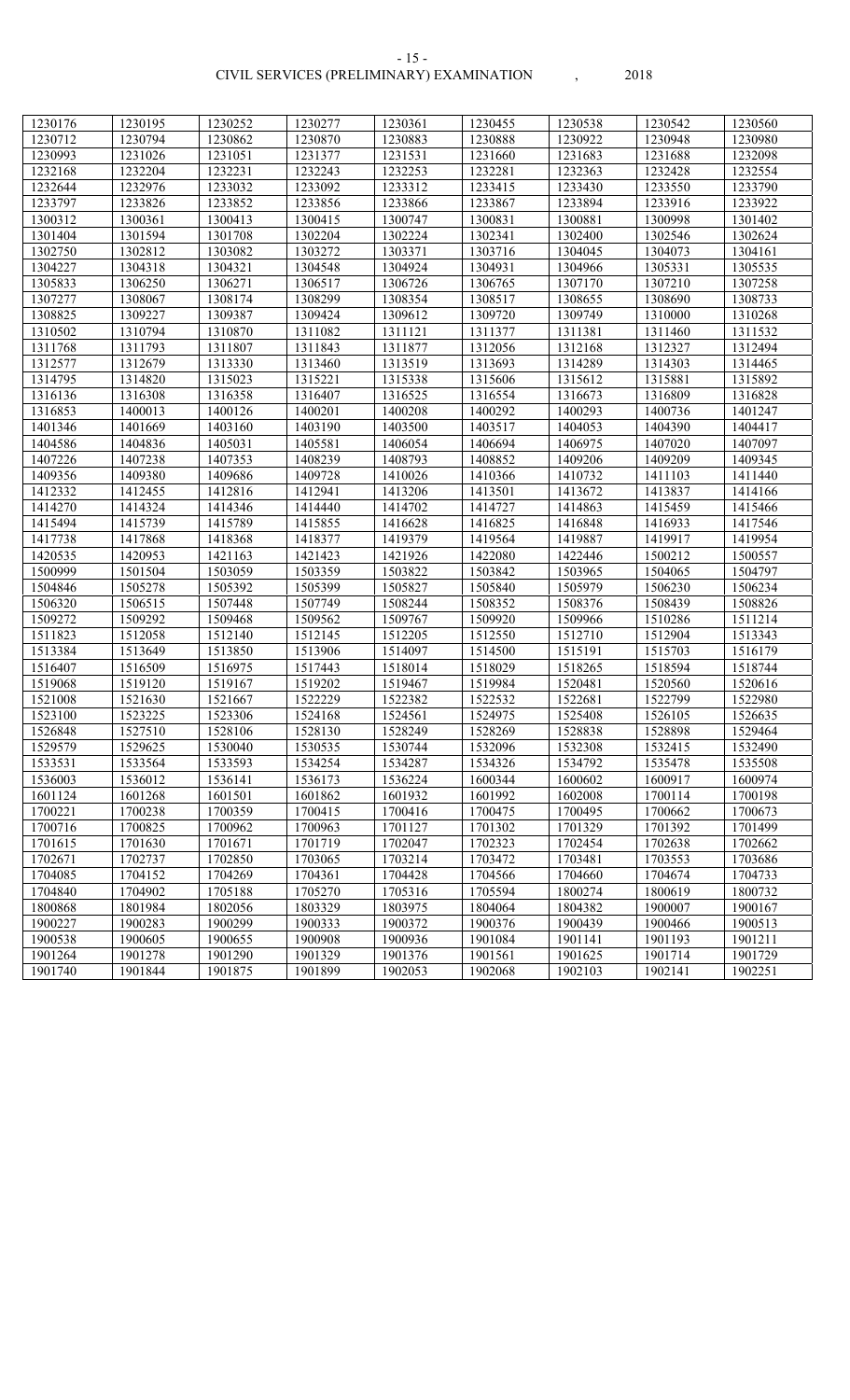| 1902352 | 1902415 | 1902449 | 1902469 | 1902529 | 1902537 | 1902605 | 1902614 | 1902693            |
|---------|---------|---------|---------|---------|---------|---------|---------|--------------------|
| 1902799 | 1903090 | 1903114 | 1903147 | 1903221 | 1903279 | 1903343 | 1903417 | 1903420            |
| 1903424 | 1903495 | 1903506 | 1903622 | 1903624 | 1903679 | 1903703 | 1903709 | 1903748            |
| 1903799 | 1903827 | 1903918 | 1903951 | 1903968 | 1904000 | 1904014 | 1904021 | 1904057            |
| 1904069 | 1904100 | 1904153 | 1904196 | 1904391 | 1904483 | 1904597 | 1904612 | 1904660            |
| 1904756 | 1904815 | 1904851 | 1904873 | 1904947 | 1905039 | 1905044 | 1905048 | 1905254            |
| 1905260 | 1905366 | 1905379 | 1905446 | 1905476 | 1905500 | 1905722 | 1905782 | 1905858            |
| 1905892 | 1905904 | 1905924 | 1905928 | 1906011 | 1906038 | 1906148 | 1906162 | 1906252            |
| 1906392 | 1906427 | 1906443 | 1906534 | 1906582 | 1906589 | 1906639 | 1906688 | 1906800            |
| 1906824 | 1906887 | 1906902 | 1906992 | 1907076 | 1907126 | 1907166 | 1907244 | 1907273            |
| 1907343 | 1907392 | 1907401 | 1907444 | 1907476 | 1907483 | 1907536 | 1907551 | 1907561            |
| 1907571 | 1907619 | 1907627 | 1907677 | 1907688 | 1907754 | 1907793 | 1907813 | 1907864            |
| 1907871 | 1907898 | 1907957 | 1908239 | 1908318 | 1908332 | 1908373 | 1908400 | 1908419            |
| 1908474 | 1908527 | 1908612 | 1908671 | 1908686 | 1908731 | 1908846 | 1908853 | 1909032            |
| 1909107 | 1909193 | 1909232 | 1909418 | 1909436 | 1909484 | 1909512 | 1909578 | 1909583            |
| 1909641 | 1909715 | 1909766 | 1909799 | 1909800 | 1909865 | 1909881 | 1909957 | 1910032            |
| 1910040 | 1910207 | 1910225 | 1910247 | 1910462 | 1910677 | 1910720 | 1910723 | 1910794            |
| 1910852 | 1910895 | 1911036 | 1911096 | 1911211 | 1911238 | 1911329 | 1911361 | 1911543            |
| 1911617 | 1911621 | 1911866 | 1911956 | 1912096 | 1912158 | 1912208 | 1912219 | 1912227            |
| 1912292 | 1912351 | 1912531 | 1912560 | 1912588 | 1912782 | 1912806 | 1912836 | 1912857            |
| 1912932 | 1913186 | 1913209 | 1913221 | 1913286 | 1913366 | 1913397 | 1913471 | 1913509            |
| 1913605 | 1913657 | 1913735 | 1913742 | 1913866 | 1913929 | 1913986 | 1914046 | 1914190            |
| 1914255 | 1914269 | 1914430 | 1914434 | 1914918 | 1915047 | 1915067 | 1915190 | 1915316            |
| 1915332 | 1915363 | 1915391 | 1915408 | 1915411 | 2000263 | 2000581 | 2000689 | 2001373            |
| 2001377 | 2001564 | 2001602 | 2001782 | 2002022 | 2002162 | 2002358 | 2002604 | 2002625            |
| 2003447 | 2101125 | 2101172 | 2101786 | 2101963 | 2102398 | 2102502 | 2104183 | 2104446            |
| 2104518 | 2104657 | 2104700 | 2104751 | 2105157 | 2105208 | 2105355 | 2105694 | 2105877            |
| 2107370 | 2107462 | 2108621 | 2108813 | 2108833 | 2108845 | 2109207 | 2109636 | 2109651            |
| 2200015 | 2200125 | 2200449 | 2200474 | 2200565 | 2200686 | 2201025 | 2201085 | 2201196            |
| 2201280 | 2201330 | 2201740 | 2201763 | 2202607 | 2202718 | 2202719 | 2202919 | 2203082            |
| 2203492 | 2203693 | 2203705 | 2203781 | 2203863 | 2203948 | 2204248 | 2204277 | 2204634            |
| 2204769 | 2204903 | 2204917 | 2205078 | 2205240 | 2205654 | 2205815 | 2205926 | 2206016            |
| 2206281 | 2206321 | 2206424 | 2206663 | 2206702 | 2206716 | 2206728 | 2207034 | 2207062            |
| 2207211 | 2207298 | 2207407 | 2207723 | 2207761 | 2207996 | 2208108 | 2208141 | 2208267            |
| 2208438 | 2208714 | 2208719 | 2400384 | 2400549 | 2400704 | 2400748 | 2400760 | 2400886            |
| 2401262 | 2401504 | 2401583 | 2401909 | 2401998 | 2402111 | 2402563 | 2402677 | 2403050            |
| 2403155 | 2403164 | 2403207 | 2403219 | 2403348 | 2403562 | 2403634 | 2403777 | 2404128            |
| 2404166 | 2404382 | 2404662 | 2404666 | 2404878 | 2405229 | 2405259 | 2405265 | 2405509            |
| 2405872 | 2406472 | 2406625 | 2406675 | 2406883 | 2407307 | 2407397 | 2407498 | 2407574            |
| 2407815 | 2407876 | 2408356 | 2408403 | 2408577 | 2409707 | 2409929 | 2409971 | 2410130            |
| 2410250 | 2410568 | 2410610 | 2411022 | 2411277 | 2411284 | 2411333 | 2411600 | 2411706            |
| 2412206 | 2412567 | 2412696 | 2600091 | 2600137 | 2600469 | 2600791 | 2600798 | 2600875            |
| 2600967 | 2601027 | 2601292 | 2601316 | 2601409 | 2601492 | 2601716 | 2601964 | 2601969            |
| 2601983 | 2601994 | 2602143 | 2602221 | 2602255 | 2602630 | 2602844 | 2602880 | 2603170            |
| 2603247 | 2603248 | 2603930 | 2603966 | 2604105 | 2604112 | 2604563 | 2604665 | 2604813            |
| 2605089 | 2605103 | 2605472 | 2606068 | 2606247 | 2606358 | 2606368 | 2606439 | 2606480            |
| 2606509 | 2606718 | 2606859 | 2607134 | 2607246 | 2607383 | 2607435 | 2607617 | 2607680            |
| 2608122 | 2608180 | 2608185 | 2608239 | 2608306 | 2608507 | 2608560 | 2608740 | 2608744            |
| 2608817 | 2608845 | 2608996 | 2609035 | 2609071 | 2609165 | 2609181 | 2609339 | 2609420            |
| 2610039 | 2610053 | 2610437 | 2610700 | 2611336 | 2611453 | 2611567 | 2611690 | 2611793            |
| 2612275 | 2612561 | 2612562 | 2612610 | 2613293 | 2613786 | 2613796 | 2614178 | 2614267<br>2616231 |
| 2614367 | 2614480 | 2614596 | 2615173 | 2615183 | 2615501 | 2615729 | 2616030 |                    |
| 2616426 | 2616445 | 2616972 | 2616980 | 2617027 | 2617099 | 2617101 | 2617391 | 2617455            |
| 2617762 | 2617836 | 2617912 | 2618067 | 2618359 | 2618710 | 2619146 | 2619237 | 2619279            |

- 16 -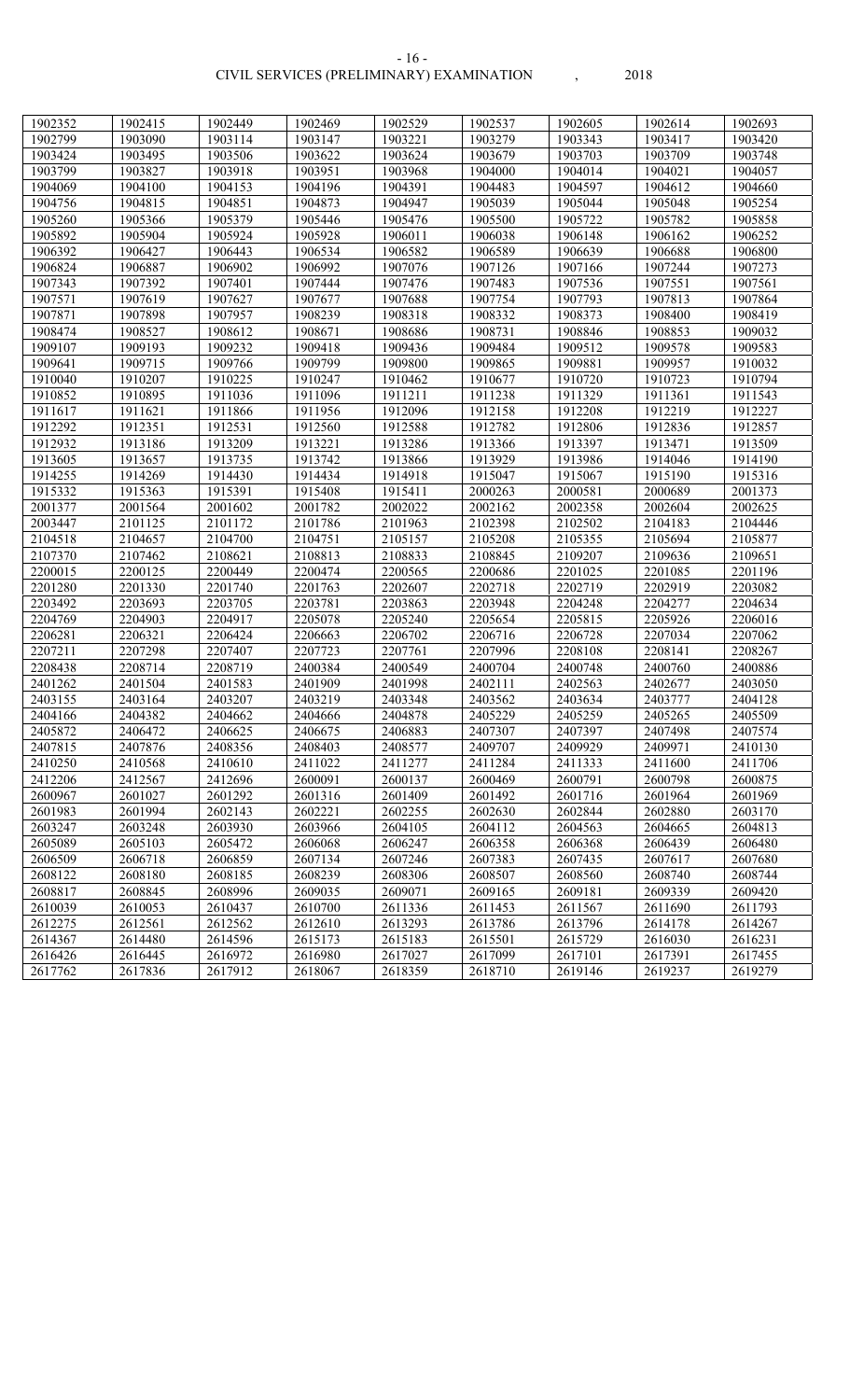| 2619397            | 2619429            | 2619536            | 2619678            | 2619718            | 2619756            | 2619895            | 2620007            | 2620072            |
|--------------------|--------------------|--------------------|--------------------|--------------------|--------------------|--------------------|--------------------|--------------------|
| 2620459            | 2620730            | 2621139            | 2621213            | 2621304            | 2621427            | 2621511            | 2621761            | 2621858            |
| 2622051            | 2622071            | 2622184            | 2622399            | 2622418            | 2622431            | 2622674            | 2622728            | 2622925            |
| 2623019            | 2623231            | 2623720            | 2623940            | 2624036            | 2624414            | 2624485            | 2624724            | 2624754            |
| 2624797            | 2625130            | 2625196            | 2625247            | 2625300            | 2625768            | 2625791            | 2626118            | 2626322            |
| 2626425            | 2626439            | 2626499            | 2626512            | 2626796            | 2626986            | 2627154            | 2627291            | 2627725            |
| 2628097            | 2628633            | 2628702            | 2628875            | 2629262            | 2629415            | 2629535            | 2629793            | 2630087            |
| 2630152            | 2630204            | 2630635            | 2630701            | 2631200            | 2631229            | 2631257            | 2631521            | 2631836            |
| 2631933            | 2631966            | 2632065            | 2632230            | 2632314            | 2632394            | 2632477            | 2632535            | 2632663            |
| 2632712            | 2633074            | 2633079            | 2633095            | 2633283            | 2633427            | 2633474            | 2633533            | 2633548            |
| 2633708            | 2633778            | 2634092            | 2634112            | 2634333            | 2634368            | 2634574            | 2634588            | 2634834            |
| 2635288            | 2635289            | 2635374            | 2635710            | 2635712            | 2635846            | 2636009            | 2636092            | 2636409            |
| 2636511            | 2636704            | 2636711            | 2636713            | 2636945            | 2637194            | 2637372            | 2637443            | 2637909            |
| 2638081            | 2638692            | 2639019            | 2639074            | 2639139            | 2639161            | 2639210            | 2639377            | 2639447            |
| 2639482            | 3400004            | 3400133            | 3400226            | 3400572            | 3400726            | 3400813            | 3401815            | 3401891            |
| 3401892            | 3401932            | 3402513            | 3402855            | 3402949            | 3403012            | 3403554            | 3403615            | 3403641            |
| 3403903            | 3404034            | 3404231            | 3404233            | 3404674            | 3405240            | 3405344            | 3405664            | 3405729            |
| 3405827            | 3406197            | 3406285            | 3406360            | 3406397            | 3406486            | 3406742            | 3406998            | 3407195            |
| 3407273            | 3407283            | 3407371            | 3407497            | 3407578            | 3407679            | 3407751            | 3407807            | 3408168            |
| 3408385            | 3408897            | 3408958            | 3409087            | 3409413            | 3409548            | 3409556            | 3409936            | 3410290            |
| 3410372            | 3410729            | 3500025            | 3500191            | 3500359            | 3500528            | 3500697            | 3500798            | 3500894            |
| 3500920            | 3500962            | 3501251            | 3501447            | 3501497            | 3501704            | 3501714            | 3501716            | 3501771            |
| 3501872            | 3502219            | 3502235            | 3502316            | 3502331            | 3502376            | 3502469            | 3502585            | 3502641            |
| 3502647            | 3502841            | 3502936            | 3503105            | 3503153            | 3503281            | 3503444            | 3503650            | 3503974            |
| 3504077            | 3504286            | 3504372            | 3504467            | 3504494            | 3504621            | 3504729            | 3504903            | 3505040            |
| 3505209            | 3505259            | 3505392            | 3505472            | 3505497            | 3505560            | 3505691            | 3505796            | 3505901            |
| 3505985            | 3506088            | 3506100            | 3506201            | 3506257            | 3506345            | 3506501            | 3506965            | 3507076            |
| 3507082            | 3507764            | 3508043            | 3508060            | 3508299            | 3508352            | 3508454            | 3508752            | 3508972            |
| 3509011            | 3509283            | 3509296            | 3509302            | 3509668            | 3509705            | 3509717            | 3510019            | 3510128            |
| 3510174            | 3510315            | 3510354            | 3510505            | 3510549            | 3510687            | 3511054            | 3511151            | 3511307            |
| 3511339            | 3511387            | 3511654            | 3511739            | 3511797            | 3511920            | 3512082            | 3512089            | 3512134            |
| 3512144            | 3512289            | 3512318            | 3512329            | 3512411            | 3512619            | 3512973            | 3512981            | 3512986            |
| 3513482            | 3513654            | 3513698            | 3513834            | 3513943            | 3513964            | 3514120            | 3514137            | 3514259            |
| 3514333            | 3514435            | 3514528            | 3515082            | 3515131            | 3515157            | 3515365            | 3515375            | 3515475            |
| 3516124            | 3516302            | 3516416            | 3516453            | 3516546            | 3516549            | 3516587            | 3516652            | 3516736            |
| 3516757            | 3516911            | 3516912            | 3517046            | 3517121            | 3517313            | 3517394            | 3517556            | 3517575            |
| 3517579            | 3517874            | 3517935            | 3517965            | 3518132            | 3518226            | 3518364            | 3518442            | 3518512            |
| 3518621            | 3518626            | 3518645            | 3518772            | 3518891            | 3519014            | 3519240            | 3519286            | 3519364            |
| 3519440            | 3519482            | 3519545            | 3519993            | 3520008            | 3520228            | 3520294            | 3520499            | 3520543            |
| 3520621            | 3520673            | 3520956            | 3521000            | 3521105            | 3521145            | 3521247            | 3521329            | 3521396            |
| 3521575            | 3521823            | 3522021            | 3522111            | 3522141            | 3522429            | 3522453            | 3522506            | 3522622            |
| 3522848            | 3522924            | 3522954            | 3523063            | 3523115            | 3523133            | 3523222            | 3523488            | 3523759            |
| 3523968            | 3523992            | 3524082            | 3524147            | 3524206            | 3524262            | 3524331            | 3524470            | 3524619            |
| 3524851            | 3524926            | 3525092            | 3525278            | 3525466            | 3525782            | 3525800            | 3525842            | 3526065            |
| 3526073            | 3526113            | 3526294            | 3526743            | 3526939            | 3526954            | 3527109            | 3527179            | 3527193            |
| 3527472            | 3527732            | 3527829            | 3527914            | 3528337            | 3528527            | 3528655            | 3528794            | 3529331            |
| 3529366            | 3529432            | 3529483            | 3529558            | 3529724            | 3529829            | 3529968            | 3530139            | 3530171            |
| 3530515            | 3530667            | 3530741            | 3530763            | 3530827            | 3530959            | 3531009            | 3531190            | 3531208            |
| 3531286            | 3531333            | 3531489            | 3531562            | 3531598            | 3531916            | 3532046            | 3532313<br>3532847 | 3532406            |
| 3532609            | 3532611            | 3532613            | 3532654<br>3533766 | 3532680            | 3532765            | 3532775            |                    | 3533097            |
| 3533201<br>3534520 | 3533408<br>3534749 | 3533724<br>3534887 | 3535086            | 3533796<br>3535407 | 3533967<br>3535711 | 3534152<br>3535712 | 3534319<br>3535822 | 3534482<br>3536219 |
| 3536246            | 3536298            | 3536627            | 3536676            | 3536722            | 3536806            | 3537037            | 3537135            | 3537318            |
| 3537362            | 3537398            | 3537448            | 3537611            | 3537960            | 3538370            | 3538381            | 3538588            | 3538769            |
|                    |                    |                    |                    |                    |                    |                    |                    |                    |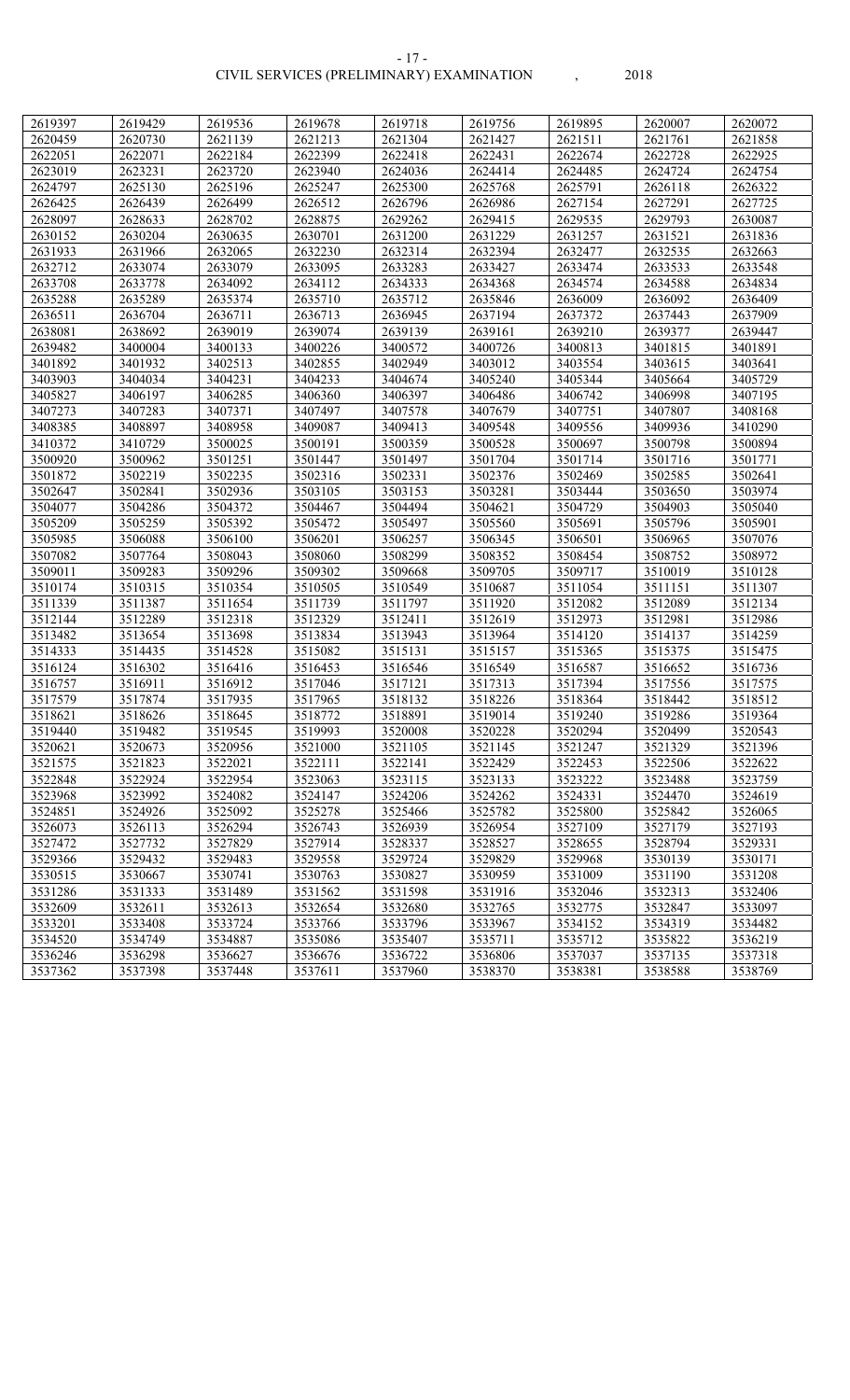#### CIVIL SERVICES (PRELIMINARY) EXAMINATION , 2018 - 18 -

| 3538858 | 3539084 | 3539209 | 3539322 | 3539395 | 3539399 | 3539617 | 3539675 | 3539712 |
|---------|---------|---------|---------|---------|---------|---------|---------|---------|
| 3539997 | 3540014 | 3540018 | 3540020 | 3540083 | 3540366 | 3540695 | 3540965 | 3541072 |
| 3541139 | 3541359 | 3541544 | 3541565 | 3541598 | 3541686 | 3541742 | 3541858 | 3541905 |
| 3541940 | 3542048 | 3542298 | 3542340 | 3542386 | 3542436 | 3542575 | 3542601 | 3542643 |
| 3542655 | 3542671 | 3542672 | 3542676 | 3542698 | 3542700 | 3542703 | 3542727 | 3542735 |
| 3542741 | 3600244 | 3600497 | 3600621 | 3600870 | 3600970 | 3601102 | 3601189 | 3700136 |
| 3700296 | 3700317 | 3800200 | 3800280 | 3800737 | 3800769 | 3801155 | 3801488 | 3801570 |
| 3801630 | 3801740 | 3801824 | 3801860 | 3801883 | 3801897 | 3802120 | 3802245 | 3802328 |
| 3802428 | 3802593 | 3802776 | 3803290 | 3803517 | 3803865 | 3804123 | 3804161 | 3804393 |
| 3804394 | 3804408 | 3804465 | 3804635 | 3804696 | 3804886 | 3805369 | 3805906 | 3806524 |
| 3806552 | 3806651 | 3806786 | 3806807 | 3806810 | 3807198 | 3807677 | 3807699 | 3807933 |
| 3807957 | 3808014 | 3808111 | 3808161 | 3808407 | 3808409 | 3808553 | 3808904 | 3809000 |
| 3809328 | 3809376 | 3809390 | 3809530 | 3809705 | 3809776 | 3809871 | 3810022 | 3810031 |
| 3900055 | 3900165 | 3900228 | 3900263 | 3900501 | 3900644 | 3901678 | 3901876 | 3901887 |
| 3902061 | 3902070 | 3902314 | 3902416 | 3902900 | 3903492 | 3903801 | 3904059 | 3904093 |
| 3904161 | 3905144 | 3905160 | 3907169 | 3907416 | 3907722 | 3907729 | 3907867 | 3908283 |
| 3908655 | 3908745 | 3909215 | 3909334 | 3909531 | 3909865 | 3910046 | 3910193 | 3910229 |
| 3910251 | 4000220 | 4000470 | 4000746 | 4000914 | 4001021 | 4001180 | 4001211 | 4001801 |
| 4002356 | 4002600 | 4002928 | 4002942 | 4003033 | 4003267 | 4003825 | 4003979 | 4004218 |
| 4004451 | 4004874 | 4005056 | 4005172 | 4005404 | 4005533 | 4005552 | 4006324 | 4006877 |
| 4006957 | 4100384 | 4100812 | 4101149 | 4101208 | 4101313 | 4101348 | 4101484 | 4101721 |
| 4102067 | 4102273 | 4102308 | 4102606 | 4102721 | 4102973 | 4103546 | 4103681 | 4103726 |
| 4103897 | 4104147 | 4104450 | 4104683 | 4104852 | 4105097 | 4105442 | 4105491 | 4105663 |
| 4105824 | 4105874 | 4105898 | 4105929 | 4106059 | 4106251 | 4106325 | 4106385 | 4106467 |
| 4106471 | 4106657 | 4107166 | 4107277 | 4107547 | 4107899 | 4107927 | 4108461 | 4108466 |
| 4108555 | 4108861 | 4108916 | 4109132 | 4109672 | 4109896 | 4110068 | 4110203 | 4110207 |
| 4110273 | 4110662 | 4110676 | 4110720 | 4112044 | 4112081 | 4112090 | 4112223 | 4112286 |
| 4112505 | 4112659 | 4112704 | 4112713 | 4112833 | 4112877 | 4112918 | 4113024 | 4113139 |
| 4113166 | 4113202 | 4113726 | 4113846 | 4113939 | 4113967 | 4114054 | 4114146 | 4114506 |
| 4114707 | 4115210 | 4115442 | 4115791 | 4115933 | 4116195 | 4116348 | 4116394 | 4116478 |
| 4116517 | 4116583 | 4116608 | 4116809 | 4116969 | 4117076 | 4117162 | 4117291 | 4117593 |
| 4118283 | 4118300 | 4118614 | 4118728 | 4119092 | 4119128 | 4119364 | 4119671 | 4119683 |
| 4119706 | 4120460 | 4120539 | 4120672 | 4120820 | 4121015 | 4121133 | 4121256 | 4121406 |
| 4121419 | 4121621 | 4121850 | 4122020 | 4122228 | 4122304 | 4122458 | 4200120 | 4200225 |
| 4200226 | 4200293 | 4200313 | 4300088 | 4300102 | 4300209 | 4300571 | 4301085 | 4301169 |
| 4301648 | 4301809 | 4302030 | 4400118 | 4400174 | 4400642 | 4401074 | 4401223 | 4401538 |
| 4401558 | 4402031 | 4402165 | 4402783 | 4402962 | 4403004 | 4403229 | 4403253 | 4403334 |
| 4403457 | 4403576 | 4403850 | 4403859 | 4403929 | 4403950 | 4404706 | 4500222 | 4500523 |
| 4500752 | 4500806 | 4600469 | 4600864 | 4601350 | 4700151 | 4700482 | 4700723 | 4800999 |
| 4801229 | 4801242 | 4801388 | 4801893 | 4801982 | 4802036 | 4802238 | 4802471 | 4802590 |
| 4802738 | 4900065 | 4900258 | 4900313 | 4900415 | 4900713 | 4900759 | 4901071 | 4901101 |
| 4901260 | 4901505 | 4901541 | 4901550 | 4901706 | 4901822 | 4901924 | 4901937 | 4902199 |
| 4902239 | 4902331 | 4902341 | 4902409 | 4902801 | 4902816 | 4903080 | 4903770 | 4903871 |
| 4903996 | 4904052 | 4904099 | 4904453 | 4904668 | 4904684 | 4904801 | 4904855 | 4905136 |
| 4905168 | 4905486 | 4905959 | 4906152 | 4906321 | 4906476 | 4906565 | 4906612 | 4906636 |
| 4906736 | 4906834 | 4907147 | 4907451 | 4907586 | 4907709 | 4908050 | 4908337 | 4908378 |
| 4908595 | 4908799 | 4908915 | 4909255 | 4909474 | 4909816 | 4910237 | 4910440 | 4910523 |
| 4910536 | 4910583 | 4911347 | 5000018 | 5000515 | 5000530 | 5001207 | 5001370 | 5001828 |
| 5001840 | 5001900 | 5002038 | 5002328 | 5002509 | 5002580 | 5002682 | 5002751 | 5002803 |
| 5003036 | 5003146 | 5003590 | 5003650 | 5003652 | 5003786 | 5003847 | 5004731 | 5005049 |
| 5005149 | 5005318 | 5005366 | 5005804 | 5100283 | 5100480 | 5100550 | 5100852 | 5100914 |
| 5100955 | 5101091 | 5101660 | 5101788 | 5101956 | 5102711 | 5102879 | 5102895 | 5102943 |
| 5103505 | 5103729 | 5104015 | 5104312 | 5104338 | 5104491 | 5105111 | 5105244 | 5105559 |
| 5105586 | 5105791 | 5106219 | 5106510 | 5106562 | 5106617 | 5106754 | 5106800 | 5106954 |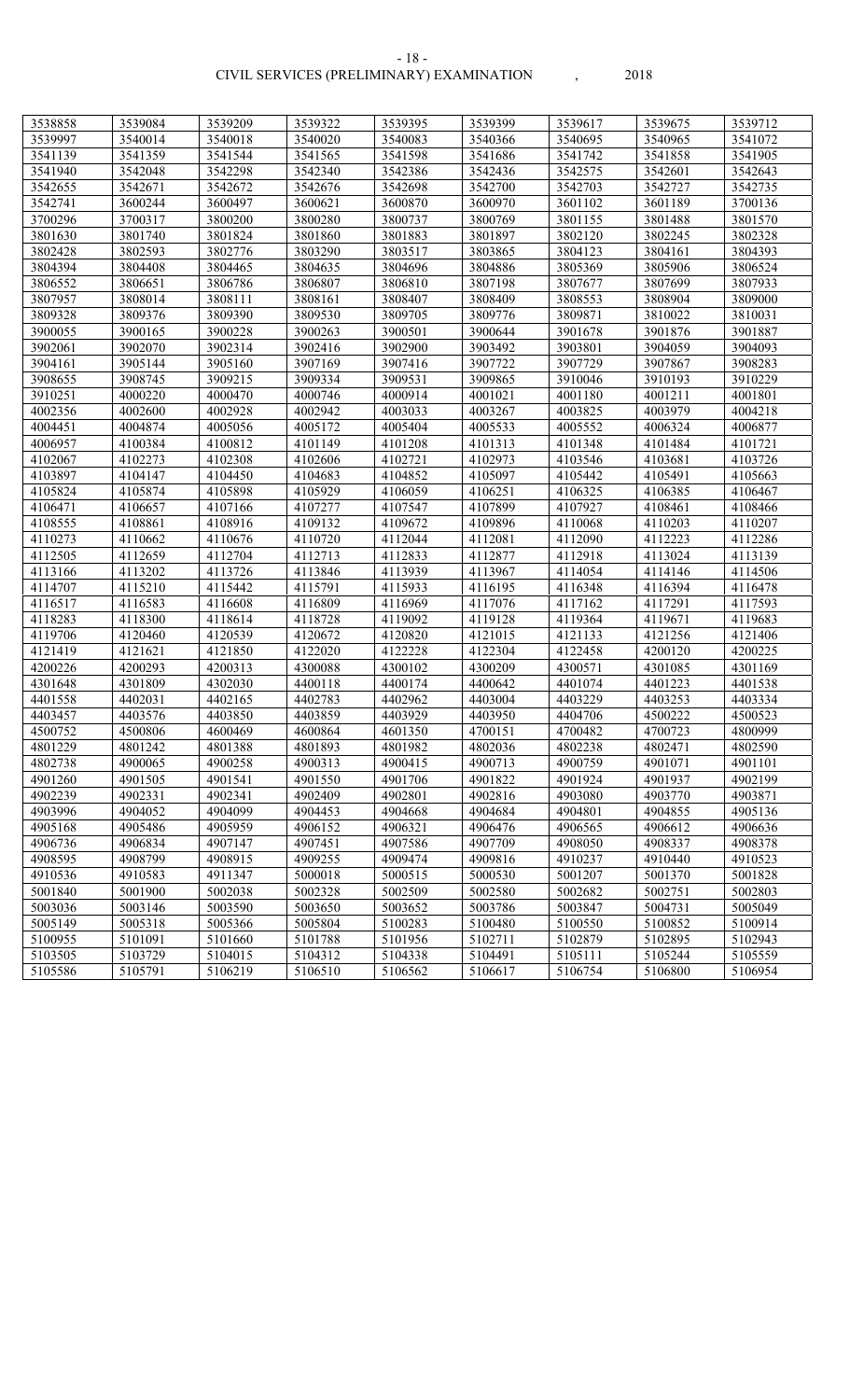#### CIVIL SERVICES (PRELIMINARY) EXAMINATION , 2018 - 19 -

| 5107167 | 5107810 | 5108224 | 5108503 | 5108532 | 5108657 | 5108906 | 5109069 | 5109075 |
|---------|---------|---------|---------|---------|---------|---------|---------|---------|
| 5109094 | 5109128 | 5109293 | 5109370 | 5109394 | 5109560 | 5109637 | 5109864 | 5109935 |
| 5110124 | 5110286 | 5110595 | 5111087 | 5111465 | 5111553 | 5111554 | 5200301 | 5200376 |
| 5200848 | 5201317 | 5201344 | 5201360 | 5201627 | 5202043 | 5202501 | 5202516 | 5202545 |
| 5202759 | 5202813 | 5202827 | 5202871 | 5202913 | 5202983 | 5203082 | 5203168 | 5203249 |
| 5203304 | 5203375 | 5203656 | 5203791 | 5203873 | 5204064 | 5204159 | 5204368 | 5204478 |
| 5204553 | 5204742 | 5204996 | 5205248 | 5205293 | 5205328 | 5205478 | 5205650 | 5205812 |
| 5205832 | 5205864 | 5300013 | 5300510 | 5300669 | 5301287 | 5301321 | 5301430 | 5302520 |
| 5302640 | 5303670 | 5400295 | 5400373 | 5400523 | 5400642 | 5400753 | 5401063 | 5401085 |
| 5401257 | 5401308 | 5401564 | 5401608 | 5401825 | 5401980 | 5402002 | 5402539 | 5403059 |
| 5403521 | 5403563 | 5404851 | 5404890 | 5404950 | 5405302 | 5405873 | 5405889 | 5406585 |
| 5407088 | 5407971 | 5408923 | 5409489 | 5410045 | 5410375 | 5410532 | 5410729 | 5411229 |
| 5412191 | 5412350 | 5412977 | 5413200 | 5413549 | 5413562 | 5413835 | 5414183 | 5414670 |
| 5414914 | 5416022 | 5416552 | 5416618 | 5416834 | 5416890 | 5600335 | 5600426 | 5601061 |
| 5601346 | 5601374 | 5601545 | 5601590 | 5601615 | 5601822 | 5602072 | 5602199 | 5602215 |
| 5602218 | 5602562 | 5602852 | 5603375 | 5603440 | 5603446 | 5603473 | 5603561 | 5603584 |
| 5603708 | 5603808 | 5604022 | 5604112 | 5604272 | 5604336 | 5604420 | 5604742 | 5604763 |
| 5604782 | 5604822 | 5605029 | 5605197 | 5606150 | 5606263 | 5606499 | 5606703 | 5607112 |
| 5607196 | 5607287 | 5607500 | 5607555 | 5607619 | 5607659 | 5608212 | 5608399 | 5608756 |
| 5700012 | 5700227 | 5700250 | 5700555 | 5700814 | 5702164 | 5702183 | 5702991 | 5703337 |
| 5703354 | 5703367 | 5703469 | 5704051 | 5704523 | 5704533 | 5704814 | 5704905 | 5706109 |
| 5706205 | 5706576 | 5706670 | 5800007 | 5800171 | 5800177 | 5800215 | 5800239 | 5800270 |
| 5800381 | 5800387 | 5800417 | 5800451 | 5800534 | 5800561 | 5800595 | 5800635 | 5800685 |
| 5800688 | 5800698 | 5800702 | 5800730 | 5800837 | 5800941 | 5800946 | 5800947 | 5800957 |
| 5800959 | 5801125 | 5801131 | 5801164 | 5801357 | 5801449 | 5801539 | 5801731 | 5801760 |
| 5801883 | 5801930 | 5802092 | 5802102 | 5802207 | 5802221 | 5802270 | 5802279 | 5802294 |
| 5802349 | 5802433 | 5802530 | 5802543 | 5802556 | 5802647 | 5802658 | 5802665 | 5802708 |
| 5802746 | 5802796 | 5802863 | 5802944 | 5803024 | 5803059 | 5803108 | 5803203 | 5803225 |
| 5803266 | 5803403 | 5803414 | 5803472 | 5803509 | 5803517 | 5803550 | 5803638 | 5803657 |
| 5803669 | 5803814 | 5803856 | 5803868 | 5803919 | 5804001 | 5804166 | 5804308 | 5804310 |
| 5804411 | 5804448 | 5804506 | 5804515 | 5804542 | 5804543 | 5804551 | 5804578 | 5804597 |
| 5804656 | 5804679 | 5804704 | 5804705 | 5804712 | 5804723 | 5804746 | 5804888 | 5804994 |
| 5805018 | 5805054 | 5805068 | 5805112 | 5805214 | 5805226 | 5805291 | 5805295 | 5805415 |
| 5805467 | 5805547 | 5805571 | 5805609 | 5805657 | 5805659 | 5805860 | 5805866 | 5805976 |
| 5806010 | 5806030 | 5806088 | 5806096 | 5806162 | 5806201 | 5806231 | 5806238 | 5806349 |
| 5806357 | 5806613 | 5806652 | 5806829 | 5806903 | 5806913 | 5806931 | 5806987 | 5807068 |
| 5807148 | 5807166 | 5807316 | 5807337 | 5807362 | 5807452 | 5807513 | 5807580 | 5807633 |
| 5807641 | 5807712 | 5807741 | 5807756 | 5807797 | 5807799 | 5807973 | 5808021 | 5808039 |
| 5808056 | 5808132 | 5808168 | 5808296 | 5808329 | 5808358 | 5808448 | 5808464 | 5808480 |
| 5808518 | 5808528 | 5808534 | 5808581 | 5808674 | 5808715 | 5808747 | 5808761 | 5808813 |
| 5808840 | 5808869 | 5808876 | 5809019 | 5809075 | 5809262 | 5809360 | 5809379 | 5809417 |
| 5809472 | 5809483 | 5809484 | 5809491 | 5809498 | 5809544 | 5809662 | 5809769 | 5809816 |
| 5809828 | 5809856 | 5809945 | 5809995 | 5810089 | 5810114 | 5810208 | 5810261 | 5810272 |
| 5810320 | 5810356 | 5810378 | 5810387 | 5810397 | 5810448 | 5810539 | 5810561 | 5810592 |
| 5810693 | 5810773 | 5810782 | 5810823 | 5811116 | 5811197 | 5811208 | 5811375 | 5811551 |
| 5811556 | 5811724 | 5811858 | 5811866 | 5811887 | 5811901 | 5811974 | 5812001 | 5812036 |
| 5812071 | 5812329 | 5812345 | 5812361 | 5812571 | 5812604 | 5812708 | 5812774 | 5812782 |
| 5812786 | 5812824 | 5812862 | 5812876 | 5812886 | 5813113 | 5813182 | 5813214 | 5813225 |
| 5813320 | 5813445 | 5813511 | 5813605 | 5813813 | 5813845 | 5813852 | 5813933 | 5813937 |
| 5813966 | 5814040 | 5814050 | 5814079 | 5814080 | 5814103 | 5814110 | 5814171 | 5814179 |
| 5814285 | 5814303 | 5814310 | 5814315 | 5814317 | 5814318 | 5900202 | 5900324 | 5900342 |
| 5900420 | 5900465 | 5900784 | 5900859 | 5900892 | 5900975 | 5901328 | 5901353 | 5901412 |
| 5901499 | 5901566 | 5901568 | 5901572 | 5901719 | 5901727 | 5901807 | 5901990 | 5902076 |
| 5902123 | 5902186 | 5902248 | 5902434 | 5902465 | 5902578 | 5902634 | 5902950 | 5903049 |
|         |         |         |         |         |         |         |         |         |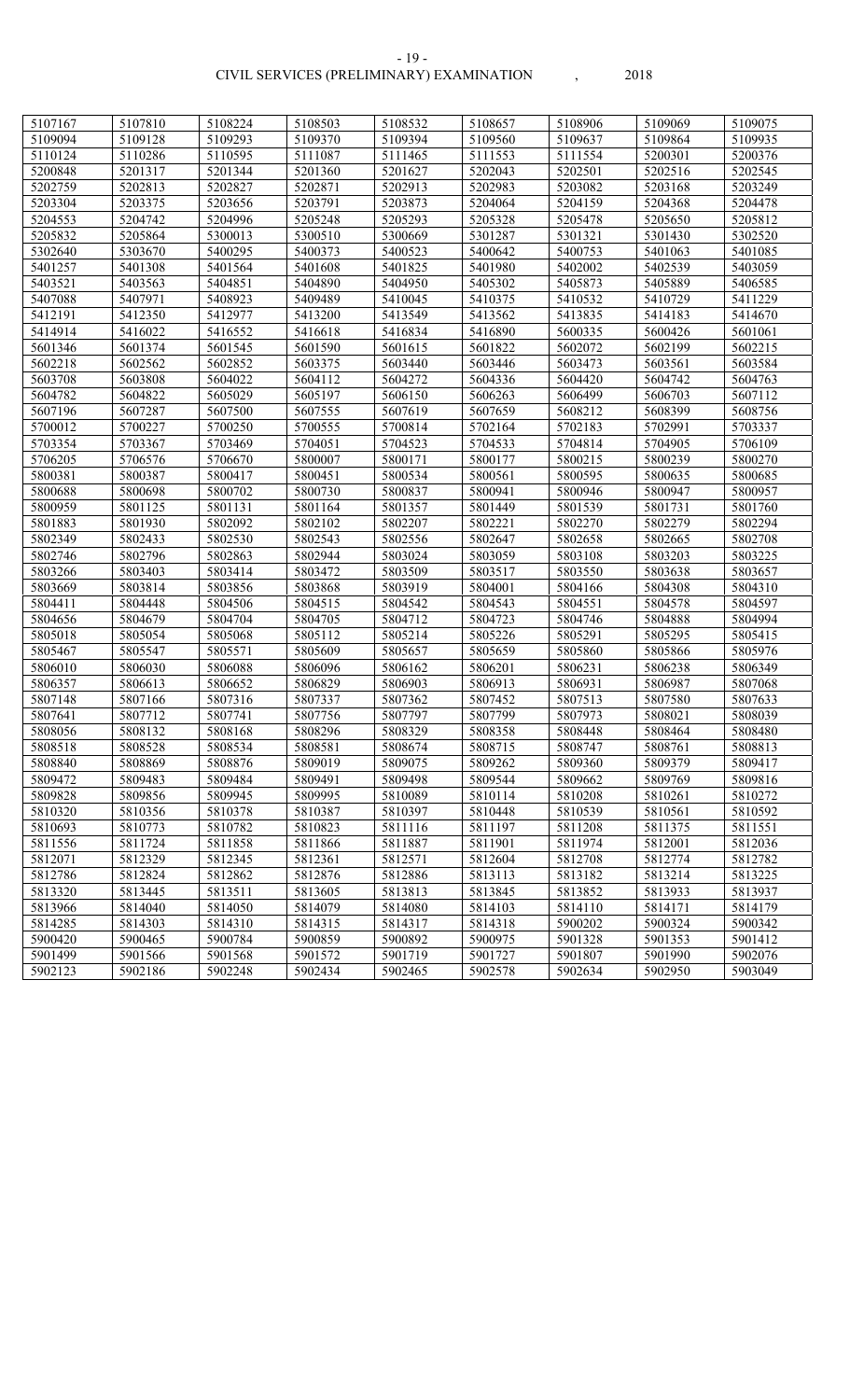#### CIVIL SERVICES (PRELIMINARY) EXAMINATION , 2018 - 20 -

| 5903649 | 5903668 | 5903691 | 5903814 | 5903819 | 5903886 | 5903898 | 5903911 | 5903993 |
|---------|---------|---------|---------|---------|---------|---------|---------|---------|
| 5904045 | 5904166 | 5904189 | 5904227 | 5904410 | 5904515 | 5904583 | 5904590 | 5904766 |
| 5904773 | 5904842 | 5905130 | 5905163 | 5905185 | 5905235 | 5905273 | 5905661 | 5905773 |
| 5905866 | 5906022 | 5906162 | 5906319 | 5906320 | 5906325 | 5906428 | 5906488 | 5906578 |
| 5906661 | 5906926 | 5907248 | 5907337 | 5907422 | 5907442 | 5907518 | 5907600 | 5907637 |
| 5907815 | 5908006 | 5908010 | 5908054 | 5908167 | 5908234 | 5908301 | 5908308 | 5908491 |
| 5908535 | 5908641 | 5908731 | 5908746 | 5908848 | 5908879 | 5908907 | 5909125 | 5909297 |
| 5909405 | 5909418 | 5909450 | 5909582 | 5909642 | 5909810 | 5909843 | 5909852 | 5909940 |
| 5909941 | 5910088 | 5910280 | 5910399 | 5910469 | 5910598 | 5910613 | 5910693 | 5910950 |
| 5911116 | 5911135 | 5911194 | 5911362 | 5911593 | 5911631 | 5911667 | 5911802 | 5911894 |
| 5912138 | 5912161 | 5912166 | 5912608 | 5912763 | 5912812 | 5912867 | 5913013 | 5913053 |
| 5913130 | 5913145 | 5913204 | 5913219 | 5913265 | 5913331 | 5913423 | 5913505 | 5913627 |
| 5913634 | 5913643 | 5913756 | 5913760 | 5913989 | 5914078 | 5914082 | 5914329 | 5914447 |
| 5914584 | 5914660 | 5914702 | 5914755 | 5914930 | 5915041 | 5915045 | 5915175 | 5915365 |
| 5915784 | 5915879 | 5915947 | 5916044 | 5916057 | 5916267 | 5916533 | 5916650 | 5916701 |
| 5916702 | 5916804 | 5916809 | 5917090 | 5917260 | 5917335 | 5917477 | 5917757 | 5917818 |
| 5917870 | 5917992 | 5918104 | 5918360 | 5918391 | 5918417 | 5918430 | 5918669 | 5918732 |
| 5918741 | 5918813 | 5918865 | 5918887 | 5918950 | 5919225 | 5919297 | 5919380 | 5919481 |
| 5919586 | 5919678 | 5919721 | 5919779 | 5919931 | 5919965 | 5920066 | 5920260 | 5920282 |
| 5920294 | 5920386 | 5920698 | 5920710 | 5920727 | 5920801 | 5920836 | 5920848 | 5920888 |
| 5920951 | 5921027 | 5921047 | 5921088 | 5921202 | 5921321 | 5921426 | 5921499 | 5921530 |
| 5921664 | 5921746 | 5921815 | 5922054 | 5922142 | 5922274 | 5922347 | 5922363 | 5922652 |
| 5922736 | 5922740 | 6000420 | 6001844 | 6002158 | 6002172 | 6002194 | 6003132 | 6003190 |
| 6003874 | 6004192 | 6005185 | 6005572 | 6005923 | 6006067 | 6006666 | 6006913 | 6006932 |
| 6007657 | 6007801 | 6008270 | 6008771 | 6009183 | 6009294 | 6009479 | 6009654 | 6009990 |
| 6011410 | 6012989 | 6013007 | 6013405 | 6013544 | 6013791 | 6100051 | 6100646 | 6101184 |
| 6101760 | 6102731 | 6103759 | 6103849 | 6104149 | 6104656 | 6105504 | 6105903 | 6106012 |
| 6106280 | 6107596 | 6107899 | 6108743 | 6109310 | 6109453 | 6109610 | 6109652 | 6110133 |
| 6110313 | 6111090 | 6111198 | 6111334 | 6111437 | 6111856 | 6112726 | 6113174 | 6113877 |
| 6115400 | 6115408 | 6115674 | 6115684 | 6115752 | 6116834 | 6117812 | 6117929 | 6118227 |
| 6119582 | 6119859 | 6120422 | 6120431 | 6120761 | 6122328 | 6122772 | 6122871 | 6122969 |
| 6123008 | 6123011 | 6200165 | 6200746 | 6201065 | 6201541 | 6201944 | 6202127 | 6202156 |
| 6202272 | 6202297 | 6202508 | 6202553 | 6202877 | 6203008 | 6203102 | 6203132 | 6204183 |
| 6204301 | 6204400 | 6204980 | 6205003 | 6205297 | 6205933 | 6206016 | 6206467 | 6206468 |
| 6206593 | 6206715 | 6206754 | 6206828 | 6206893 | 6206906 | 6206935 | 6207374 | 6207542 |
| 6207590 | 6207625 | 6208883 | 6209196 | 6209458 | 6209708 | 6209749 | 6210550 | 6210725 |
| 6210826 | 6211018 | 6211238 | 6211719 | 6211962 | 6300008 | 6300013 | 6300043 | 6300046 |
| 6300050 | 6300082 | 6300107 | 6300138 | 6300144 | 6300193 | 6300210 | 6300216 | 6300224 |
| 6300233 | 6300240 | 6300303 | 6300332 | 6300352 | 6300371 | 6300398 | 6300496 | 6300505 |
| 6300628 | 6300708 | 6300714 | 6300720 | 6300766 | 6300802 | 6300823 | 6300930 | 6300972 |
| 6301011 | 6301015 | 6301022 | 6301027 | 6301059 | 6301084 | 6301140 | 6301169 | 6301177 |
| 6301237 | 6301250 | 6301282 | 6301353 | 6301387 | 6301429 | 6301447 | 6301492 | 6301597 |
| 6301672 | 6301680 | 6301690 | 6301705 | 6301713 | 6301731 | 6301746 | 6301782 | 6301819 |
| 6301820 | 6301822 | 6301872 | 6301912 | 6301969 | 6301999 | 6302061 | 6302109 | 6302183 |
| 6302213 | 6302263 | 6302265 | 6302280 | 6302309 | 6302346 | 6302393 | 6302449 | 6302469 |
| 6302524 | 6302580 | 6302589 | 6302621 | 6302629 | 6302646 | 6302687 | 6302757 | 6302832 |
| 6302853 | 6302880 | 6302931 | 6302970 | 6302974 | 6303010 | 6303028 | 6303120 | 6303125 |
| 6303165 | 6303279 | 6303324 | 6303326 | 6303381 | 6303422 | 6303428 | 6303515 | 6303602 |
| 6303609 | 6303616 | 6303628 | 6303630 | 6303643 | 6303784 | 6303796 | 6303846 | 6303939 |
| 6303969 | 6303988 | 6303989 | 6304043 | 6304086 | 6304182 | 6304203 | 6304221 | 6304230 |
| 6304276 | 6304297 | 6304321 | 6304363 | 6304403 | 6304437 | 6304465 | 6304466 | 6304524 |
| 6304569 | 6304588 | 6304606 | 6304685 | 6304735 | 6304822 | 6304875 | 6304876 | 6304917 |
| 6304989 | 6304999 | 6305010 | 6305014 | 6305089 | 6305093 | 6305142 | 6305158 | 6305226 |
| 6305244 | 6305302 | 6305305 | 6305505 | 6305508 | 6305538 | 6305578 | 6305584 | 6305621 |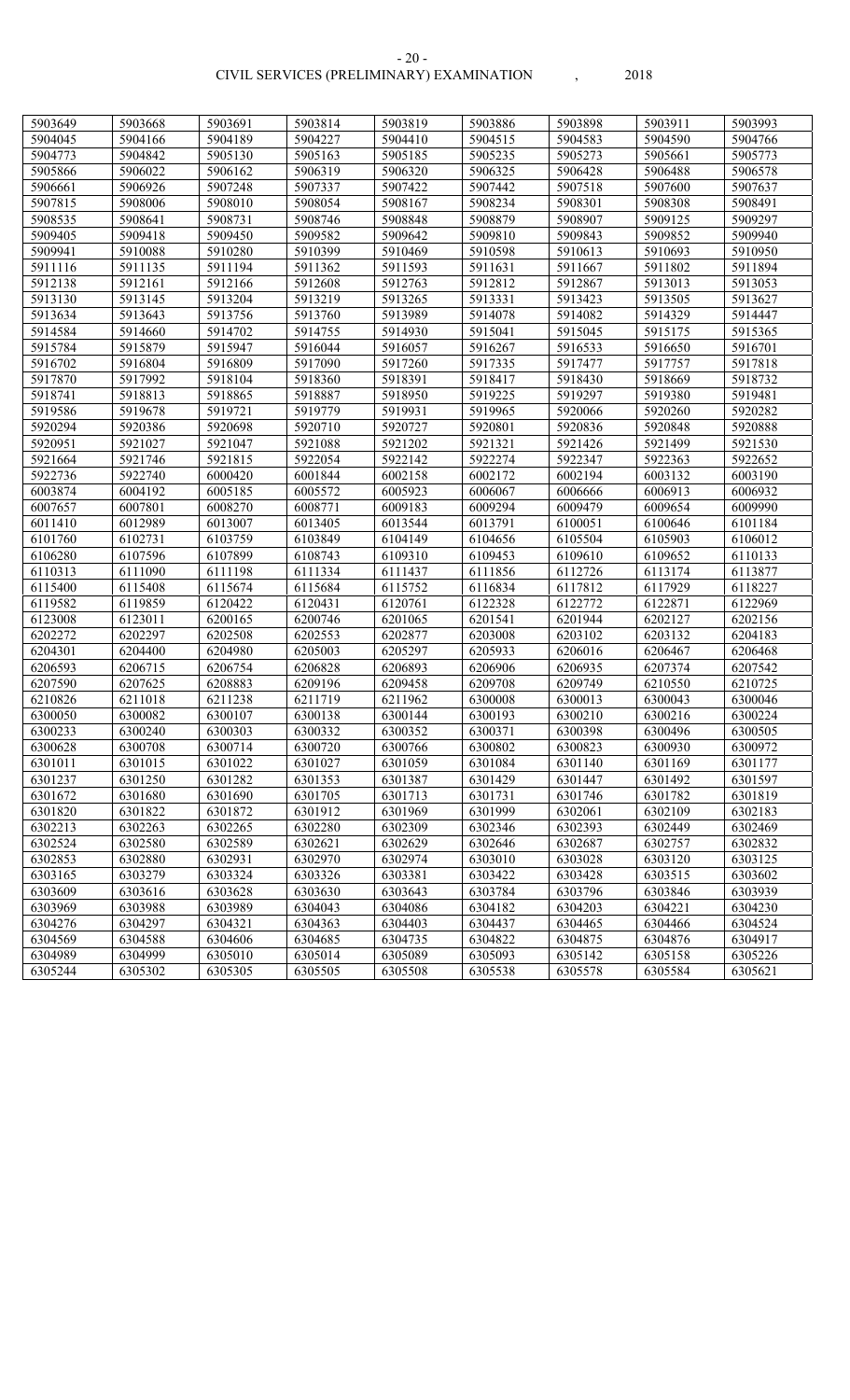| 6305628 | 6305629 | 6305634 | 6305639 | 6305644 | 6305663 | 6305667 | 6305719 | 6305740 |
|---------|---------|---------|---------|---------|---------|---------|---------|---------|
| 6305741 | 6305769 | 6305856 | 6305882 | 6305895 | 6305931 | 6305940 | 6305964 | 6306005 |
| 6306035 | 6306039 | 6306055 | 6306126 | 6306141 | 6306155 | 6306260 | 6306266 | 6306316 |
| 6306367 | 6306372 | 6306397 | 6306398 | 6306406 | 6306416 | 6306421 | 6306476 | 6306499 |
| 6306522 | 6306526 | 6306555 | 6306651 | 6306656 | 6306666 | 6306769 | 6306777 | 6306786 |
| 6306796 | 6306826 | 6306844 | 6306887 | 6306929 | 6306974 | 6306980 | 6306993 | 6306998 |
| 6307009 | 6307119 | 6307166 | 6307175 | 6307190 | 6307214 | 6307264 | 6307268 | 6307295 |
| 6307361 | 6307429 | 6307478 | 6307513 | 6307533 | 6307536 | 6307567 | 6307569 | 6307577 |
| 6307581 | 6307638 | 6307655 | 6307693 | 6307747 | 6307778 | 6307820 | 6307926 | 6307943 |
| 6307993 | 6307996 | 6308014 | 6308045 | 6308059 | 6308084 | 6308092 | 6308108 | 6308117 |
| 6308123 | 6308147 | 6308175 | 6308177 | 6308178 | 6308223 | 6308236 | 6308264 | 6308338 |
| 6308353 | 6308363 | 6308367 | 6308369 | 6308377 | 6308428 | 6308473 | 6308492 | 6308493 |
| 6308512 | 6308545 | 6308565 | 6308600 | 6308699 | 6308742 | 6308793 | 6308868 | 6308944 |
| 6308955 | 6309026 | 6309035 | 6309037 | 6309058 | 6309061 | 6309089 | 6309174 | 6309202 |
| 6309224 | 6309226 | 6309261 | 6309281 | 6309313 | 6309334 | 6309381 | 6309413 | 6309480 |
| 6309491 | 6309493 | 6309509 | 6309650 | 6309680 | 6309778 | 6309805 | 6309841 | 6309842 |
| 6309849 | 6309857 | 6309900 | 6309985 | 6310009 | 6310033 | 6310069 | 6310076 | 6310082 |
| 6310118 | 6310119 | 6310137 | 6310138 | 6310198 | 6310200 | 6310205 | 6310294 | 6310331 |
| 6310350 | 6310401 | 6310411 | 6310439 | 6310442 | 6310443 | 6310466 | 6310469 | 6310533 |
| 6310571 | 6310576 | 6310600 | 6310634 | 6310684 | 6310728 | 6310729 | 6310736 | 6310741 |
| 6310763 | 6310770 | 6310780 | 6310851 | 6310853 | 6310902 | 6310948 | 6310970 | 6310997 |
| 6311005 | 6311085 | 6311180 | 6311202 | 6311214 | 6311215 | 6311220 | 6311324 | 6311391 |
| 6311437 | 6311498 | 6311533 | 6311546 | 6311573 | 6311580 | 6311590 | 6311611 | 6311628 |
| 6311698 | 6311731 | 6311748 | 6311791 | 6311812 | 6311842 | 6311846 | 6312014 | 6312028 |
| 6312036 | 6312084 | 6312092 | 6312103 | 6312112 | 6312144 | 6312147 | 6312158 | 6312175 |
|         |         |         |         |         |         |         |         |         |
| 6312240 | 6312258 | 6312267 | 6312315 | 6312351 | 6312422 | 6312442 | 6312471 | 6312527 |
| 6312556 | 6312559 | 6312572 | 6312612 | 6312659 | 6312673 | 6312678 | 6312734 | 6312752 |
| 6312767 | 6312774 | 6312851 | 6312873 | 6312896 | 6313084 | 6313103 | 6313114 | 6313121 |
| 6313164 | 6313219 | 6313393 | 6313404 | 6313418 | 6313422 | 6313423 | 6313437 | 6313468 |
| 6313501 | 6313617 | 6313621 | 6313671 | 6313681 | 6313728 | 6313762 | 6313775 | 6313799 |
| 6313800 | 6313819 | 6313899 | 6313976 | 6314010 | 6314026 | 6314040 | 6314092 | 6314104 |
| 6314243 | 6314286 | 6314323 | 6314365 | 6314395 | 6314419 | 6314436 | 6314470 | 6314549 |
| 6314575 | 6314623 | 6314688 | 6314692 | 6314799 | 6314819 | 6314822 | 6314845 | 6314867 |
| 6314903 | 6314904 | 6314943 | 6314965 | 6315017 | 6315071 | 6315121 | 6315136 | 6315169 |
| 6315173 | 6315198 | 6315267 | 6315285 | 6315357 | 6315367 | 6315416 | 6315420 | 6315452 |
| 6315455 | 6315466 | 6315545 | 6315564 | 6315631 | 6315639 | 6315659 | 6315708 | 6315719 |
| 6315720 | 6315746 | 6315812 | 6315854 | 6315871 | 6315876 | 6315884 | 6315943 | 6315961 |
| 6316007 | 6316022 | 6316024 | 6316028 | 6316032 | 6316099 | 6316119 | 6316222 | 6316250 |
| 6316261 | 6316272 | 6316310 | 6316327 | 6316342 | 6316352 | 6316411 | 6316430 | 6316458 |
| 6316590 | 6316651 | 6316654 | 6316675 | 6316677 | 6316681 | 6316744 | 6316783 | 6316785 |
| 6316807 | 6316810 | 6316817 | 6316898 | 6316948 | 6316967 | 6316975 | 6316999 | 6317253 |
| 6317282 | 6317287 | 6317324 | 6317344 | 6317366 | 6317374 | 6317392 | 6317432 | 6317553 |
| 6317579 | 6317582 | 6317609 | 6317647 | 6317655 | 6317669 | 6317699 | 6317719 | 6317727 |
| 6317739 | 6317754 | 6317768 | 6317783 | 6317792 | 6317839 | 6317908 | 6318015 | 6318017 |
| 6318031 | 6318098 | 6318100 | 6318121 | 6318126 | 6318207 | 6318236 | 6318430 | 6318437 |
| 6318450 | 6318452 | 6318467 | 6318540 | 6318587 | 6318596 | 6318722 | 6318741 | 6318749 |
| 6318791 | 6318792 | 6318818 | 6318820 | 6318867 | 6318886 | 6318924 | 6318926 | 6318930 |
| 6318986 | 6319096 | 6319118 | 6319155 | 6319173 | 6319235 | 6319273 | 6319286 | 6319299 |
| 6319381 | 6319414 | 6319450 | 6319472 | 6319479 | 6319492 | 6319502 | 6319510 | 6319530 |
| 6319548 | 6319556 | 6319598 | 6319610 | 6319661 | 6319669 | 6319678 | 6319679 | 6319682 |
| 6319690 | 6319694 | 6319700 | 6319701 | 6319706 | 6400277 | 6400536 | 6400538 | 6400567 |
| 6400758 | 6400851 | 6400895 | 6401057 | 6401103 | 6401251 | 6401347 | 6401451 | 6401478 |
| 6401502 | 6401676 | 6401813 | 6401844 | 6402068 | 6402090 | 6402321 | 6402564 | 6402660 |
| 6402706 | 6403067 | 6403104 | 6403356 | 6403529 | 6403578 | 6403588 | 6403762 | 6403983 |

- 21 -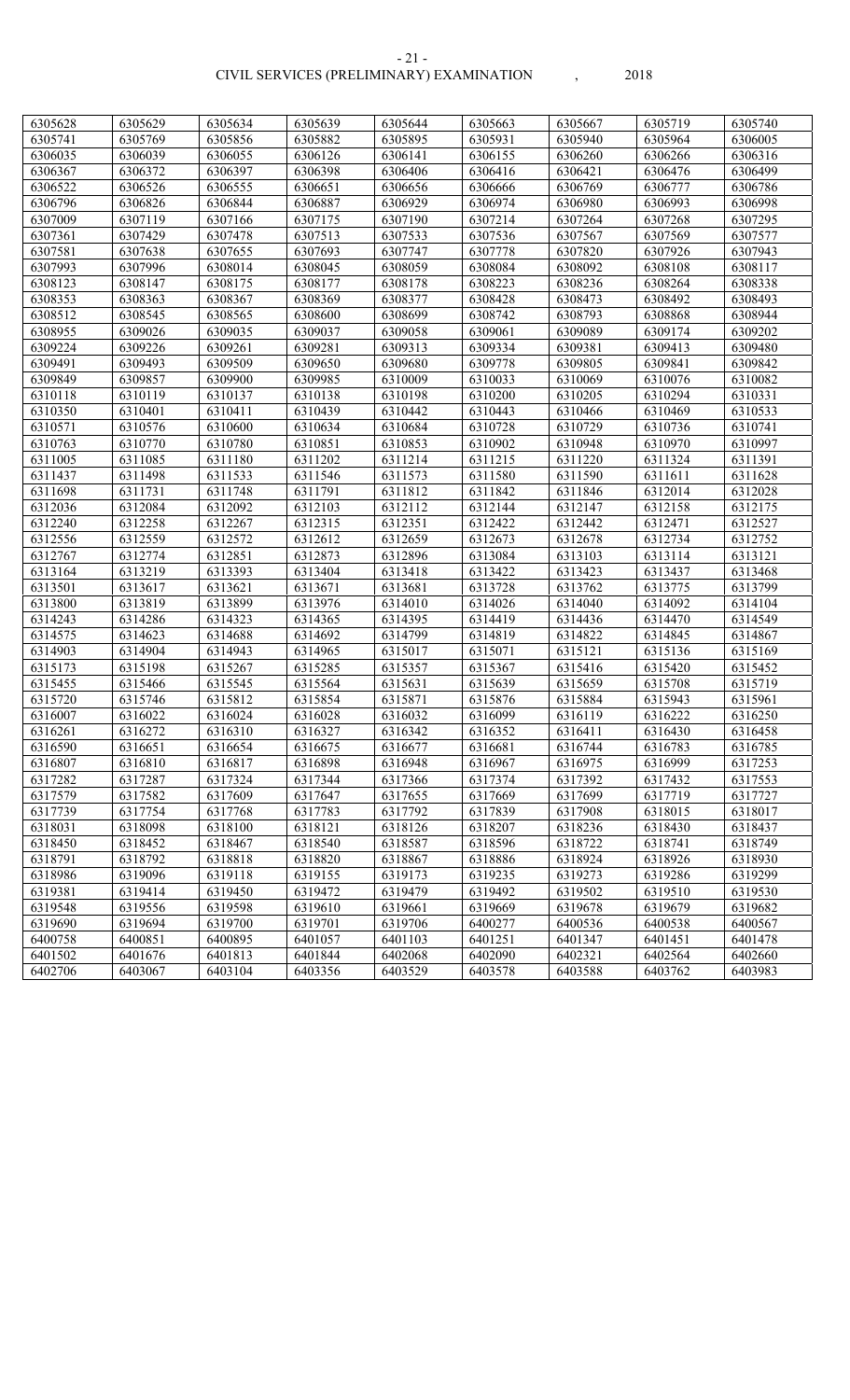| 6404013            | 6404241            | 6404320            | 6404370            | 6404457            | 6404525            | 6404563            | 6404681            | 6404761            |
|--------------------|--------------------|--------------------|--------------------|--------------------|--------------------|--------------------|--------------------|--------------------|
| 6404936            | 6405018            | 6405173            | 6405326            | 6405452            | 6405515            | 6405655            | 6405712            | 6405731            |
| 6406016            | 6406095            | 6406416            | 6406449            | 6406567            | 6406738            | 6406813            | 6406851            | 6407015            |
| 6407225            | 6407232            | 6407243            | 6407415            | 6407481            | 6407775            | 6407895            | 6407916            | 6407961            |
| 6408159            | 6408288            | 6408506            | 6408659            | 6408703            | 6408723            | 6408976            | 6409052            | 6409058            |
| 6409099            | 6409230            | 6409245            | 6409323            | 6409409            | 6409426            | 6409568            | 6409751            | 6409814            |
| 6409855            | 6410012            | 6410234            | 6410305            | 6410352            | 6410411            | 6410603            | 6410654            | 6410777            |
| 6411068            | 6411309            | 6411404            | 6411413            | 6411475            | 6411554            | 6411579            | 6411619            | 6411695            |
| 6411755            | 6411891            | 6411992            | 6412031            | 6412343            | 6412364            | 6412384            | 6412447            | 6412455            |
| 6412522            | 6412553            | 6412596            | 6412675            | 6412704            | 6412727            | 6412961            | 6412981            | 6413121            |
| 6413229            | 6413385            | 6413441            | 6413749            | 6413775            | 6413897            | 6413902            | 6414152            | 6414173            |
| 6414498            | 6414810            | 6414840            | 6414910            | 6414914            | 6415153            | 6415182            | 6415390            | 6415471            |
| 6415615            | 6415794            | 6415995            | 6416065            | 6416161            | 6416171            | 6416413            | 6416611            | 6416694            |
| 6417169            | 6417198            | 6417580            | 6417596            | 6417639            | 6417702            | 6417904            | 6418116            | 6418187            |
| 6418299            | 6418310            | 6418513            | 6418572            | 6418594            | 6418595            | 6418610            | 6418634            | 6418639            |
| 6500082            | 6500151            | 6500245            | 6500360            | 6500537            | 6500550            | 6500566            | 6500651            | 6500676            |
| 6500768            | 6500806            | 6500888            | 6501139            | 6501141            | 6501148            | 6501247            | 6501260            | 6501521            |
| 6501842            | 6501845            | 6501908            | 6501968            | 6501977            | 6501999            | 6502009            | 6502016            | 6502042            |
| 6502061            | 6502190            | 6502234            | 6502241            | 6502303            | 6502324            | 6502447            | 6502713            | 6502779            |
| 6502860            | 6502986            | 6503045            | 6503077            | 6503354            | 6503451            | 6503540            | 6503617            | 6503691            |
| 6503740            | 6503777            | 6503871            | 6503881            | 6503936            | 6504110            | 6504206            | 6504266            | 6504299            |
| 6504305            | 6504308            | 6504368            | 6504402            | 6600041            | 6600095            | 6600130            | 6600141            | 6600181            |
| 6600219            | 6600318            | 6600327            | 6600347            | 6600349            | 6600367            | 6600420            | 6600510            | 6600522            |
| 6600559            | 6600597            | 6600652            | 6600698            | 6600730            | 6600810            | 6600856            | 6600881            | 6600938            |
| 6600955            | 6601021            | 6601087            | 6601146            | 6601178            | 6601184            | 6601249            | 6601250            | 6601297            |
| 6601340            | 6601342            | 6601346            | 6601437            | 6601501            | 6601838            | 6601935            | 6601938            | 6602175            |
| 6602291            | 6602300            | 6602304            | 6602382            | 6602456            | 6602497            | 6602526            | 6602529            | 6602591            |
| 6602671            | 6602690            | 6602766            | 6603001            | 6603038            | 6603130            | 6603243            | 6603290            | 6603312            |
| 6603330            | 6603483            | 6603677            | 6603776            | 6603781            | 6603827            | 6603830            | 6603907            | 6603943            |
| 6603959            | 6604067            | 6604099            | 6604102            | 6604194            | 6604293            | 6604313            | 6604420            | 6604565            |
| 6604630            | 6604632            | 6604679            | 6604737            | 6604790            | 6604800            | 6604833            | 6604834            | 6604859            |
| 6604871            | 6604895            | 6604964            | 6605000            | 6605040            | 6605062            | 6605097            | 6605179            | 6605328            |
| 6605341            | 6605342            | 6605395            | 6605482            | 6605498            | 6605524            | 6605576            | 6605610            | 6605621            |
| 6605634            | 6605688            | 6605887            | 6605893            | 6606064            | 6606107            | 6606186            | 6606280            | 6606334            |
| 6606359            | 6606398            | 6606441            | 6606544            | 6606578            | 6606644            | 6606647            | 6606690            | 6606691            |
| 6606720            | 6606750            | 6606814            | 6606844            | 6606970            | 6607022            | 6607181            | 6607231            | 6607259            |
| 6607347            | 6607351            | 6607385            | 6607552            | 6607554            | 6607569            | 6607728            | 6607807            | 6607813            |
| 6607948            | 6607981            | 6608016            | 6608019            | 6608104            | 6608172            | 6608179            | 6608227            | 6608419            |
| 6608455            | 6608482            | 6608636            | 6608686            | 6608728            | 6608790            | 6608809            | 6608882            | 6608883            |
| 6608954            | 6609007            | 6609078            | 6609091            | 6609099            | 6609189            | 6609266            | 6609307            | 6609341            |
| 6609404            | 6609486            | 6609515            | 6609675            | 6609676            | 6609753            | 6609784            | 6609789            | 6609822            |
| 6609919            | 6610131            | 6610141            | 6610172            | 6610248            | 6610263            | 6610270            | 6610322            | 6610325            |
| 6610441            | 6610442            | 6610445            | 6610468            | 6610476            | 6610479            | 6610480            | 6610565            | 6610569            |
| 6610578            | 6610583            | 6610662            | 6610746            | 6610779            | 6610787            | 6610819            | 6610836            | 6610863            |
| 6610866            | 6610882            | 6610947            | 6610950            | 6611137            | 6611146            | 6611210            | 6611256            | 6611310            |
| 6611441            | 6611630            | 6611680            | 6611704            | 6611743            | 6611880            | 6611999            | 6612037            | 6612136            |
| 6612165            | 6612192            | 6612211            | 6612276            | 6612400            | 6612543            | 6612623            | 6612703            | 6612840            |
| 6612858            | 6612863            | 6612940            | 6613067            | 6613103            | 6613134            | 6613142            | 6613268            | 6613272            |
| 6613273            | 6613302            | 6613405            | 6613406            | 6613412            | 6613415            | 6613445            | 6613488            | 6613525            |
| 6613534            | 6613554            | 6613590            | 6613703            | 6613750            | 6613838            | 6613861            | 6613863            | 6613865            |
| 6613991            | 6614059<br>6614846 | 6614096<br>6614916 | 6614162<br>6614928 | 6614384<br>6614952 | 6614510<br>6615144 | 6614600<br>6615177 | 6614684<br>6615203 | 6614822<br>6615213 |
| 6614845<br>6615240 | 6615288            | 6615320            | 6615457            | 6615486            | 6615523            | 6615604            | 6615645            | 6615658            |
|                    | 6615724            |                    |                    | 6615845            |                    | 6616334            |                    | 6616372            |
| 6615713            |                    | 6615766            | 6615803            |                    | 6616021            |                    | 6616370            |                    |

- 22 -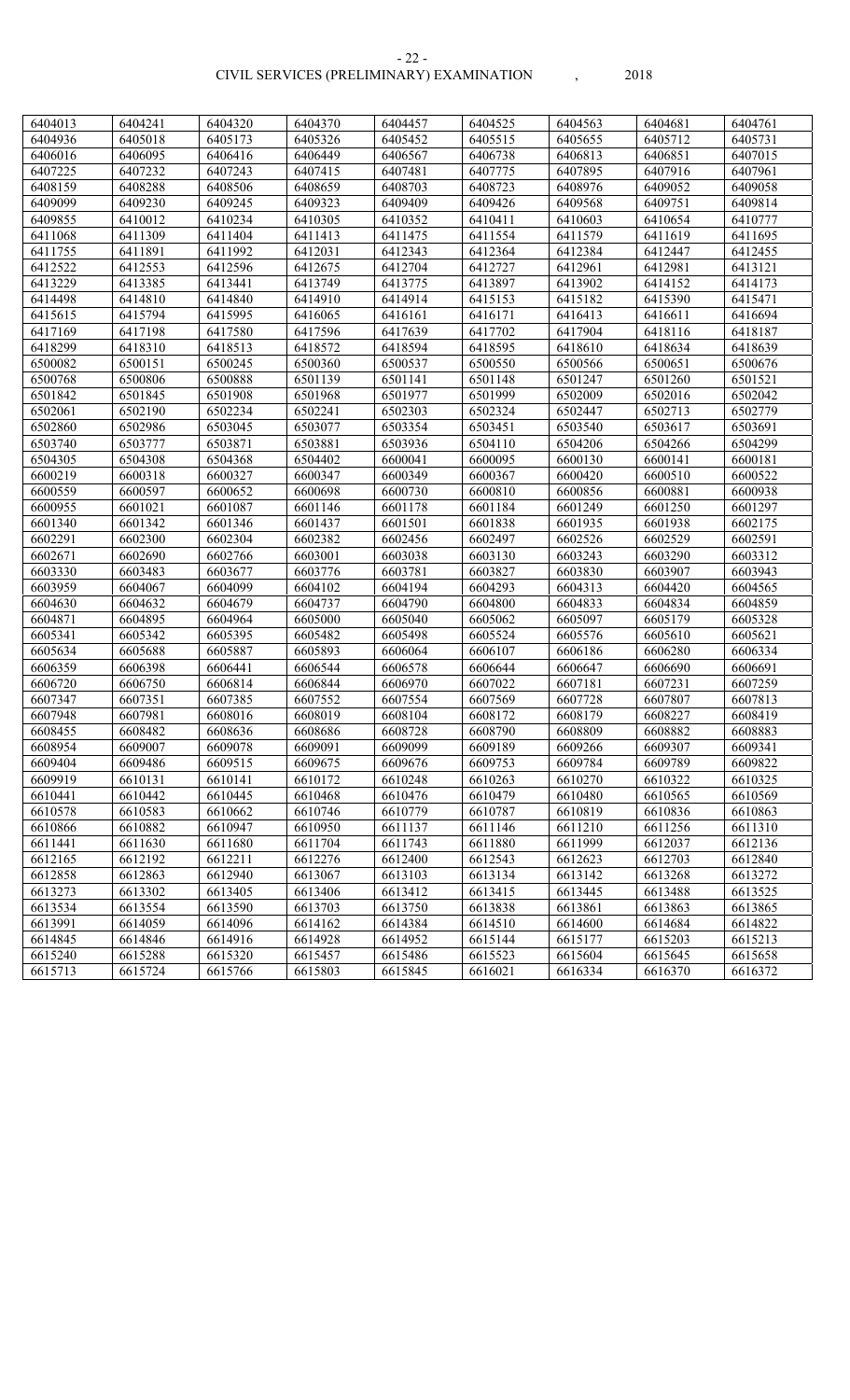CIVIL SERVICES (PRELIMINARY) EXAMINATION , 2018 - 23 -

| 6616457 | 6616512 | 6616527 | 6616562 | 6616600 | 6616638 | 6616693 | 6616742 | 6616767 |
|---------|---------|---------|---------|---------|---------|---------|---------|---------|
| 6616952 | 6617033 | 6617118 | 6617151 | 6617158 | 6617292 | 6617332 | 6617360 | 6617481 |
| 6617534 | 6617638 | 6617659 | 6617668 | 6617746 | 6617779 | 6617781 | 6617785 | 6617883 |
| 6617906 | 6617947 | 6618131 | 6618168 | 6618226 | 6618344 | 6618356 | 6618487 | 6618530 |
| 6618615 | 6618666 | 6618758 | 6618764 | 6618870 | 6618890 | 6618923 | 6618966 | 6618984 |
| 6619010 | 6619017 | 6619032 | 6619101 | 6619126 | 6619245 | 6619288 | 6619365 | 6619536 |
| 6619728 | 6619761 | 6619778 | 6619790 | 6619845 | 6619900 | 6619994 | 6619999 | 6620009 |
| 6620064 | 6620105 | 6620162 | 6620183 | 6620256 | 6620315 | 6620348 | 6620569 | 6620591 |
| 6620592 | 6620649 | 6620684 | 6620722 | 6620744 | 6620856 | 6620898 | 6620932 | 6620936 |
| 6620995 | 6621084 | 6621188 | 6621200 | 6621217 | 6621249 | 6621305 | 6621365 | 6621395 |
| 6621421 | 6621491 | 6621493 | 6621723 | 6621812 | 6621966 | 6622056 | 6622185 | 6622250 |
| 6622262 | 6622419 | 6622513 | 6622528 | 6622534 | 6622549 | 6622707 | 6622785 | 6622849 |
| 6622854 | 6622874 | 6622878 | 6622882 | 6622916 | 6622921 | 6622939 | 6623087 | 6623195 |
| 6623264 | 6623293 | 6623312 | 6623356 | 6623454 | 6623572 | 6623585 | 6623633 | 6623803 |
| 6623817 | 6623823 | 6623832 | 6623833 | 6623847 | 6623869 | 6623888 | 6623939 | 6623945 |
| 6624006 | 6624014 | 6624019 | 6624181 | 6624256 | 6624334 | 6624370 | 6624386 | 6624428 |
| 6624479 | 6624508 | 6624557 | 6624689 | 6624891 | 6624896 | 6624946 | 6625031 | 6625058 |
| 6625073 | 6625150 | 6625170 | 6625255 | 6625283 | 6625306 | 6625338 | 6625364 | 6625438 |
| 6625450 | 6625494 | 6625502 | 6625588 | 6625626 | 6625665 | 6625699 | 6625720 | 6625808 |
| 6625840 | 6625901 | 6625933 | 6625944 | 6625947 | 6625979 | 6626036 | 6626042 | 6626122 |
| 6626135 | 6626147 | 6626164 | 6626185 | 6626344 | 6626569 | 6626681 | 6626860 | 6626906 |
| 6626920 | 6626983 | 6627068 | 6627093 | 6627203 | 6627335 | 6627395 | 6627449 | 6627500 |
| 6627509 | 6627547 | 6627572 | 6627590 | 6627600 | 6627647 | 6627674 | 6627691 | 6627748 |
| 6627888 | 6627977 | 6628171 | 6628184 | 6628214 | 6628288 | 6628343 | 6628349 | 6628362 |
| 6628374 | 6628413 | 6628498 | 6628506 | 6628538 | 6628556 | 6628589 | 6628598 | 6628665 |
| 6628726 | 6628745 | 6628754 | 6628767 | 6628774 | 6628864 | 6628911 | 6628918 | 6628999 |
| 6629009 | 6629037 | 6629042 | 6629080 | 6629110 | 6629207 | 6629255 | 6629365 | 6629429 |
| 6629465 | 6629486 | 6629605 | 6629686 | 6629710 | 6629717 | 6629777 | 6629883 | 6629985 |
| 6630018 | 6630071 | 6630079 | 6630082 | 6630099 | 6630137 | 6630242 | 6630260 | 6630338 |
| 6630341 | 6630351 | 6630356 | 6630371 | 6630375 | 6630377 | 6630391 | 6630398 | 6630401 |
| 6630408 | 6630424 | 6630426 | 6700034 | 6700035 | 6700052 | 6700132 | 6700192 | 6700269 |
| 6700458 | 6700465 | 6700944 | 6701018 | 6701043 | 6701079 | 6701119 | 6701391 | 6701619 |
| 6701635 | 6701710 | 6701810 | 6701813 | 6701924 | 6702043 | 6702129 | 6702219 | 6702422 |
| 6702592 | 6702662 | 6702785 | 6702875 | 6702917 | 6702923 | 6702967 | 6703076 | 6703272 |
| 6703348 | 6703371 | 6703431 | 6703485 | 6703706 | 6703824 | 6704190 | 6704235 | 6704328 |
| 6704366 | 6704423 | 6704528 | 6704552 | 6704553 | 6704560 | 6800094 | 6800143 | 6800484 |
| 6800567 | 6800605 | 6800791 | 6801027 | 6802265 | 6802312 | 6802396 | 6803008 | 6803021 |
| 6803351 | 6803400 | 6803422 | 6803873 | 6804570 | 6804691 | 6805265 | 6805403 | 6805423 |
| 6805497 | 6805579 | 6805736 | 6805878 | 6806108 | 6806137 | 6806262 | 6806362 | 6806461 |
| 6806538 | 6806683 | 6806917 | 6807533 | 6807797 | 6807867 | 6808036 | 6900030 | 6900287 |
| 6900376 | 6900764 | 6900771 | 6900837 | 6901821 | 6901868 | 6902889 | 6902982 | 6903357 |
| 6903782 | 6903837 | 6903870 | 6903871 | 6903976 | 6904019 | 6904059 | 6904119 | 6904342 |
| 6904370 | 6904459 | 6904479 | 6904535 | 6904667 | 6905277 | 6905353 | 6905806 | 6906034 |
| 6906114 | 6906217 | 6906411 | 6906479 | 6906894 | 6906995 | 6907026 | 6907061 | 6907332 |
| 6907423 | 6907508 | 6907755 | 6907784 | 6907802 | 6908366 | 6908479 | 6908496 | 6908509 |
| 6908515 | 7000137 | 7000563 | 7000612 | 7000709 | 7000802 | 7000995 | 7001023 | 7001190 |
| 7001324 | 7001375 | 7001509 | 7001653 | 7001714 | 7001734 | 7001929 | 7001976 | 7002265 |
| 7002285 | 7002393 | 7002577 | 7002681 | 7002694 | 7003047 | 7003176 | 7003255 | 7003293 |
| 7003525 | 7003972 | 7004039 | 7004088 | 7004098 | 7004350 | 7004823 | 7005103 | 7005116 |
| 7005269 | 7005538 | 7005762 | 7005795 | 7006015 | 7006048 | 7006181 | 7006412 | 7006431 |
| 7006606 | 7006633 | 7006730 | 7006930 | 7100087 | 7100714 | 7100845 | 7100898 | 7100902 |
| 7101198 | 7101590 | 7102002 | 7102153 | 7102310 | 7103233 | 7103583 | 7103835 | 7103894 |
| 7103930 | 7104792 | 7104796 | 7104822 | 7105154 | 7106788 | 7106973 | 7107214 | 7107430 |
| 7108000 | 7108530 | 7108792 | 7109578 | 7200030 | 7200354 | 7200420 | 7200581 | 7200773 |
|         |         |         |         |         |         |         |         |         |